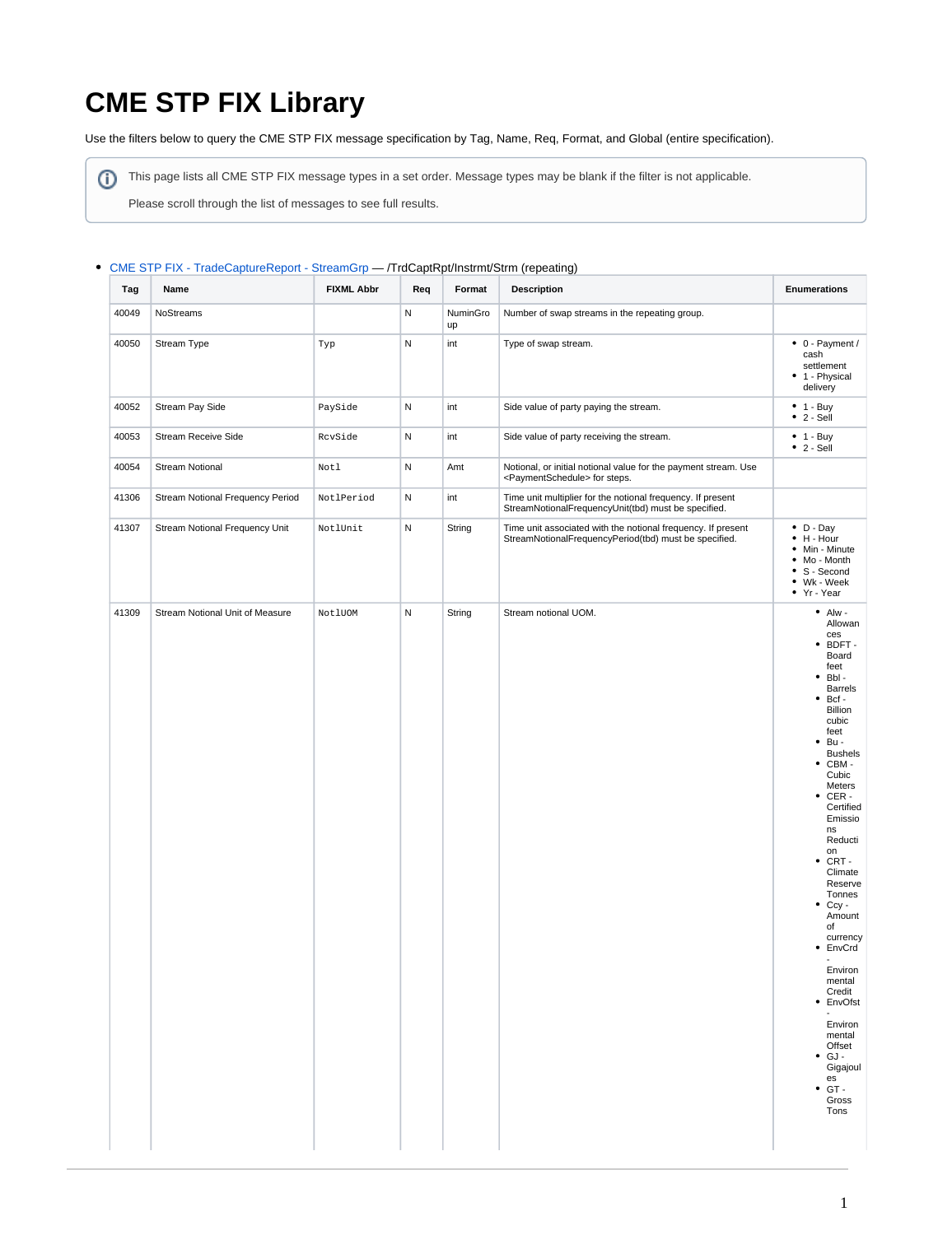| 41310 | Stream Total Notional         | TotNotl    | N         | Amt    | Total notional or delivery quantity over the term of the contract. | tons,<br>equal<br>to 2240<br>lbs<br>$\bullet$ Gal -<br>Gallons<br>$\bullet$ IPNT -<br>Index<br>point<br>$\cdot$ L-<br>Liters<br>· MMBtu<br>- One<br>Million<br><b>BTU</b><br>$•$ MMbbl<br>- Million<br>Barrels<br>$• MW-M$<br>Megawa<br>tt-<br>Month<br>(electric<br>al<br>capacity)<br>$\bullet$ MWh -<br>Megawa<br>tt hours<br>• PRINC<br>$\overline{\phantom{a}}$<br>Principa<br>I with<br>relation<br>to debt<br>instrum<br>ent<br>٠<br>cwt -<br>Hundre<br>dweight<br>(US)<br>$\bullet$ day -<br>Days<br>$\bullet$ dt - Dry<br>metric<br>tons<br>٠<br>g -<br>Grams<br>$\bullet$ kL -<br>Kiloliters<br>$\bullet$ kW-M -<br>Kilowatt<br>-Month<br>(electric<br>al<br>capacity)<br>• kWh -<br>Kilowatt<br>hours<br>● kg -<br>Kilogra<br>$\mathsf{ms}$<br>lbs -<br>$\bullet$<br>pounds<br>$\bullet$ $oz_tr$ -<br>Troy<br>Ounces<br>$• t -$<br>Metric<br>Tons<br>(aka<br>Tonne)<br>thm -<br>٠<br>Therms<br>$\cdot$ tn -<br>Tons<br>(US) |
|-------|-------------------------------|------------|-----------|--------|--------------------------------------------------------------------|----------------------------------------------------------------------------------------------------------------------------------------------------------------------------------------------------------------------------------------------------------------------------------------------------------------------------------------------------------------------------------------------------------------------------------------------------------------------------------------------------------------------------------------------------------------------------------------------------------------------------------------------------------------------------------------------------------------------------------------------------------------------------------------------------------------------------------------------------------------------------------------------------------------------------------------|
| 41311 | Stream Total Notional Unit of | TotNotlUOM | ${\sf N}$ | String | Stream total notional UOM.                                         | $\bullet$ Alw -                                                                                                                                                                                                                                                                                                                                                                                                                                                                                                                                                                                                                                                                                                                                                                                                                                                                                                                        |
|       | Measure                       |            |           |        |                                                                    | Allowan<br>ces<br>$\bullet$ BDFT -<br>Board<br>feet<br>$\bullet$ Bbl-<br>Barrels                                                                                                                                                                                                                                                                                                                                                                                                                                                                                                                                                                                                                                                                                                                                                                                                                                                       |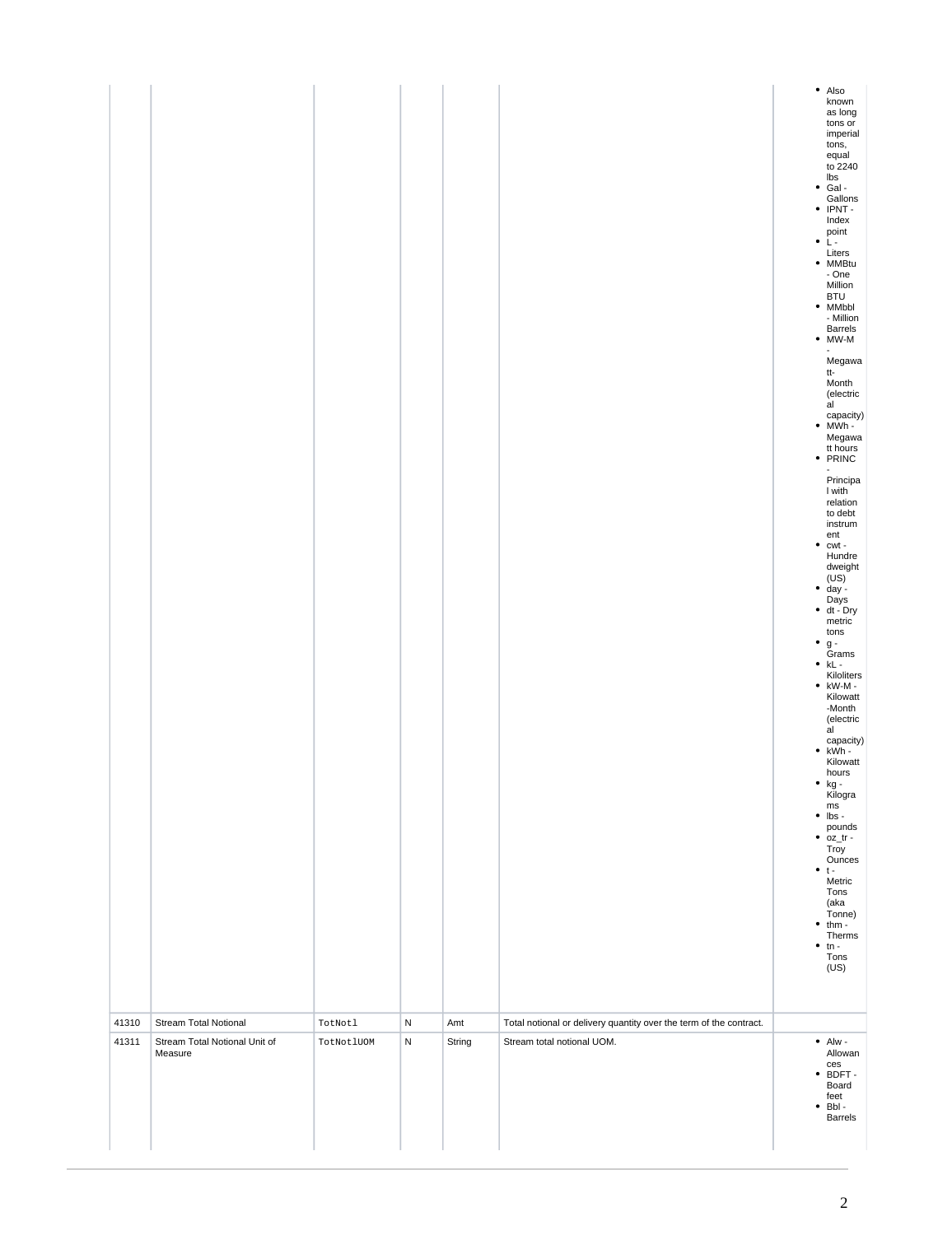| ٠ | $\cdot$ Bcf -<br>Billion<br>cubic<br>$\bullet$ feet<br>$\bullet$ Bu -<br><b>Bushels</b><br>$\bullet$ CBM -<br>Cubic<br>Meters<br>• CER -<br>Certified<br>Emissio<br>ns<br>Reducti<br>$\bullet$ CRT.<br>Climate<br>Reserve<br>Tonnes<br>• Ccy -<br>Amount<br>of<br>currency<br>$•$ EnvCrd<br>$\overline{a}$<br>Environ<br>mental<br>Credit<br>• EnvOfst<br>$\blacksquare$<br>Environ<br>mental<br>Offset<br>$\bullet$ GJ -<br>Gigajoul<br>$\cdot$ es<br>$\cdot$ GT -<br>Gross<br>$\begin{array}{c}\n\text{Tons} \\ \bullet \quad \text{Also}\n\end{array}$<br>known<br>as long<br>tons or<br>imperial<br>tons,<br>equal<br>to 2240<br>lbs<br>$\bullet$ Gal -<br>Gallons<br>• IPNT -<br>Index<br>$\bullet$ point $\bullet$<br>Liters<br>• MMBtu<br>$- One$<br>Million<br>BTU<br>• MMbbl<br>- Million<br>Barrels<br>$\bullet$ MW-M<br>$\blacksquare$<br>Megawa<br>tt-<br>Month<br>(electric<br>al<br>capacity)<br>$\bullet$ MWh -<br>Megawa<br>tt hours<br>• PRINC<br>$\blacksquare$<br>Principa<br>I with<br>relation<br>to debt<br>instrum<br>ent<br>$\bullet$ cwt -<br>Hundre<br>$\begin{array}{c}\n\text{dweight} \\ (\text{US}) \\ \bullet \ \text{day} - \end{array}$<br>Days<br>$\bullet$ dt - Dry<br>metric<br>tons<br>g -<br>Grams<br>$\bullet$ kL -<br>Kiloliters |
|---|--------------------------------------------------------------------------------------------------------------------------------------------------------------------------------------------------------------------------------------------------------------------------------------------------------------------------------------------------------------------------------------------------------------------------------------------------------------------------------------------------------------------------------------------------------------------------------------------------------------------------------------------------------------------------------------------------------------------------------------------------------------------------------------------------------------------------------------------------------------------------------------------------------------------------------------------------------------------------------------------------------------------------------------------------------------------------------------------------------------------------------------------------------------------------------------------------------------------------------------------------------------------------|
|---|--------------------------------------------------------------------------------------------------------------------------------------------------------------------------------------------------------------------------------------------------------------------------------------------------------------------------------------------------------------------------------------------------------------------------------------------------------------------------------------------------------------------------------------------------------------------------------------------------------------------------------------------------------------------------------------------------------------------------------------------------------------------------------------------------------------------------------------------------------------------------------------------------------------------------------------------------------------------------------------------------------------------------------------------------------------------------------------------------------------------------------------------------------------------------------------------------------------------------------------------------------------------------|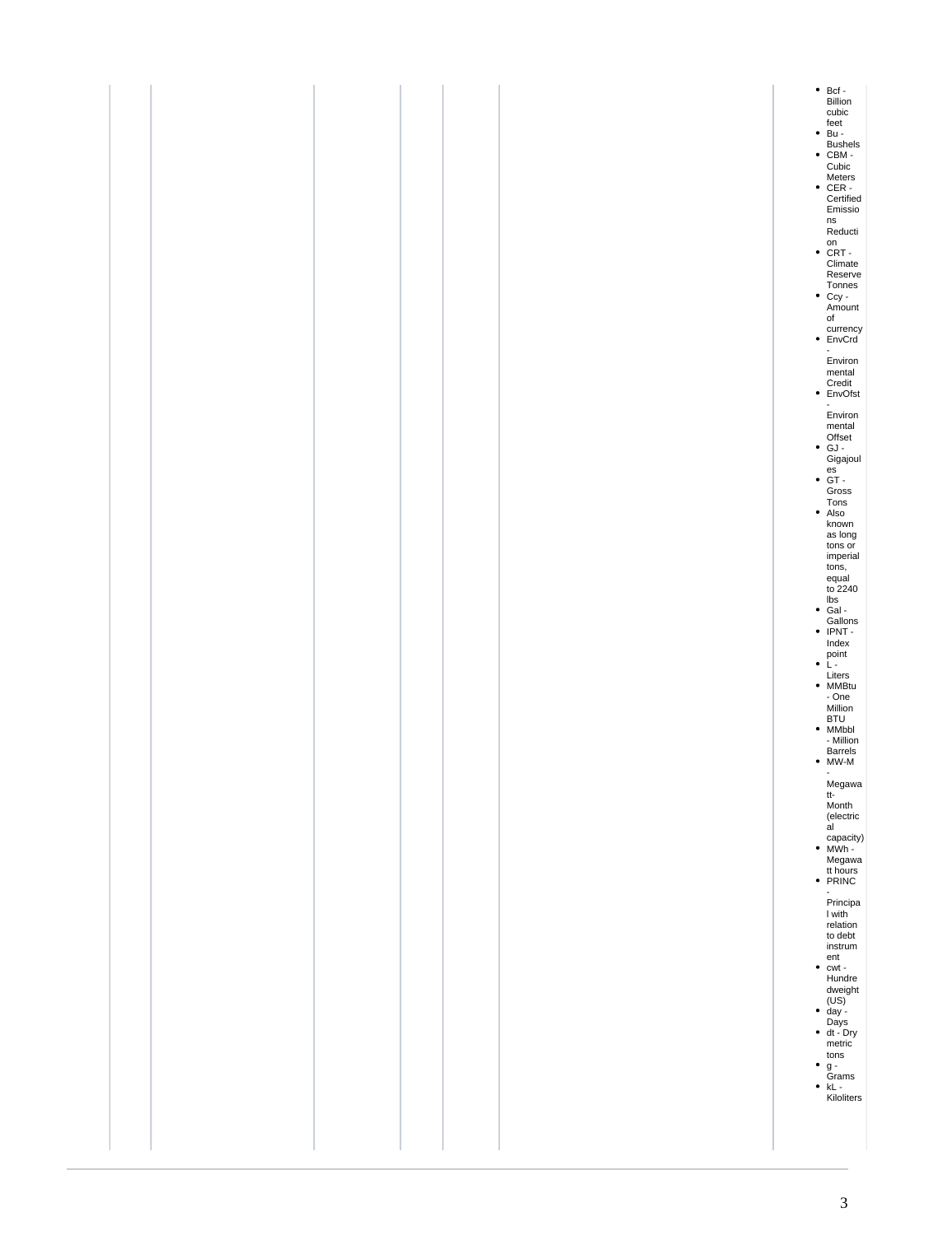|             |                                                                       |                         |   |                  |                                                                                                                                                                      | $\bullet$ kW-M -<br>Kilowatt<br>-Month<br>(electric<br>al<br>capacity)<br>kWh -<br>Kilowatt<br>hours<br>kg -<br>٠<br>Kilogra<br>ms<br>lbs -<br>٠<br>pounds<br>oz tr-<br>Troy<br>Ounces<br>$\bullet$ t-<br>Metric<br>Tons<br>(aka<br>Tonne)<br>thm -<br>Therms<br>$tn -$<br>Tons<br>(US) |
|-------------|-----------------------------------------------------------------------|-------------------------|---|------------------|----------------------------------------------------------------------------------------------------------------------------------------------------------------------|-----------------------------------------------------------------------------------------------------------------------------------------------------------------------------------------------------------------------------------------------------------------------------------------|
|             | <b>StreamCommodity</b>                                                | Cmdty                   |   |                  |                                                                                                                                                                      |                                                                                                                                                                                                                                                                                         |
| 41251       | <b>Stream Commodity Base</b>                                          | Base                    | N | String           | Specifies the general base type of the commodity traded.<br>Where possible, this should follow the naming convention used<br>in the 2005 ISDA Commodity Definitions. |                                                                                                                                                                                                                                                                                         |
| 41255       | <b>Stream Commodity Description</b>                                   | Desc                    | N | String           | Description of the commodity asset.                                                                                                                                  |                                                                                                                                                                                                                                                                                         |
|             | StreamAssetAttributeGrp (repeating)                                   | AssetAttr               |   |                  |                                                                                                                                                                      |                                                                                                                                                                                                                                                                                         |
| 41237       | NoStreamAssetAttributes                                               |                         |   | NuminGro<br>up   | Number of asset attribute entries in the group.                                                                                                                      |                                                                                                                                                                                                                                                                                         |
| 41238       | Stream Asset Attribute Type                                           | Typ                     |   | String           | Name of the attribute being specified.                                                                                                                               | See enumerations.                                                                                                                                                                                                                                                                       |
| 41239       | Stream Asset Attribute Value                                          | Val                     |   | String           | Value of the attribute                                                                                                                                               |                                                                                                                                                                                                                                                                                         |
| (repeating) | StreamCommoditySettlementPeriodGrp                                    | SettlPeriod             |   |                  |                                                                                                                                                                      |                                                                                                                                                                                                                                                                                         |
| 41289       | NoStreamCommoditySettlPeriods                                         |                         | N | NuminGro<br>up   | Number of commodity settlement periods in the repeating<br>group.                                                                                                    |                                                                                                                                                                                                                                                                                         |
| 41291       | Stream Commodity Settlement Time<br>Zone                              | $\mathbb{T} \mathbb{Z}$ |   | String           | Commodity delivery timezone specified as prevailing rather<br>than standard or daylight . E.g. CPT for Central (US) Prevailing<br>Time.                              |                                                                                                                                                                                                                                                                                         |
| 41292       | Stream Commodity Settlement Flow<br>Type                              | FlowTyp                 |   | int              | Commodity delivery flow type.                                                                                                                                        | • 0 - All times<br>1 - On-peak                                                                                                                                                                                                                                                          |
|             |                                                                       |                         |   |                  |                                                                                                                                                                      | $\bullet$ 2 - Off-peak<br>$• 3 - Base$<br>$\bullet$ 4 - Block<br>hours<br>$• 5 - Other$                                                                                                                                                                                                 |
| 41300       | <b>Stream Commodity Settlement</b><br>Holidays Processing Instruction | Holiday                 |   | int              | Indicates whether holidays are included in the settlement<br>periods. Required for electricity contracts.                                                            | $\bullet$ 0 - Do not<br>include<br>holidays<br>1 - Include<br>٠<br>holidays                                                                                                                                                                                                             |
|             | <b>StreamEffectiveDate</b>                                            | EfctvDt                 |   |                  |                                                                                                                                                                      |                                                                                                                                                                                                                                                                                         |
| 40914       | <b>Adjusted Effective Date</b>                                        | Dt                      | N | LocalMktD<br>ate | Adjusted effective date.                                                                                                                                             |                                                                                                                                                                                                                                                                                         |
|             | <b>StreamTerminationDate</b>                                          | TrmtnDt                 |   |                  |                                                                                                                                                                      |                                                                                                                                                                                                                                                                                         |
| 40072       | Adjusted Termination Date                                             | Dt                      | N | LocalMktD<br>ate | Adjusted Termination Date.                                                                                                                                           |                                                                                                                                                                                                                                                                                         |
|             | PaymentStream                                                         | PmtStrm                 |   |                  |                                                                                                                                                                      |                                                                                                                                                                                                                                                                                         |
|             | <b>PaymentStreamPaymentDates</b>                                      | PmtDts                  |   |                  |                                                                                                                                                                      |                                                                                                                                                                                                                                                                                         |
| 42615       | Payment Stream Payment<br>Frequency Period                            | FreqPeriod              | N | int              | The period of frequency of payments.                                                                                                                                 |                                                                                                                                                                                                                                                                                         |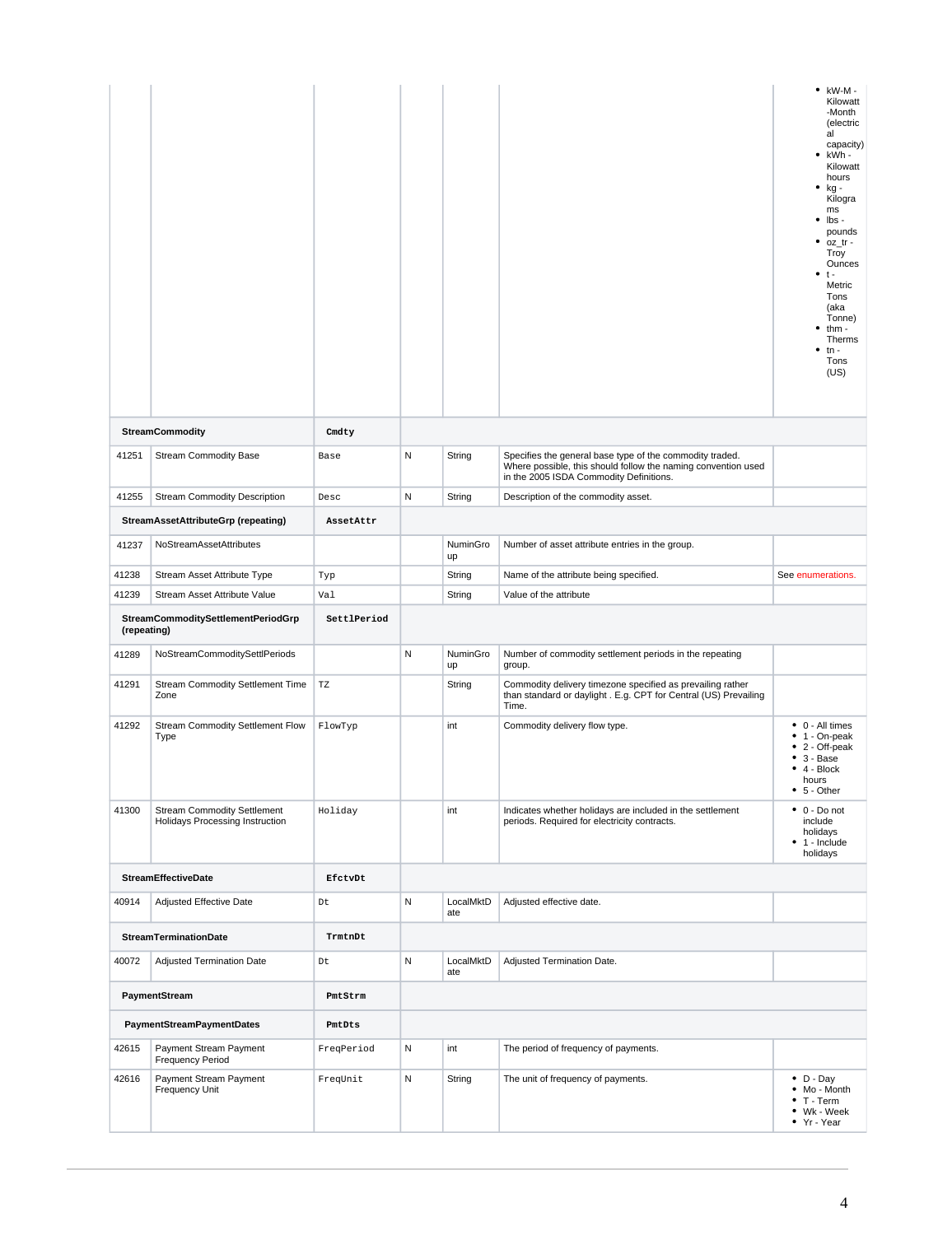|       | PaymentStreamFixedRate          | Fixed       |              |             |                                                                                                                                                                                                                                                                                                                                                                                                                                                                               |                                                                                                                                                                                                                                                                                                                                                                                                                                                                                                                                                                                                                                                                                                    |  |
|-------|---------------------------------|-------------|--------------|-------------|-------------------------------------------------------------------------------------------------------------------------------------------------------------------------------------------------------------------------------------------------------------------------------------------------------------------------------------------------------------------------------------------------------------------------------------------------------------------------------|----------------------------------------------------------------------------------------------------------------------------------------------------------------------------------------------------------------------------------------------------------------------------------------------------------------------------------------------------------------------------------------------------------------------------------------------------------------------------------------------------------------------------------------------------------------------------------------------------------------------------------------------------------------------------------------------------|--|
| 40784 | Rate                            | Rt          | N            | Percentage  | Rate if the payment stream is a fixed rate stream.                                                                                                                                                                                                                                                                                                                                                                                                                            |                                                                                                                                                                                                                                                                                                                                                                                                                                                                                                                                                                                                                                                                                                    |  |
| 40786 | Rate or Amount Currency         | Ccy         | $\mathsf{N}$ | Currency    | Specifies the currency in which PaymentStreamFixedAmount<br>(40785) or PaymentStreamRate(40784) is denomincated. Uses<br>ISO 4271 currency codes.                                                                                                                                                                                                                                                                                                                             |                                                                                                                                                                                                                                                                                                                                                                                                                                                                                                                                                                                                                                                                                                    |  |
|       | PaymentStreamFloatingRate       | Float       |              |             |                                                                                                                                                                                                                                                                                                                                                                                                                                                                               |                                                                                                                                                                                                                                                                                                                                                                                                                                                                                                                                                                                                                                                                                                    |  |
| 40789 | Floating Rate Index             | Ndx         | N            | String      | Floating Rate Index.                                                                                                                                                                                                                                                                                                                                                                                                                                                          |                                                                                                                                                                                                                                                                                                                                                                                                                                                                                                                                                                                                                                                                                                    |  |
| 41196 | Floating Rate Index Location    | NdxLctn     | N            | String      | Specifies the location of the floating rate index.                                                                                                                                                                                                                                                                                                                                                                                                                            |                                                                                                                                                                                                                                                                                                                                                                                                                                                                                                                                                                                                                                                                                                    |  |
| 40793 | <b>Floating Rate Multiplier</b> | RtMult      | ${\sf N}$    | float       | A rate multiplier to apply to the floating rate. A multiplier<br>schedule is expressed as explicit multipliers and dates. In the<br>case of a schedule, the step dates may be subject to<br>adjustment in accordance with any adjustments specified in the<br>calculationPeriodDatesAdjustments. The multiplier can be less<br>than or greater than 1 (one). This element should only be<br>included if the multiplier is not equal to 1 (one) for the term of<br>the stream. |                                                                                                                                                                                                                                                                                                                                                                                                                                                                                                                                                                                                                                                                                                    |  |
| 40794 | <b>Floating Rate Spread</b>     | Spread      | N            | PriceOffset | Spread from floating rate index.                                                                                                                                                                                                                                                                                                                                                                                                                                              |                                                                                                                                                                                                                                                                                                                                                                                                                                                                                                                                                                                                                                                                                                    |  |
|       | DeliveryStream                  | DlvryStrm   |              |             |                                                                                                                                                                                                                                                                                                                                                                                                                                                                               |                                                                                                                                                                                                                                                                                                                                                                                                                                                                                                                                                                                                                                                                                                    |  |
| 41062 | <b>Delivery Point</b>           | DlvryPnt    | N            | String      | The point at which the commodity product will be delivered and<br>received. Unconstrained string for most commodities. For<br>bullion see http://www.fpml.org/coding-scheme/bullion-delivery-<br>location                                                                                                                                                                                                                                                                     |                                                                                                                                                                                                                                                                                                                                                                                                                                                                                                                                                                                                                                                                                                    |  |
| 41063 | <b>Delivery Restriction</b>     | DlvryRstctn | ${\sf N}$    | int         | Specifies under what conditions the buyer and seller should be<br>excused of their delivery obligations.                                                                                                                                                                                                                                                                                                                                                                      | $• 1 - Firm$<br>(never<br>excused of<br>delivery<br>obligations)<br>$2 -$<br>٠<br>Interruptible<br>or Non-firm<br>(excused<br>when<br>interrupted<br>for any<br>reason or for<br>no reason<br>without<br>liability)<br>$• 3 - Force$<br>majeure<br>(excused<br>when<br>prevented by<br>force<br>majeure).<br>• 4 - System<br>firm (must be<br>supplied from<br>the owned or<br>controlled<br>generation or<br>pre-existing<br>purchased<br>power assets<br>of the system<br>specified)<br>$• 5 - Unit firm$<br>(must be<br>supplied from<br>the<br>generation<br>asset<br>specified)<br>• 101 - Firm<br>Liquidating<br><b>Damages</b><br>• 102 - WSPP<br>Sched C<br>Firm<br>Liquidating<br>Damages |  |

## [CME STP FIX - TradeCaptureReport - UnderlyingStreamGrp](https://www.cmegroup.com/confluence/display/EPICSANDBOX/CME+STP+FIX+-+TradeCaptureReport+-+UnderlyingStreamGrp) — /TrdCaptRpt/Undly/Strm (repeating)

| Tag   | Name                          | <b>FIXML Abbr</b> | Req | Format         | <b>Description</b>                             | <b>Enumerations</b>                                                            |
|-------|-------------------------------|-------------------|-----|----------------|------------------------------------------------|--------------------------------------------------------------------------------|
| 40540 | NoUnderlyingStreams           |                   | N   | NuminGro<br>up | Number of swap streams in the repeating group. |                                                                                |
| 40541 | <b>Underlying Stream Type</b> | Typ               | N   | int            | Type of swap stream.                           | $\bullet$ 0 -<br>Payment /<br>cash<br>settlement<br>• 1 - Physical<br>delivery |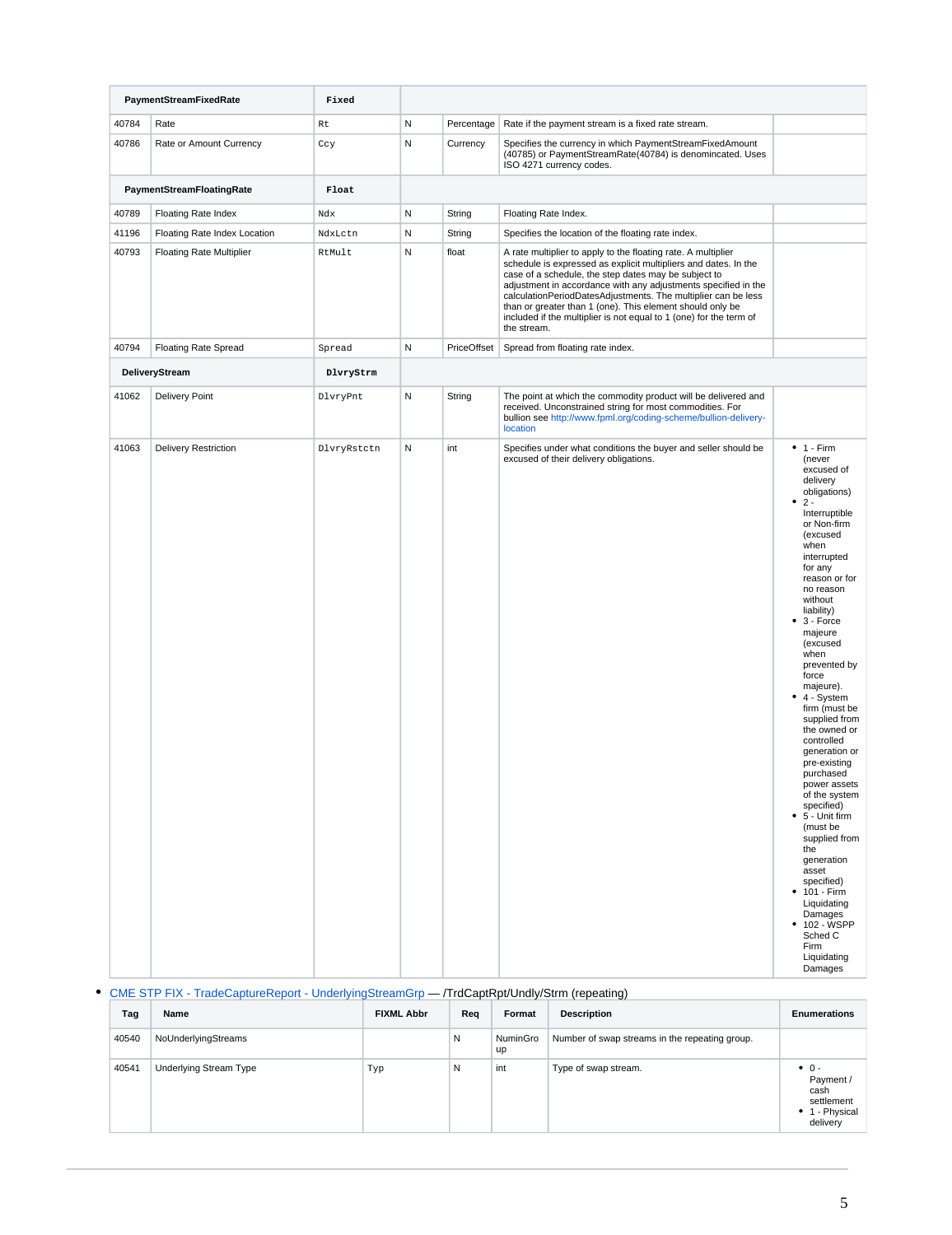| 40543 | Underlying Stream Pay Side                  | PaySide    | ${\sf N}$ | int    | Side value of party paying the stream.                                                                                              | $• 1 - Buy$<br>$\bullet$ 2 - Sell                                                                                                                                                                                                                                                                                                                                                                                                                                                                                                                                                                                                                                                                                                                                                                                      |
|-------|---------------------------------------------|------------|-----------|--------|-------------------------------------------------------------------------------------------------------------------------------------|------------------------------------------------------------------------------------------------------------------------------------------------------------------------------------------------------------------------------------------------------------------------------------------------------------------------------------------------------------------------------------------------------------------------------------------------------------------------------------------------------------------------------------------------------------------------------------------------------------------------------------------------------------------------------------------------------------------------------------------------------------------------------------------------------------------------|
| 40544 | Underlying Stream Receive Side              | RcvSide    | ${\sf N}$ | int    | Side value of party receiving the stream.                                                                                           | $• 1 - Buy$<br>$\bullet$ 2 - Sell                                                                                                                                                                                                                                                                                                                                                                                                                                                                                                                                                                                                                                                                                                                                                                                      |
| 40545 | Underlying Stream Notional                  | Notl       | N         | Amt    | Notional, or initial notional value for the payment<br>stream. Use <swapschedule> for steps.</swapschedule>                         |                                                                                                                                                                                                                                                                                                                                                                                                                                                                                                                                                                                                                                                                                                                                                                                                                        |
| 42019 | Underlying Stream Notional Frequency Period | NotlPeriod | ${\sf N}$ | int    | Time unit multiplier for the notional frequency. If<br>present UnderlyingStreamNotionalFrequencyUnit<br>(tbd) must be specified.    |                                                                                                                                                                                                                                                                                                                                                                                                                                                                                                                                                                                                                                                                                                                                                                                                                        |
| 42020 | Underlying Stream Notional Frequency Unit   | NotlUnit   | ${\sf N}$ | String | Time unit associated with the notional frequency. If<br>present UnderlyingStreamNotionalFrequencyPeriod<br>(tbd) must be specified. | $\bullet$ D - Day<br>$\bullet$ H - Hour<br>• Min - Minute<br>• Mo - Month<br>• S - Second<br>• Wk - Week<br>• Yr - Year                                                                                                                                                                                                                                                                                                                                                                                                                                                                                                                                                                                                                                                                                                |
| 42022 | Underlying Stream Notional Unit of Measure  | NotlUOM    | ${\sf N}$ | String | Delivery UnderlyingStream quantity UOM.                                                                                             | $\bullet$ Alw -<br>Allowa<br>nces<br>• BDFT<br>Board<br>feet<br>$\bullet$ Bbl -<br><b>Barrels</b><br>Bcf -<br>۰<br><b>Billion</b><br>cubic<br>feet<br>$•Bu -$<br><b>Bushels</b><br>$\bullet$ CBM -<br>Cubic<br>Meters<br>$\bullet$ CER -<br>Certifi<br>ed<br>Emissi<br>ons<br>Reduc<br>tion<br>CRT-<br>٠<br>Climat<br>e<br>Reser<br>ve<br>Tonnes<br>Ccy -<br>٠<br>Amou<br>nt of<br>curren<br>cy<br>EnvCr<br>٠<br>$d -$<br>Enviro<br>nment<br>al<br>Credit<br>• EnvOf<br>st -<br>Enviro<br>nment<br>al<br>Offset<br>$\bullet$ GJ -<br>Gigajo<br>ules<br>$\bullet$ GT -<br>Gross<br>Tons<br>· Also<br>known<br>as<br>long<br>tons<br>$\mathsf{or}\,$<br>imperi<br>al<br>tons,<br>equal<br>to<br>2240<br>Ibs<br>Gal -<br>٠<br>Gallons<br>• IPNT<br>Index<br>$\bullet$ point<br><br><br><br><br><br><br><br><br><br>Liters |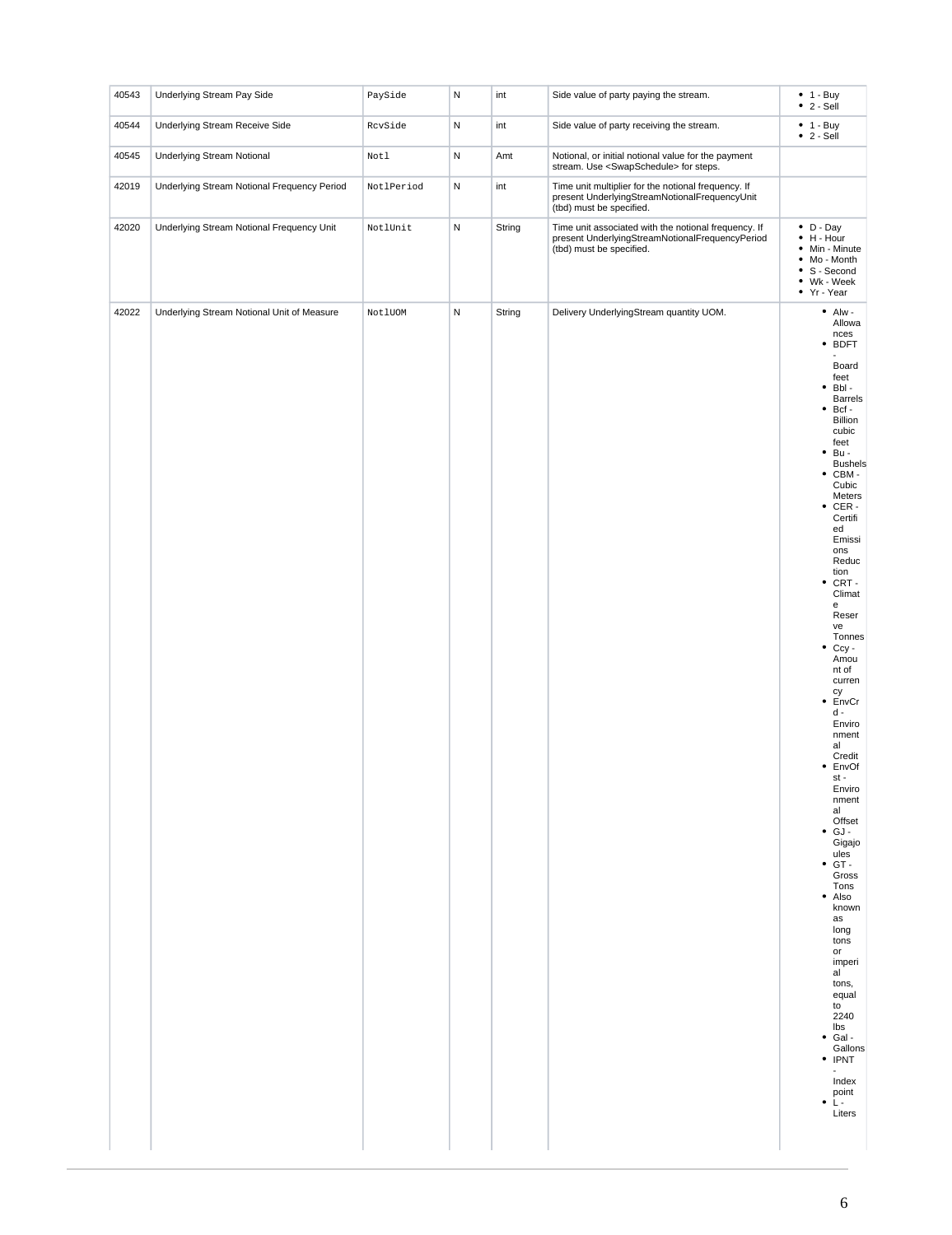|       |                                                     |            |           |        |                                                                       | $^{\bullet}$ MMBt<br>u -<br>One<br>Million<br><b>BTU</b><br>• MMbbl<br>Million<br>Barrels<br>$\bullet$ MW-<br>M -<br>Mega<br>watt-<br>Month<br>(electri<br>cal<br>capaci<br>$\begin{pmatrix} ty \\ \bullet \quad MWh \end{pmatrix}$<br>Mega<br>watt<br>$\begin{array}{c} \text{hours} \\ \bullet \text{ PRIN} \end{array}$<br>$C -$<br>Princip<br>al with<br>relatio<br>n to<br>debt<br>instru<br>ment<br>$\bullet$ cwt -<br>Hundr<br>edwei<br>ght<br>(US)<br>• day -<br>Days<br>dt -<br>٠<br>Dry<br>metric<br>tons<br>$\mathfrak g$ -<br>٠<br>Grams<br>$\bullet$ kL -<br>Kilolite<br>$\mathop{\sf rs}\nolimits$<br>$\bullet$ kW-M<br>$\overline{\phantom{0}}$<br>Kilowa<br>tt-<br>Month<br>(electri<br>cal<br>capaci<br>$\begin{array}{c} \text{ty)} \\ \bullet \text{ kWh} \end{array}$<br>Kilowa<br>tt<br>hours<br>• kg -<br>Kilogr<br>ams<br>$\mathsf{lbs}$ -<br>pounds<br>$\bullet$ $oz_tr -$<br>Troy<br>Ounces<br>$\bullet$ t-<br>Metric<br>Tons<br>(aka<br>Tonne)<br>thm -<br>٠<br>Therms<br>$\bullet$<br>$tn -$<br>Tons<br>(US) |
|-------|-----------------------------------------------------|------------|-----------|--------|-----------------------------------------------------------------------|-----------------------------------------------------------------------------------------------------------------------------------------------------------------------------------------------------------------------------------------------------------------------------------------------------------------------------------------------------------------------------------------------------------------------------------------------------------------------------------------------------------------------------------------------------------------------------------------------------------------------------------------------------------------------------------------------------------------------------------------------------------------------------------------------------------------------------------------------------------------------------------------------------------------------------------------------------------------------------------------------------------------------------------------|
| 42023 | Underlying Stream Total Notional                    | TotNotl    | ${\sf N}$ | Amt    | Total notional or delivery quantity over the term of<br>the contract. |                                                                                                                                                                                                                                                                                                                                                                                                                                                                                                                                                                                                                                                                                                                                                                                                                                                                                                                                                                                                                                         |
| 42024 | Underlying Stream Total Notional Unit of<br>Measure | TotNotlUOM | ${\sf N}$ | String | Delivery UnderlyingStream quantity UOM.                               | $\bullet$ Alw -<br>Allowa<br>nces<br>• BDFT<br>Board<br>feet<br>Bbl -<br>$\bullet$<br><b>Barrels</b>                                                                                                                                                                                                                                                                                                                                                                                                                                                                                                                                                                                                                                                                                                                                                                                                                                                                                                                                    |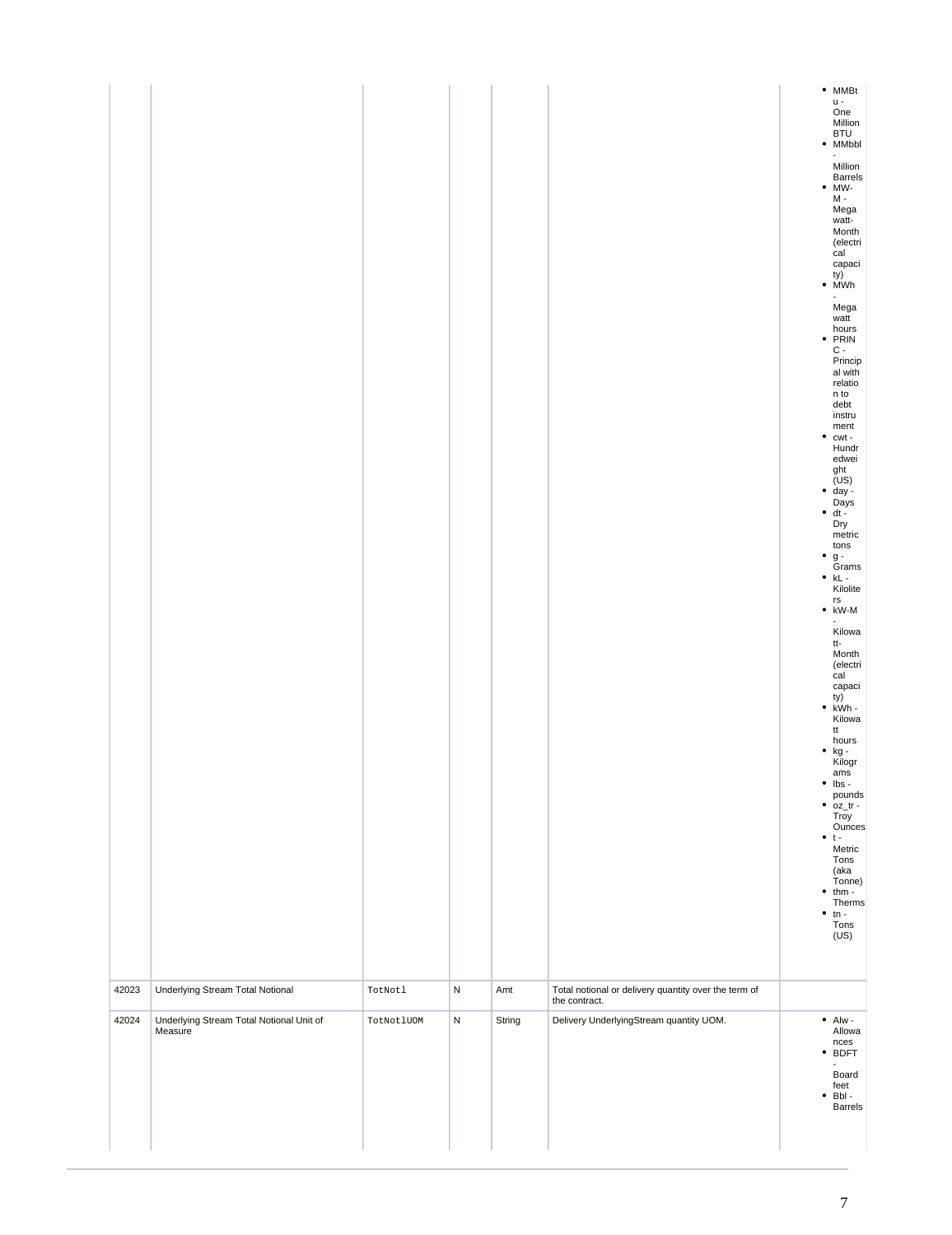|  |  |  | ● Bcf -<br>Billion<br>cubic<br>feet<br>● Bu -<br>Bushels<br>• CBM -<br>Cubic<br>Meters<br>CER -<br>Certifi<br>${\tt ed}$<br>Emissi<br>ons<br>Reduc                                                       |
|--|--|--|----------------------------------------------------------------------------------------------------------------------------------------------------------------------------------------------------------|
|  |  |  | $\begin{array}{c} \text{tion}\\ \bullet \ \ \text{CRT} \end{array}.$<br>Climat<br>e<br>Reser<br>ve<br>Tonnes<br>Ccy -<br>Amou<br>nt of<br>curren<br>$\cdot$ EnvCr<br>$\frac{d}{2}$<br>Enviro<br>$n$ ment |
|  |  |  | al<br>Credit<br>• EnvOf<br>st -<br>Enviro<br>$\mathsf{nment}$<br>al<br>Offset<br>$\bullet$ GJ -<br>Gigajo<br>ules<br>• GT -<br>Gross<br>Tons<br>• Also                                                   |
|  |  |  | known<br>$\operatorname{\sf as}$<br>$\frac{long}{tons}$<br>or<br>imperi<br>al <sup>-</sup><br>tons,<br>equal<br>to<br>$2240$<br>bs<br>• Gal -<br>• Gallons<br>• IPNT                                     |
|  |  |  | Index<br>point<br>$\bullet$ L-<br>Liters<br>$•$ MMBt<br>$u -$<br>One<br>Million<br><b>BTU</b><br>• MMbbl<br>$\blacksquare$<br>Million<br>Barrels<br>$MW$ -<br>$M -$                                      |
|  |  |  | Mega<br>watt-<br>Month<br>(electri<br>cal<br>capaci<br>ty)<br>• MWh<br>$\overline{\phantom{a}}$<br>Mega<br>watt<br>$\frac{hours}{C}$                                                                     |
|  |  |  | Princip<br>al with<br>relatio<br>n to<br>debt<br>instru<br>ment                                                                                                                                          |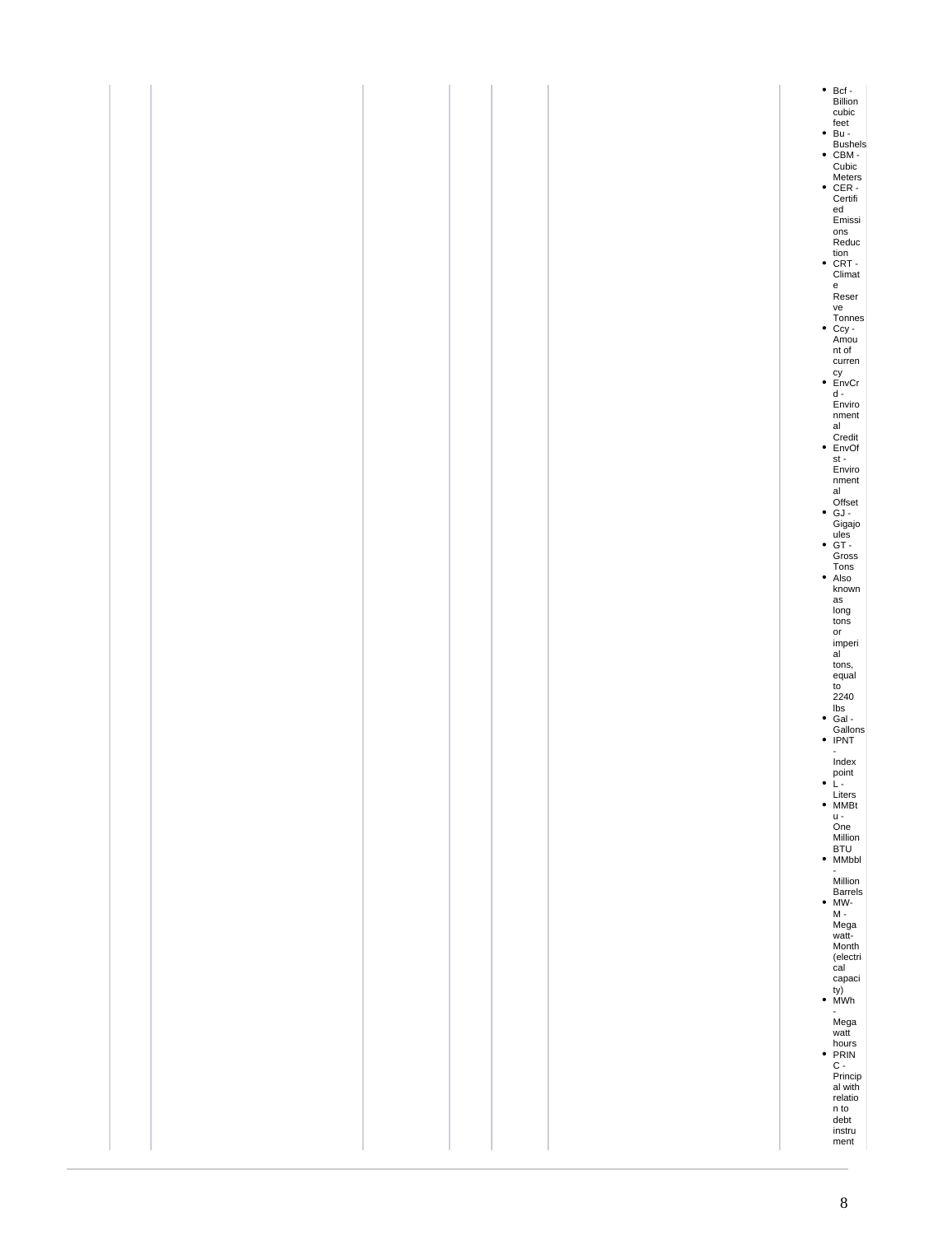|             |                                                                           |             |   |                |                                                                                                                                                                         | $\bullet$ cwt -<br>Hundr<br>edwei<br>ght<br>(US)<br>day -<br>Days<br>dt -<br>Dry<br>metric<br>tons<br>٠<br>$g -$<br>Grams<br>kL -<br>۰<br>Kilolite<br>rs<br>$\bullet$ kW-M<br>Kilowa<br>tt-<br>Month<br>(electri<br>cal<br>capaci<br>ty)<br>kWh -<br>٠<br>Kilowa<br>tt<br>hours<br>kg -<br>٠<br>Kilogr<br>ams<br>lbs -<br>pounds<br>$\bullet$ oz_tr -<br>Troy<br>Ounces<br>٠<br>$\dots$<br>Metric<br>Tons<br>(aka<br>Tonne)<br>thm -<br>Therms<br>$tn -$<br>Tons<br>(US) |
|-------------|---------------------------------------------------------------------------|-------------|---|----------------|-------------------------------------------------------------------------------------------------------------------------------------------------------------------------|--------------------------------------------------------------------------------------------------------------------------------------------------------------------------------------------------------------------------------------------------------------------------------------------------------------------------------------------------------------------------------------------------------------------------------------------------------------------------|
|             | <b>UnderlyingStreamCommodity</b>                                          | Cmdty       |   |                |                                                                                                                                                                         |                                                                                                                                                                                                                                                                                                                                                                                                                                                                          |
| 41964       | Underlying Stream Commodity Base                                          | Base        | Ν | String         | Specifies the general base type of the commodity<br>traded. Where possible, this should follow the<br>naming convention used in the 2005 ISDA<br>Commodity Definitions. |                                                                                                                                                                                                                                                                                                                                                                                                                                                                          |
| 41968       | Underlying Stream Commodity Description                                   | Desc        | Ν | String         | Description of the commodity asset.                                                                                                                                     |                                                                                                                                                                                                                                                                                                                                                                                                                                                                          |
|             | UnderlyingStreamAssetAttributeGrp (repeating)                             | AssetAttrb  |   |                |                                                                                                                                                                         |                                                                                                                                                                                                                                                                                                                                                                                                                                                                          |
| 41800       | NoUnderlyingStreamAssetAttributes                                         |             | Ν | NuminGro<br>up | Number of asset attribute entries in the group.                                                                                                                         |                                                                                                                                                                                                                                                                                                                                                                                                                                                                          |
| 41801       | Underlying Stream Asset Attribute Type                                    | Typ         | Ν | String         | Name of the attribute being specified.                                                                                                                                  | See enumerations.                                                                                                                                                                                                                                                                                                                                                                                                                                                        |
| 41802       | Underlying Stream Asset Attribute Value                                   | Val         | Ν | String         | Value of the attribute                                                                                                                                                  |                                                                                                                                                                                                                                                                                                                                                                                                                                                                          |
| (repeating) | UnderlyingStreamCommoditySettlementPeriodGrp                              | SettlPeriod |   |                |                                                                                                                                                                         |                                                                                                                                                                                                                                                                                                                                                                                                                                                                          |
| 42002       | NoUnderlyingStreamCommoditySettlPeriods                                   |             | N | NuminGro<br>up | Number of commodity settlement periods in the<br>repeating group.                                                                                                       |                                                                                                                                                                                                                                                                                                                                                                                                                                                                          |
| 42004       | Underlying Stream Commodity Settlement Time<br>Zone                       | TZ          | Ν | String         | Commodity delivery timezone specified as prevailing<br>rather than standard or daylight . E.g. CPT for<br>Central (US) Prevailing Time.                                 |                                                                                                                                                                                                                                                                                                                                                                                                                                                                          |
| 42005       | Underlying Stream Commodity Settlement Flow<br>Type                       | FlowTyp     | Ν | int            | Commodity delivery flow type.                                                                                                                                           | $\bullet$ 0 - All times<br>$\bullet$ 1 - On-peak<br>$\bullet$ 2 - Off-peak<br>$• 3 - Base$<br>$\bullet$ 4 - Block<br>hours<br>$• 5 - Other$                                                                                                                                                                                                                                                                                                                              |
| 42013       | Underlying Stream Commodity Settlement<br>Holidays Processing Instruction | Holidays    | Ν | int            | Indicates whether holidays are included in the<br>settlement periods. Required for electricity contracts.                                                               | $\bullet$ 0 - Do not<br>include<br>holidays<br>$\bullet$ 1 - Include<br>holidays                                                                                                                                                                                                                                                                                                                                                                                         |
|             | <b>UnderlyingStreamEffectiveDate</b>                                      | EfctvDt     |   |                |                                                                                                                                                                         |                                                                                                                                                                                                                                                                                                                                                                                                                                                                          |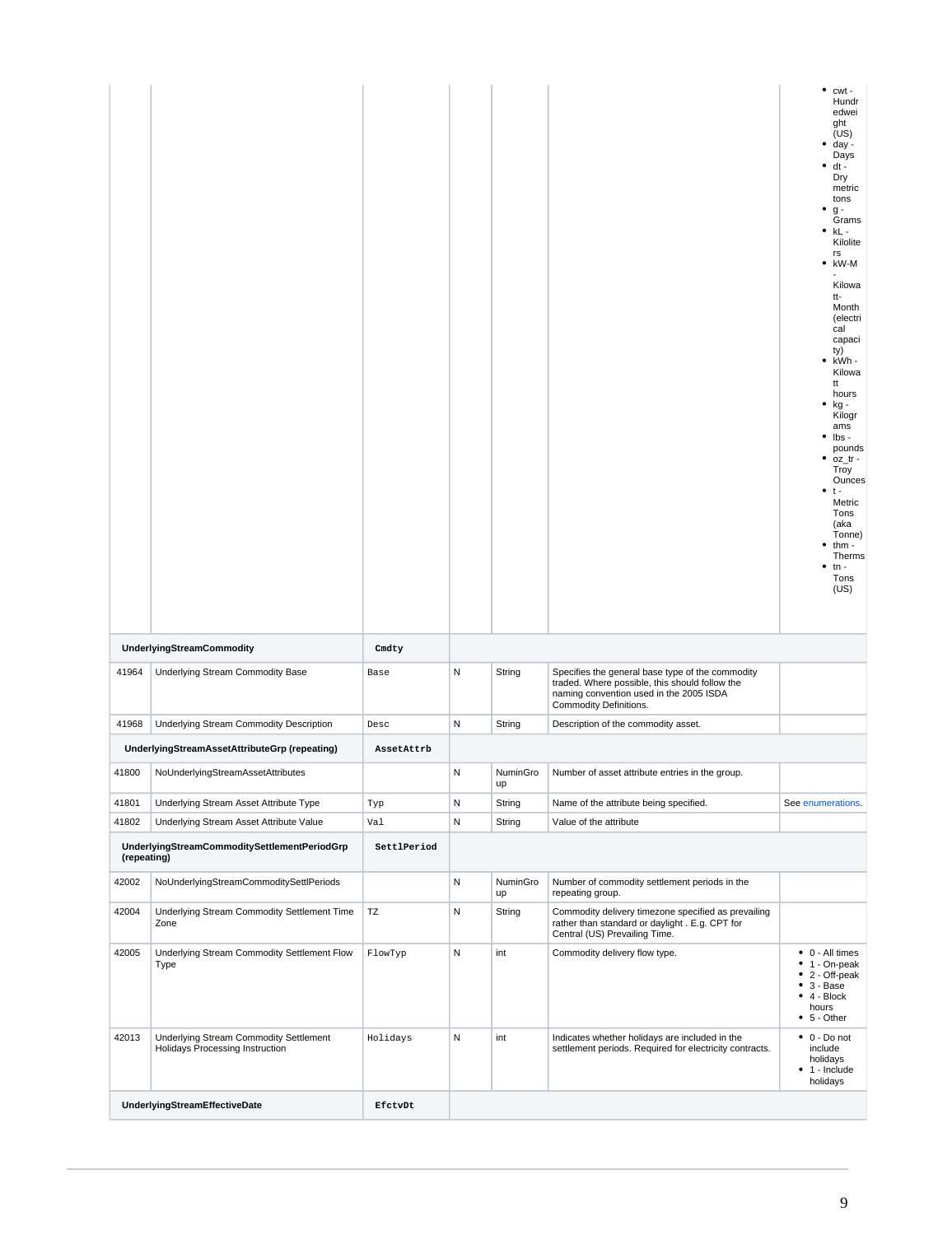| 40064                            | Underlying Adjusted Effective Date                           | Dt         | N  | LocalMktD<br>ate | Adjusted effective date.                                                                                                                                                                                                                                                                                                                                                                                                                                                         |                                                                             |
|----------------------------------|--------------------------------------------------------------|------------|----|------------------|----------------------------------------------------------------------------------------------------------------------------------------------------------------------------------------------------------------------------------------------------------------------------------------------------------------------------------------------------------------------------------------------------------------------------------------------------------------------------------|-----------------------------------------------------------------------------|
|                                  | <b>UnderlyingStreamTerminationDate</b>                       | TrmtnDt    |    |                  |                                                                                                                                                                                                                                                                                                                                                                                                                                                                                  |                                                                             |
| 40555                            | Underlying Adjusted Termination Date                         | Dt.        | N  | LocalMktD<br>ate | Adjusted Termination Date.                                                                                                                                                                                                                                                                                                                                                                                                                                                       |                                                                             |
|                                  | <b>UnderlyingPaymentStream</b>                               | PmtStrm    |    |                  |                                                                                                                                                                                                                                                                                                                                                                                                                                                                                  |                                                                             |
|                                  | UnderlyingPaymentStreamPaymentDates                          | PmtDts     |    |                  |                                                                                                                                                                                                                                                                                                                                                                                                                                                                                  |                                                                             |
| 40583                            | Underlying Payment Stream Payment<br><b>Frequency Period</b> | FreqPeriod | N  | int              | The period of frequency of payments.                                                                                                                                                                                                                                                                                                                                                                                                                                             |                                                                             |
| 40584                            | Underlying Payment Stream Payment<br>Frequency Unit          | FreqUnit   | N  | String           | The unit of frequency of payments.                                                                                                                                                                                                                                                                                                                                                                                                                                               | $\bullet$ D - Dav<br>• Mo - Month<br>T - Term<br>• Wk - Week<br>• Yr - Year |
| UnderlyingPaymentStreamFixedRate |                                                              | Fixed      |    |                  |                                                                                                                                                                                                                                                                                                                                                                                                                                                                                  |                                                                             |
| 40615                            | <b>Underlying Rate</b>                                       | Rt         | N  | Percentage       | Rate if the payment stream is a fixed rate stream.                                                                                                                                                                                                                                                                                                                                                                                                                               |                                                                             |
| 40617                            | Underlying Rate or Amount Currency                           | Ccy        | N  | Currency         | Specifies the currency in which<br>UnderlyingPaymentStreamFixedAmount(40616) or<br>UnderlyingPaymentStreamRate(40615) is<br>denominated. Users ISO 4271 currency codes.                                                                                                                                                                                                                                                                                                          |                                                                             |
|                                  | UnderlyingPaymentStreamFloatingRate                          | Float      |    |                  |                                                                                                                                                                                                                                                                                                                                                                                                                                                                                  |                                                                             |
| 40620                            | Underlying Floating Rate Index                               | Ndx        | Ν  | String           | Floating Rate Index.                                                                                                                                                                                                                                                                                                                                                                                                                                                             |                                                                             |
| 41913                            | Underlying Floating Rate Index Location                      | NdxLctn    | Ν  | String           | Specifies the location of the floating rate index.                                                                                                                                                                                                                                                                                                                                                                                                                               |                                                                             |
| 40624                            | Underlying Floating Rate Multiplier                          | RtMult.    | n. | float            | A rate multiplier to apply to the floating rate. A<br>multiplier schedule is expressed as explicit<br>multipliers and dates. In the case of a schedule, the<br>step dates may be subject to adjustment in<br>accordance with any adjustments specified in the<br>calculationPeriodDatesAdjustments. The multiplier<br>can be less than or greater than 1 (one). This<br>element should only be included if the multiplier is<br>not equal to 1 (one) for the term of the stream. |                                                                             |
| 40625                            | Underlying Floating Rate Spread                              | Spread     | N  | PriceOffset      | Spread from floating rate index.                                                                                                                                                                                                                                                                                                                                                                                                                                                 |                                                                             |
|                                  | UnderlyingDeliveryStream                                     | DlvryStrm  |    |                  |                                                                                                                                                                                                                                                                                                                                                                                                                                                                                  |                                                                             |
| 41781                            | <b>Underlying Delivery Point</b>                             | DlvryPnt   | N  | String           | The point at which the commodity product will be<br>delivered and received. Unconstrained string for<br>most commodities. For bullion see http://www.fpml.<br>org/coding-scheme/bullion-delivery-location                                                                                                                                                                                                                                                                        |                                                                             |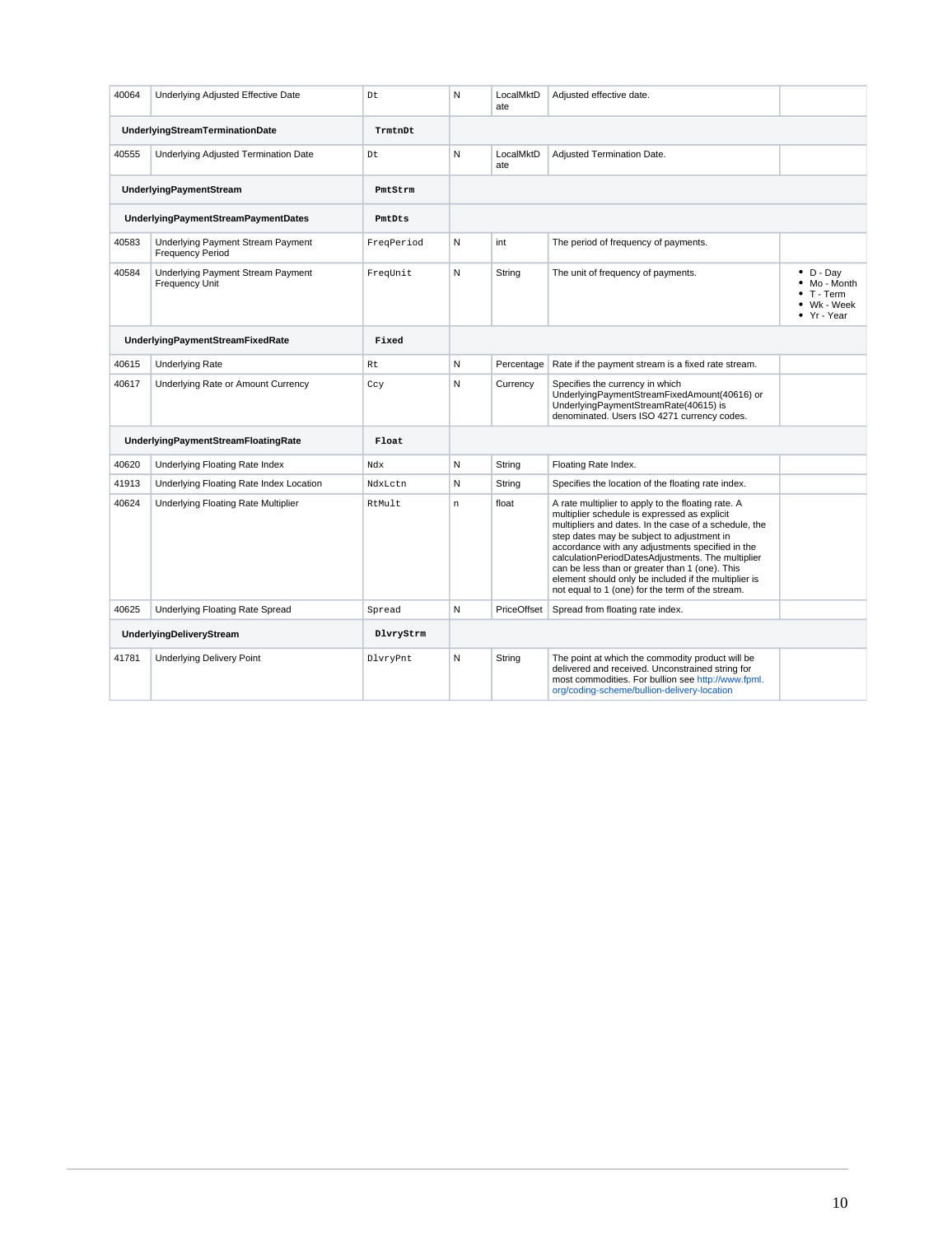| should be excused of their delivery obligations.<br>(never<br>excused of<br>delivery<br>obligations)<br>$\bullet$ 2 -<br>Interruptible<br>or Non-firm<br>(excused<br>when<br>interrupted<br>for any<br>reason or<br>for no<br>reason<br>without<br>liability)<br>$\bullet$ 3 - Force<br>majeure<br>(excused<br>when<br>prevented<br>by force<br>majeure).<br>$\bullet$ 4 - System<br>firm (must<br>be supplied<br>from the<br>owned or<br>controlled<br>generation<br>or pre-<br>existing<br>purchased<br>power<br>assets of<br>the system<br>specified)<br>$\bullet$ 5 - Unit firm<br>(must be<br>supplied<br>from the<br>generation<br>asset<br>specified)<br>$• 101 - Firm$<br>Liquidating<br>Damages<br>$• 102 -$<br><b>WSPP</b><br>Sched C<br>Firm | 41782 |                                        |             | ${\sf N}$ | int |                                                      | $• 1 - Firm$ |
|---------------------------------------------------------------------------------------------------------------------------------------------------------------------------------------------------------------------------------------------------------------------------------------------------------------------------------------------------------------------------------------------------------------------------------------------------------------------------------------------------------------------------------------------------------------------------------------------------------------------------------------------------------------------------------------------------------------------------------------------------------|-------|----------------------------------------|-------------|-----------|-----|------------------------------------------------------|--------------|
| Damages                                                                                                                                                                                                                                                                                                                                                                                                                                                                                                                                                                                                                                                                                                                                                 |       | <b>Underlying Delivery Restriction</b> | DlvryRstctn |           |     | Specifies under what conditions the buyer and seller | Liquidating  |

#### [CME STP FIX - TradeCaptureReport - UndInstrmtGrp](https://www.cmegroup.com/confluence/display/EPICSANDBOX/CME+STP+FIX+-+TradeCaptureReport+-+UndInstrmtGrp) — **/TrdCaptRpt/UndInstrmtGrp (repeating)**

| Tag | Name                                 | <b>FIXML</b><br>Abbr | Rea | Format         | <b>Description</b>                                                                                | <b>Enumerations</b>                                                                                                                                             |  |  |  |  |  |  |
|-----|--------------------------------------|----------------------|-----|----------------|---------------------------------------------------------------------------------------------------|-----------------------------------------------------------------------------------------------------------------------------------------------------------------|--|--|--|--|--|--|
|     | <b>UndInstrmtGroup (repeating)</b>   |                      |     |                |                                                                                                   |                                                                                                                                                                 |  |  |  |  |  |  |
| 711 | NoUnderlyingInstr<br>uments          |                      | N   | NumInGro<br>up | Number of underlying legs that make up the<br>security.                                           |                                                                                                                                                                 |  |  |  |  |  |  |
|     | UnderlyingInstrument                 | <b>Undly</b>         |     |                |                                                                                                   |                                                                                                                                                                 |  |  |  |  |  |  |
| 311 | Underlying<br>Symbol                 | Sym                  | N   | String         | Underlying security's Symbol. [N/A] when<br>TrdCaptRpt/Undly/@Sym in FIXML is absent or<br>empty. |                                                                                                                                                                 |  |  |  |  |  |  |
| 312 | UnderlyingSymbo<br><b>ISfx</b>       | Sfx                  | N   | String         | Underlying security's SymbolSfx.                                                                  | • CD=EUCP with lump-sum interest<br>rather than discount price<br>WI = "When Issued" for a security to<br>٠<br>be reissued under an old CUSIP or<br><b>ISIN</b> |  |  |  |  |  |  |
| 309 | Underlying<br><b>Product Code</b>    | ID                   | N   | String         | Used as the primary identifier for the underlying<br>instrument.                                  |                                                                                                                                                                 |  |  |  |  |  |  |
| 305 | Underlying<br>Product Code<br>Source | Src                  | N   | String         | Identifies the source of the underlying instrument.                                               | H - Clearing House / Clearing<br>Organization                                                                                                                   |  |  |  |  |  |  |
| 310 | Underlying<br><b>Security Type</b>   | SecTyp               | N   | String         | Used to indicate the type of underlying security<br>being reported.                               | CMDTYSWAP - Commodity Swap<br>FUT - Future<br>FWD - Forward<br>MLEG - Multi Leg (Combo)<br>٠                                                                    |  |  |  |  |  |  |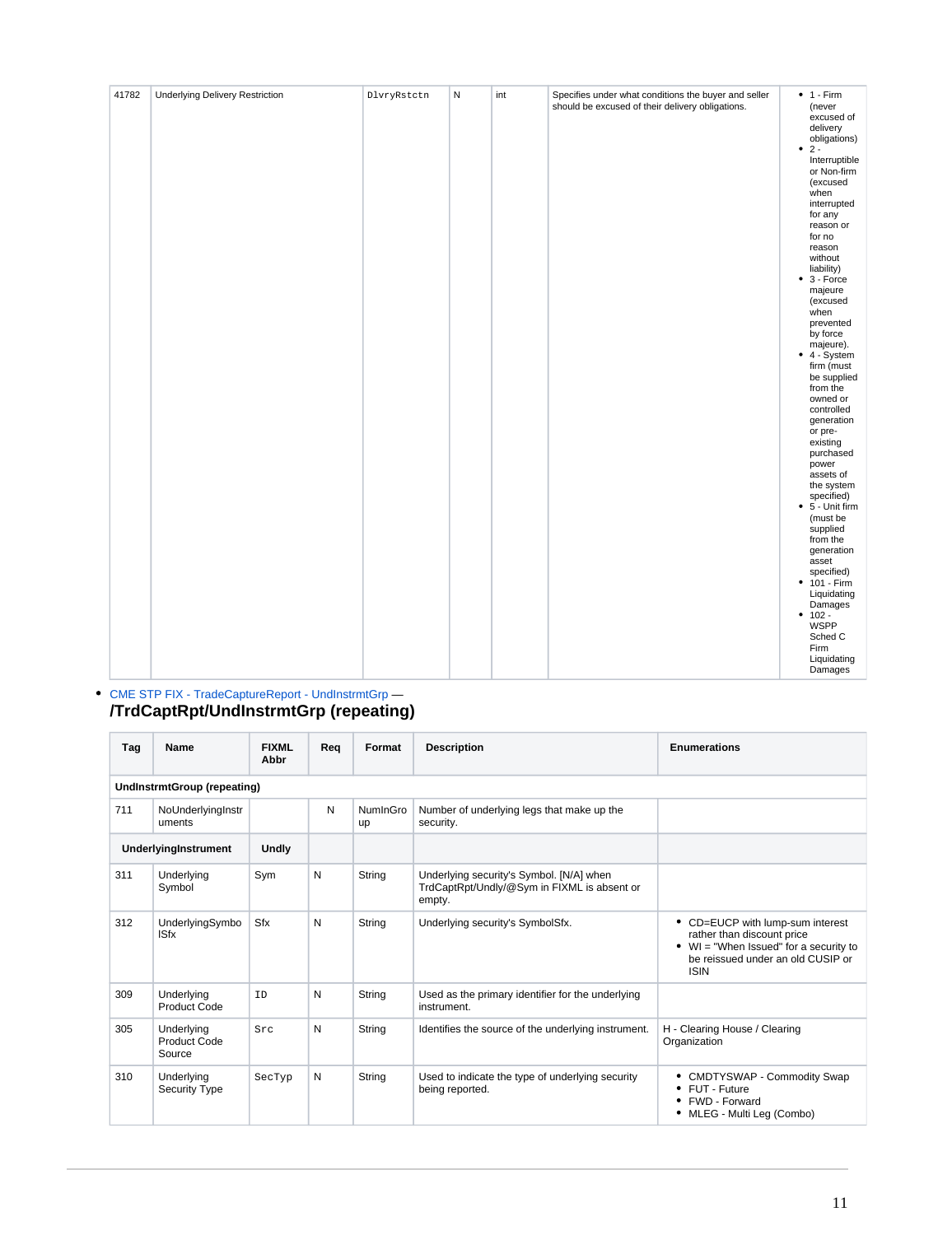| 313                                       | Underlying<br>Maturity            | <b>MMY</b> | N | MonthYear | The expiration period code of an underlying<br>instrument.  | Month and Year of the underlying<br>instrument maturity Format:<br>• YYYYMM (i.e. 201403)<br>• YYYYMMDD (20140323)<br>• YYYYMMwN (201403w1)                                                                                                                                                                                                                                                                                       |
|-------------------------------------------|-----------------------------------|------------|---|-----------|-------------------------------------------------------------|-----------------------------------------------------------------------------------------------------------------------------------------------------------------------------------------------------------------------------------------------------------------------------------------------------------------------------------------------------------------------------------------------------------------------------------|
| 308                                       | Underlying<br>Product<br>Exchange | Exch       | N | Exchange  | The exchange on which the underlying security is<br>listed. | • CBT - Chicago Board of Trade<br>• CEE - Stock Exchange Group<br>• CME - Chicago Mercantile<br>Exchange<br>• COMEX - Commodities Exchange,<br><b>Inc</b><br>DME - Dubai Mercantile Exchange<br>٠<br>• IFUS - Intercontinental Exchange<br>• NGXC - Natural Gas Exchange<br>• NODX - Nodal<br>• NYMEX - New York Mercantile<br>Exchange<br>• NYMSW - CME Swaps - NYMEX<br>• VMAC - VMAC<br>• XNAS - Nasdag<br>• XXXX - OTC Trades |
| <b>UnderlyingStreamGrp</b><br>(repeating) |                                   | Strm       |   |           |                                                             |                                                                                                                                                                                                                                                                                                                                                                                                                                   |

## [CME STP FIX - TradeCaptureReport - SideRegulatoryTradeIDGrp](https://www.cmegroup.com/confluence/display/EPICSANDBOX/CME+STP+FIX+-+TradeCaptureReport+-+SideRegulatoryTradeIDGrp) — **/TrdCaptRpt/RptSide/RegTrdID (repeating)**

| Tag   | Name                                          | <b>FIXML</b><br>Abbr | Req | Format                | <b>Description</b>                                                                                                                                                                           | <b>Enumerations</b>                                 |
|-------|-----------------------------------------------|----------------------|-----|-----------------------|----------------------------------------------------------------------------------------------------------------------------------------------------------------------------------------------|-----------------------------------------------------|
| 10034 | NoSideRegTra<br>delDs                         |                      | N   | <b>NumIn</b><br>Group | Number of entries in the repeating group.                                                                                                                                                    |                                                     |
| 10027 | Side<br>Regulatory<br>Trade ID                | ID                   | N   | String                | Regulatory Trade ID for the trade side. Will be used to communicate the<br>Universal Swap Identifier (USI) or Unique Trade Identifier (UTI) associated<br>with a cleared trade.              |                                                     |
| 10028 | Side<br>Regulatory<br>Trade ID<br>Source      | Src                  | N   | String                | ID of reporting entity assigned by regulatory agency.                                                                                                                                        |                                                     |
| 10029 | Side<br>Regulatory<br>Trade ID Event          | Evnt                 | N   | int                   | Event causing origination of the ID, e.g. Clearing.                                                                                                                                          | 2 - Clearing                                        |
| 10030 | Side<br>Regulatory<br>Trade ID Type           | Typ                  | N   | int                   | The type of Regulatory Trade ID being sent.                                                                                                                                                  | 0 - Current (the<br>default)                        |
| 10031 | Side<br><b>Regulatory Leg</b><br>Reference ID | LegRefID             | N   | String                | When reporting the USI or UTI of a spread or strategy, this indicates the leg<br>number that the USI or UTI references, as communicated in the LegNo field.                                  |                                                     |
| 10032 | Side<br>Regulatory<br>Trade ID Scope          | Scope                | N   | int                   | Included when a trade must be assigned more than one identifier, e.g. one<br>for the clearing member and another for the client on a cleared trade as<br>with the principal model in Europe. | 1 - Clearing<br>۰<br>member<br>$\bullet$ 2 - Client |

[CME STP FIX - TradeCaptureReport - TrdInstrmtLegGrp](https://www.cmegroup.com/confluence/display/EPICSANDBOX/CME+STP+FIX+-+TradeCaptureReport+-+TrdInstrmtLegGrp) — **/TrdCaptRpt/TrdLeg (repeating)**

| Tag                  | <b>Name</b>         | <b>FIXML</b><br>Abbr | Req | Format         | <b>Description</b>                                                                                                                          | <b>Enumerations</b> |
|----------------------|---------------------|----------------------|-----|----------------|---------------------------------------------------------------------------------------------------------------------------------------------|---------------------|
| 555                  | NoLegs              |                      | N   | NumInGro<br>up | Total number of entries in NoLegs group (number of trade legs).                                                                             |                     |
| <b>InstrumentLeg</b> |                     | Leg                  |     |                |                                                                                                                                             |                     |
| 687                  | Leg Quantity        | Qty                  | N   | Qty            | The actual quantity of the leg as it participated in the spread<br>trade.                                                                   |                     |
| 990                  | Leg Report ID       | RptID                | N   | String         | This represents the report ID for the leg as generated by the<br>clearing system                                                            |                     |
| 1152                 | Leg Number          | LeqNo                | N   | int            | A number identifying the leg within a strategy or spread. When<br>reporting a USI or UTI, the field LegRefID will reference this<br>number. |                     |
| 654                  | Leg Reference<br>ID | RefID                | N   | String         | A unique Trade ID generated by the clearing system for this leg.                                                                            |                     |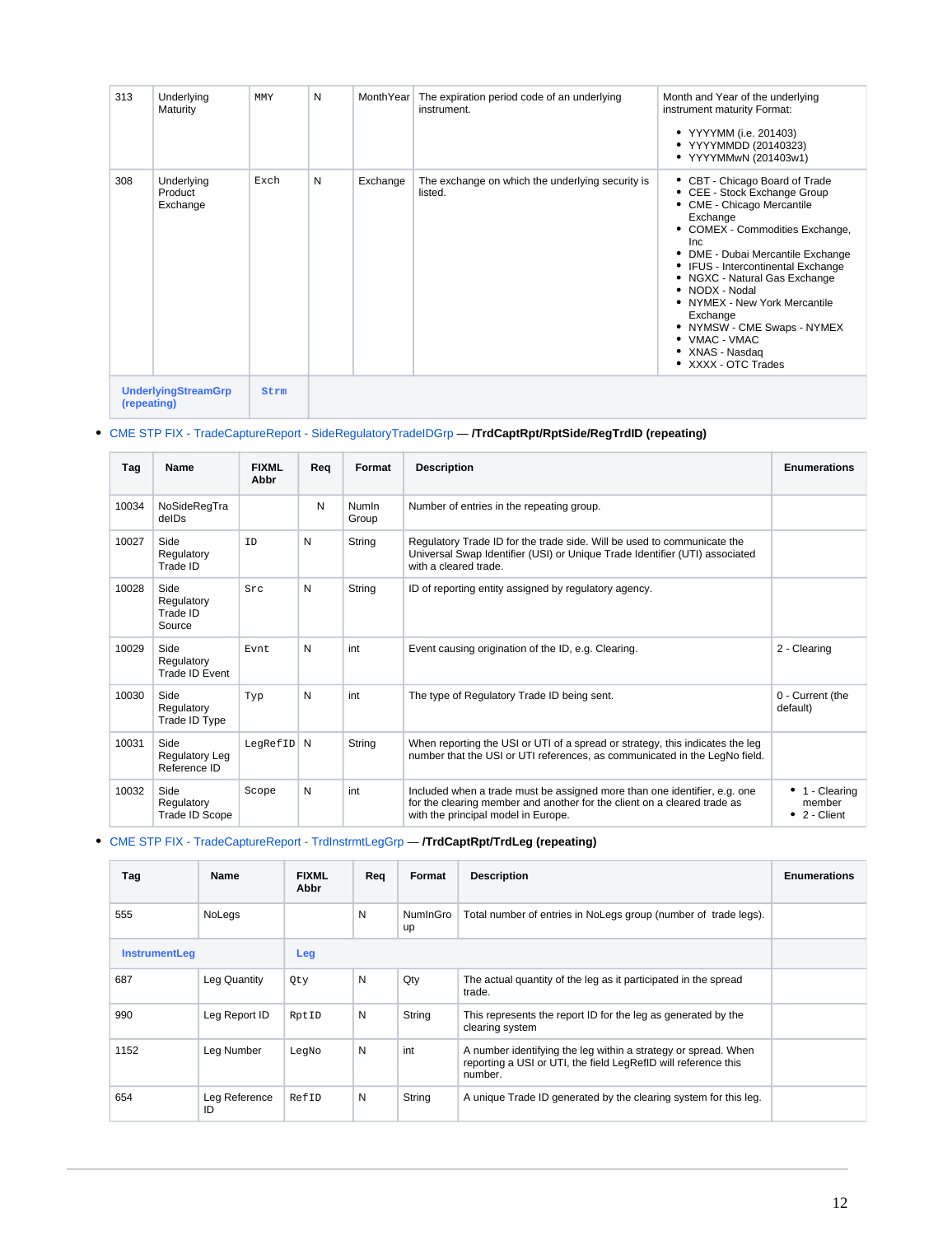| 637                                      | Leg Last Price                                  | LastPx        | N | Price          | Used to report the trade price or execution price assigned to the<br>leg of the strategy or spread instrument.                                                                                                                                                                                                 |                                                                                                                                                                                                                                                                                                                                                           |
|------------------------------------------|-------------------------------------------------|---------------|---|----------------|----------------------------------------------------------------------------------------------------------------------------------------------------------------------------------------------------------------------------------------------------------------------------------------------------------------|-----------------------------------------------------------------------------------------------------------------------------------------------------------------------------------------------------------------------------------------------------------------------------------------------------------------------------------------------------------|
| 1001                                     | Leg Original<br><b>Time Unit</b>                | OrigTmUnit N  |   | String         | Specifies the Time Unit for this leg of the original trade, e.g.<br>whether it was entered as contracts per day or per month. Note<br>that all trades are normalized to default units in STP, regardless<br>of the units originally used to enter the trade.                                                   | $\bullet$ D - Day<br>H - Hour<br>Min - Minute<br>Mo - Month<br>S - Second<br>٠<br>• Wk - Week<br>• Yr - Year                                                                                                                                                                                                                                              |
| 10038                                    | Leg Trading<br>Quantity                         | TrdgQty       | Ν | Qty            | Leg quantity per Original Time Unit as submitted on a CME<br>ClearPort API trade report when a product has multiple time<br>units, or, Product Variable Quantity Unit (VQU) is not 'S'<br>(standard), and the product subtype (Monthly, daily, weekly) is<br>not equal to the time unit entered for the trade. |                                                                                                                                                                                                                                                                                                                                                           |
| 10051                                    | LegPriceSubTy<br>pe                             | PxSubType     | N | String         | This is a further qualification of the Price Type, and determines<br>whether this is an initial (preliminary) or final price.                                                                                                                                                                                  | 0 - Initial Price<br>1 - Final                                                                                                                                                                                                                                                                                                                            |
| 10052                                    | LegDifferential<br>PriceType                    | DiffPxType    | N | String         | This indicates the type of differential price represented in the<br>Differential Price attribute.                                                                                                                                                                                                              | 0 - Differential<br>from Settlement<br>Price<br>1 - Differential<br>between legs                                                                                                                                                                                                                                                                          |
| 2492                                     | LegDifferential<br>Price                        | <b>DiffPx</b> | Ν | Price          | Represents the differential price for spreads, or a TAS or TAM<br>differental price.                                                                                                                                                                                                                           |                                                                                                                                                                                                                                                                                                                                                           |
| 686                                      | LegPriceType                                    | PxType        | N | String         | Indicates the type of the price associated with the trade. Will not<br>be present for IRS/FRA trades.                                                                                                                                                                                                          | 1 - Percentage (i.<br>e. percent of par)<br>2 - Per unit (i.e.<br>per share or<br>contract)<br>10 - Fixed<br>cabinet trade<br>price (primarily<br>for listed futures<br>and options)<br>11 - Variable<br>cabinet trade<br>price (primarily<br>for listed futures<br>and options)<br>100 - Tentative<br>placeholder price<br>101 - Updated<br>actual price |
| TradeCapLegUnderlyingsGrp<br>(repeating) |                                                 | Undlys        |   |                |                                                                                                                                                                                                                                                                                                                |                                                                                                                                                                                                                                                                                                                                                           |
| UnderlyingLegInstrument                  |                                                 | Undly         |   |                |                                                                                                                                                                                                                                                                                                                |                                                                                                                                                                                                                                                                                                                                                           |
| 1342                                     | NoLegUnderlyi<br>nglnstruments                  |               | N | NumIn<br>Group | Total number of entries in LegUnderlyingInstrument group.                                                                                                                                                                                                                                                      |                                                                                                                                                                                                                                                                                                                                                           |
| 1332                                     | Leg Underlying<br>Product Code                  | ID            |   | String         | Used as the primary identifier for the leg's underlying instrument.                                                                                                                                                                                                                                            |                                                                                                                                                                                                                                                                                                                                                           |
| 1333                                     | Leg Underlying<br><b>Product Code</b><br>Source | Src           |   | String         | Identifies the source of the leg's underlying instrument.                                                                                                                                                                                                                                                      | H - Clearing<br>House / Clearing<br>Organization                                                                                                                                                                                                                                                                                                          |
| 1337                                     | Leg Underlying<br>Security Type                 | SecTyp        |   | String         | Used to indicate the type of the leg's underlying security being<br>reported.                                                                                                                                                                                                                                  | $\bullet$ FUT -<br>Future<br>$\bullet$ FWD -<br>Forward<br>MLEG -<br>٠<br>Multi Leg<br>(Combo)                                                                                                                                                                                                                                                            |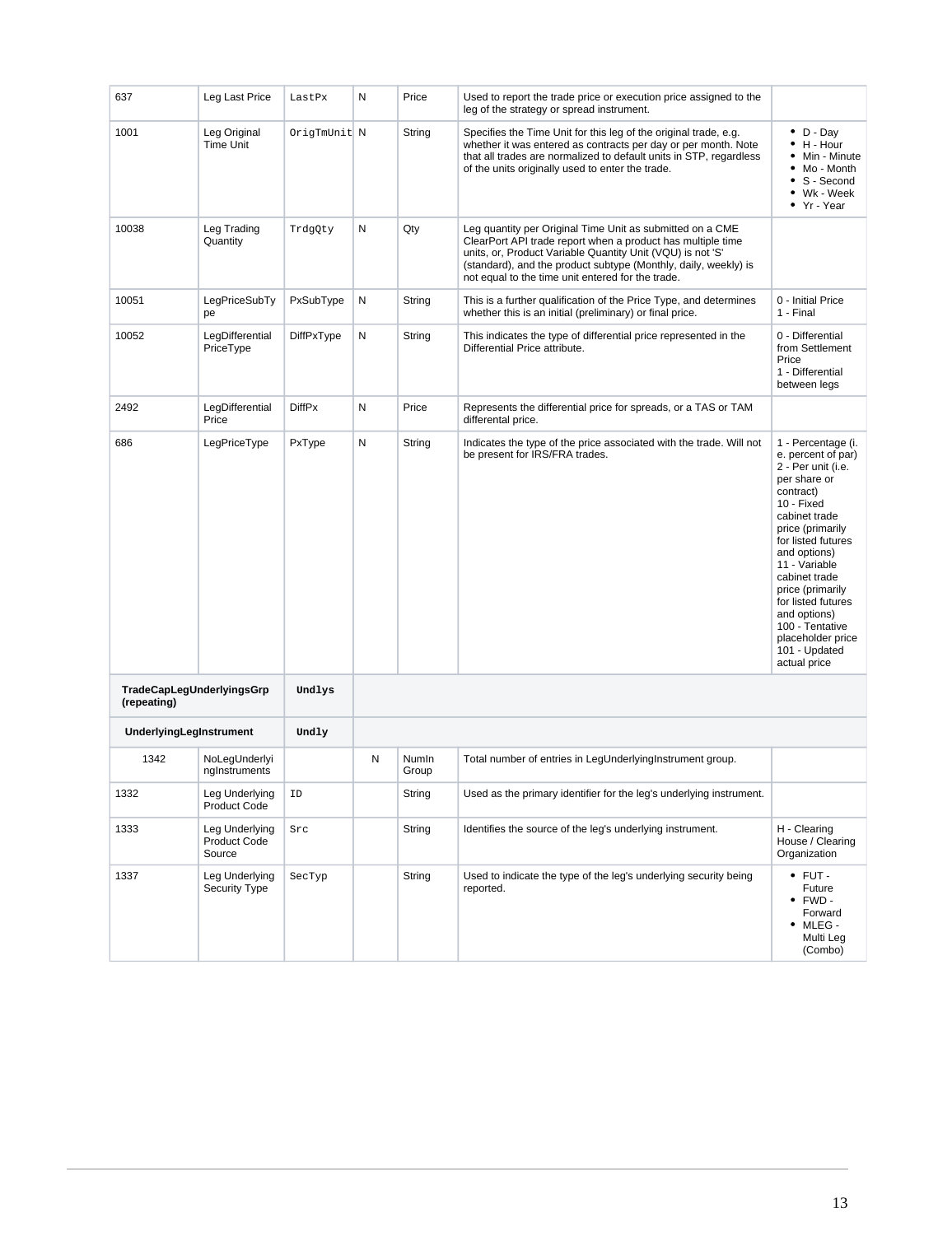| 1339                                     | Leg Underlying<br>Maturity            | MMY  |              |        | MonthYear   The expiration period code of the leg's underlying instrument. | Month and Year<br>of the leg's<br>underlying instru<br>ment maturity<br>Format:<br>• YYYYMM (i.<br>e. 201403)<br>• YYYYMMD<br>D<br>(20140323)<br>• YYYYMMw<br>N<br>(201403w1)                                                                                                                                                                                                                                                                                                                                                                                                                                     |
|------------------------------------------|---------------------------------------|------|--------------|--------|----------------------------------------------------------------------------|-------------------------------------------------------------------------------------------------------------------------------------------------------------------------------------------------------------------------------------------------------------------------------------------------------------------------------------------------------------------------------------------------------------------------------------------------------------------------------------------------------------------------------------------------------------------------------------------------------------------|
| 1341                                     | Leg Underlying<br>Product<br>Exchange | Exch |              | String | The exchange on which the leg's underlying security is listed.             | $\bullet$ CBT -<br>Chicago<br>Board of<br>Trade<br>$\bullet$ CEE -<br><b>Stock</b><br>Exchange<br>Group<br>$\bullet$ CME -<br>Chicago<br>Mercantile<br>Exchange<br>COMEX -<br>٠<br>Commoditie<br>s<br>Exchange,<br>Inc<br>$\bullet$ DME -<br>Dubai<br>Mercantile<br>Exchange<br>IFUS-<br>٠<br>Intercontine<br>ntal<br>Exchange<br>NGXC -<br>٠<br>Natural<br>Gas<br>Exchange<br>$\bullet$ NODX -<br>Nodal<br>• NYMEX -<br>New York<br>Mercantile<br>Exchange<br>• NYMSW-<br><b>CME</b><br>Swaps -<br><b>NYMEX</b><br>$\bullet$ VMAC -<br><b>VMAC</b><br>• XNAS-<br>Nasdaq<br>$\bullet$ XXXX -<br><b>OTC Trades</b> |
| LegPositionAm<br>ountData<br>(repeating) | Amt                                   |      |              |        |                                                                            |                                                                                                                                                                                                                                                                                                                                                                                                                                                                                                                                                                                                                   |
| 1586                                     | NoLegPosAmt                           | Amt  |              |        | Number of Leg Position Amount Entries.                                     |                                                                                                                                                                                                                                                                                                                                                                                                                                                                                                                                                                                                                   |
| 1587                                     | Leg Position<br>Amount                | Amt  | ${\sf N}$    | Amt    | Used to capture the FX premium amount.                                     |                                                                                                                                                                                                                                                                                                                                                                                                                                                                                                                                                                                                                   |
| 1588                                     | Leg Position<br>Amount Type           | Typ  | $\mathsf{N}$ | String | The type of monetary amount associated with a transaction.                 | CRES - Cash<br>Residual Amount<br>ICPN - Initial<br>Trade Coupon<br>Amount<br>IPMT - Upfront<br>Payment<br>PREM-<br>Premium Amount<br>TVAR - Trade<br>Variation Amount                                                                                                                                                                                                                                                                                                                                                                                                                                            |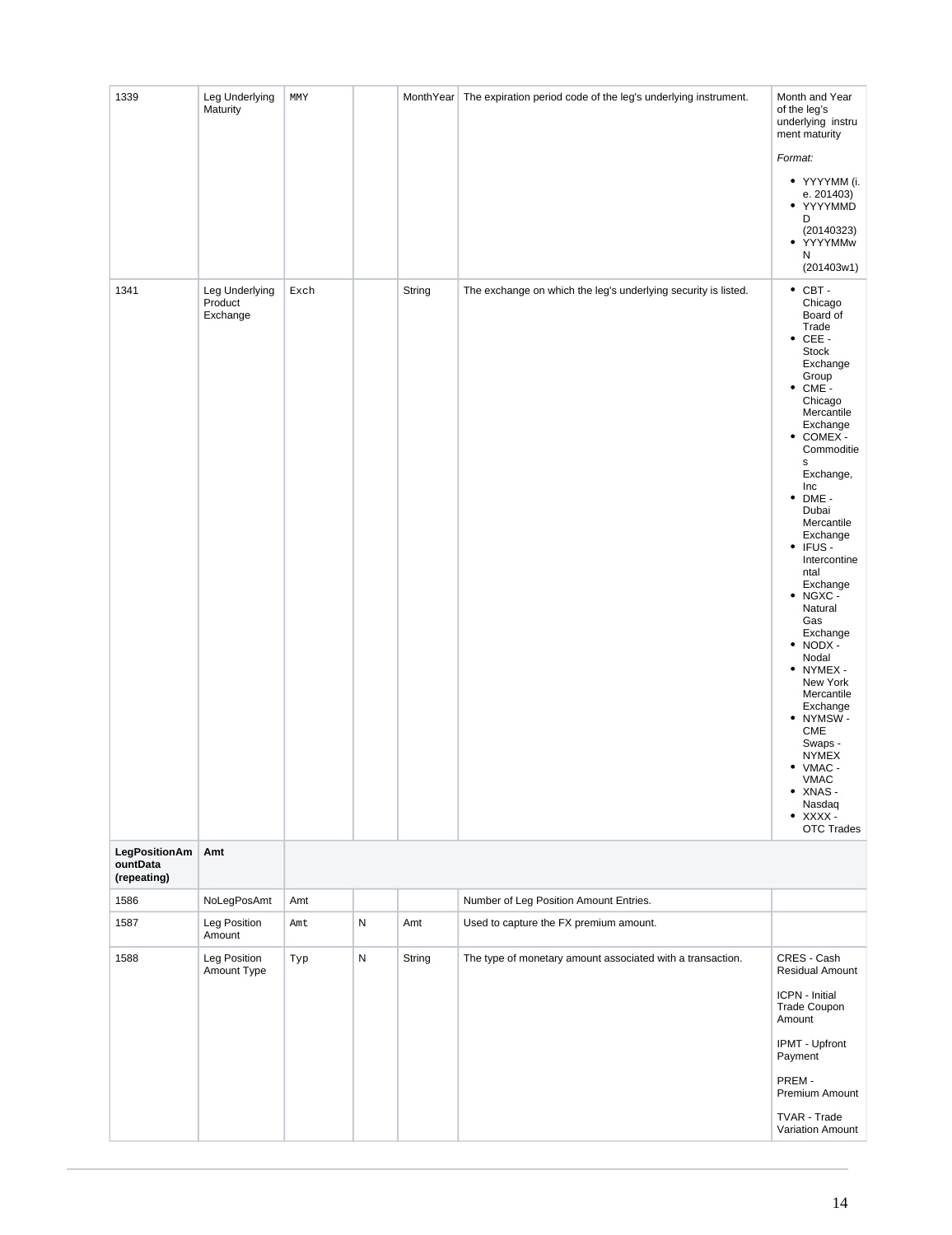| 1589 | <b>Leg Position</b> | $C_{C3}$<br>ت<br>- - | N | Currencv | e currency of the amount specified.<br><b>The</b> |  |
|------|---------------------|----------------------|---|----------|---------------------------------------------------|--|
|      | Amount              |                      |   |          |                                                   |  |
|      | Currencv            |                      |   |          |                                                   |  |

| Tag   | Name                                              | <b>FIXML</b><br>Abbr | Req | Format           | <b>Description</b>                                                                                                                                                                                                                                                                                                                                                   | <b>Enumerations</b>                                                                                                                                                                                                                                                                                           |
|-------|---------------------------------------------------|----------------------|-----|------------------|----------------------------------------------------------------------------------------------------------------------------------------------------------------------------------------------------------------------------------------------------------------------------------------------------------------------------------------------------------------------|---------------------------------------------------------------------------------------------------------------------------------------------------------------------------------------------------------------------------------------------------------------------------------------------------------------|
| 55    | <b>Product Symbol</b>                             | Sym                  | Υ   | String           | Symbol for a CME contract, e.g. CLX05. Will not be present for IRS/FRA/SWAPTION<br>trades.                                                                                                                                                                                                                                                                           |                                                                                                                                                                                                                                                                                                               |
| 48    | <b>Product Code</b>                               | ID                   | Y   | String           | Symbol for CME product, e.g. CL.                                                                                                                                                                                                                                                                                                                                     |                                                                                                                                                                                                                                                                                                               |
| 22    | Source of the<br><b>Product Code</b>              | Src                  | Υ   | String           | Identifies the source of the Security ID. If it is not specified, the default of Clearing is<br>used.                                                                                                                                                                                                                                                                | H - Clearing<br>House / Clearing<br>Organization                                                                                                                                                                                                                                                              |
| 461   | CFI Code                                          | CFT                  | N   | String           | Indicates the type of security using ISO 10962 standard, Classification of Financial<br>Instruments (CFI code) values.                                                                                                                                                                                                                                               |                                                                                                                                                                                                                                                                                                               |
| 167   | Security Type                                     | SecTyp               | N   | String           | Indicates type of instrument or security.                                                                                                                                                                                                                                                                                                                            | • CMDTYSW<br>AP-<br>Commodity<br>Swap<br>$\bullet$ FRA-<br>Forward<br>Rate<br>Agreement<br>FUT-<br>٠<br>Future<br>$\bullet$ FWD -<br>Forward<br>• FXSPOT-<br>FX Spot<br>$\cdot$ IRS -<br>Interest<br>Rate Swap<br>$•$ MLEG -<br>Multi Leg<br>(Combo)<br>$\bullet$ OPT -<br>Option<br>• SWAPTION<br>- Swaption |
| 762   | Security Sub<br>Type                              | SubTyp               | N   | String           | For spreads, indicates the strategy type.                                                                                                                                                                                                                                                                                                                            | <b>CME STP FIX -</b><br>Supported<br><b>Strategy Type</b><br>Codes                                                                                                                                                                                                                                            |
| 200   | <b>Maturity Month</b><br>Year                     | MMY                  | N   | MonthYear        | Specifies the month and year of maturity.                                                                                                                                                                                                                                                                                                                            | • YYYYMM (i.<br>e. 201403)<br>• YYYYMMD<br>D<br>(20140323)<br>• YYYYMMw<br>N<br>(201403w1)                                                                                                                                                                                                                    |
| 541   | <b>Maturity Date</b>                              | Matdt                |     | LocalMktD<br>ate | Date of Maturity                                                                                                                                                                                                                                                                                                                                                     |                                                                                                                                                                                                                                                                                                               |
| 224   | Next Coupon<br>Date                               | CpnPmt               | N   | LocalMktD<br>ate | This is used to indicate the next date on which Coupon Premium is due.                                                                                                                                                                                                                                                                                               |                                                                                                                                                                                                                                                                                                               |
| 202   | <b>Strike Price</b>                               | StrkPx               | N   | Price            | Strike price for an option.                                                                                                                                                                                                                                                                                                                                          |                                                                                                                                                                                                                                                                                                               |
| 967   | <b>Strike Multiplier</b>                          | StrkMult             | N   | float            | Used for derivatives. Multiplier applied to the strike price for the purpose of calculating<br>the settlement value.                                                                                                                                                                                                                                                 |                                                                                                                                                                                                                                                                                                               |
| 1866  | Strike Index                                      | StrkNdx              | N   | String           | Specifies the index used to calculate the strike price.                                                                                                                                                                                                                                                                                                              |                                                                                                                                                                                                                                                                                                               |
| 10046 | Strike Index<br>Location                          | StrkNdxLc<br>tn      | N   | String           | Location of the strike price index.                                                                                                                                                                                                                                                                                                                                  |                                                                                                                                                                                                                                                                                                               |
| 1481  | <b>UnderlyingPriceD</b><br>eterminationMeth<br>od | PxDtrmnMe<br>th      | N   | int              | Specifies how the underlying price is determined at the point of option exercise. The<br>underlying price may be set to the current settlement price, set to a special reference,<br>set to the optimal value of the underlying during the defined period ("Look-back") or set<br>to the average value of the underlying during the defined period ("Asian option"). | $\bullet$ 1 - Regular<br>2 - Special<br>$\bullet$<br>reference<br>• 3 - Optimal<br>value<br>(Lookback)<br>$\bullet$ 4 - Average<br>value<br>(Asian<br>option)                                                                                                                                                 |
| 6070  | <b>Price Multiplier</b>                           | Mult                 | N   | float            | Price multiplier used to convert the change in price (sell - buy) into P&L per contract.                                                                                                                                                                                                                                                                             |                                                                                                                                                                                                                                                                                                               |
| 996   | Unit Of Measure                                   | <b>UOM</b>           | N   | String           | Physical unit of measure for Derivative products. Additional values may be used by<br>mutual agreement of the counterparties.                                                                                                                                                                                                                                        | $•$ Alw -<br>Allowa<br>nces<br>• BDFT<br>Board<br>feet<br>Bbl-<br><b>Barrels</b>                                                                                                                                                                                                                              |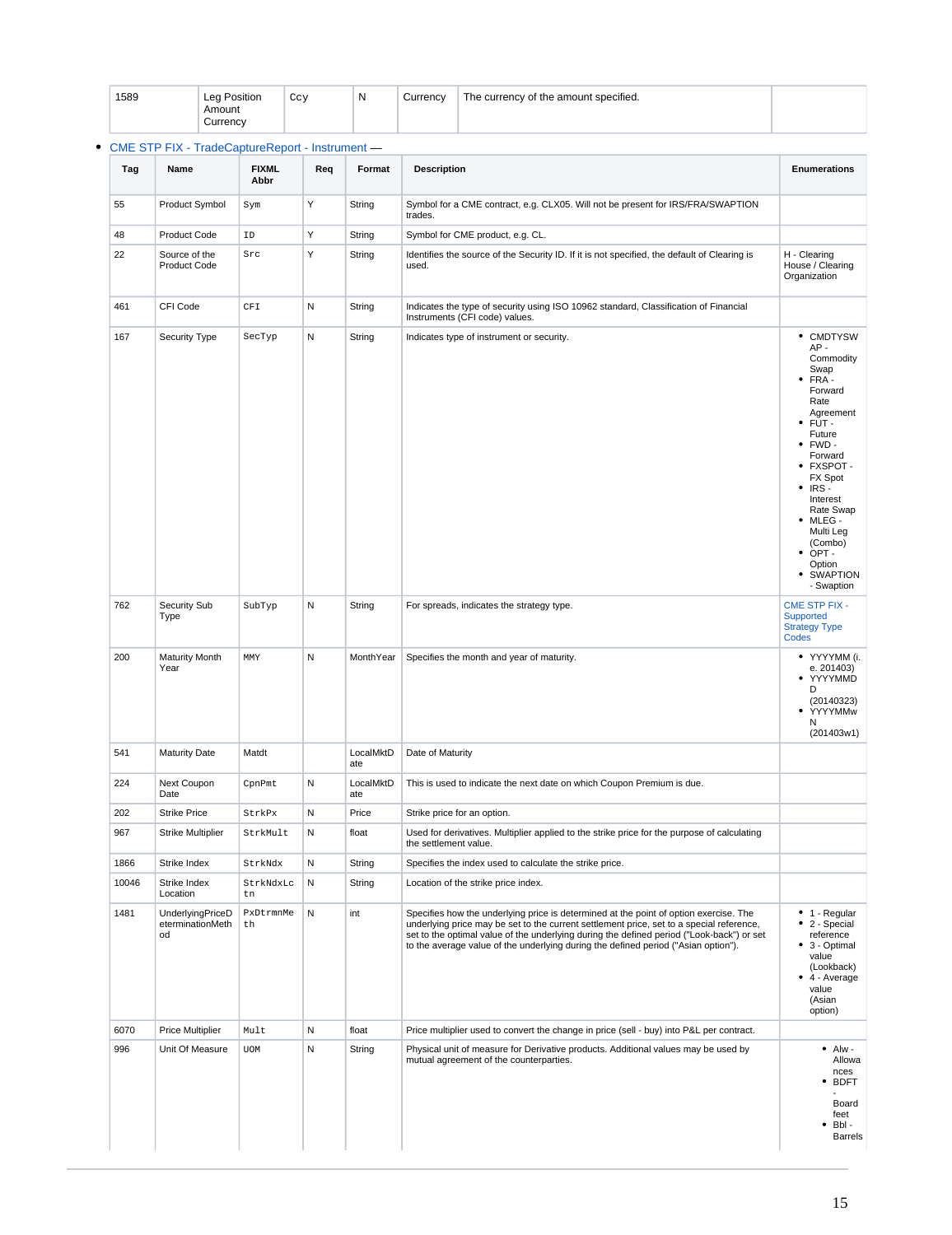| tion<br>• CRT -<br>Climat<br>e<br>Reser | ve<br>Tonnes<br>Ccy -<br>Amou<br>nt of<br>curren<br>$\bullet$ EnvCr<br>$\mathsf d$ -<br>Enviro<br>$n$ ment<br>al<br>Credit<br>• EnvOf<br>st -<br>Enviro<br>$n$ ment<br>al<br>Offset<br>• FEU -<br>Forty<br>foot<br>equiva<br>lent<br>unit<br>GJ -<br>Gigajo<br>ules<br>GT -<br>Gross<br>$\begin{array}{c}\n\text{Tons} \\ \bullet \quad \text{Also}\n\end{array}$<br>known<br>as<br>long<br>tons<br>$\mathsf{or}\,$<br>imperi<br>al<br>tons,<br>equal<br>to<br>$2240$<br>lbs<br>$\bullet$ Gal -<br>Gallons<br>• IPNT<br>$\blacksquare$<br>Index<br>$\bullet$ point $\bullet$<br>L -<br>Liters<br>• MMBt<br>u -<br>^r<br>One<br>Million<br>BTU<br>• MMbbl<br>$\overline{\phantom{a}}$<br>Million<br>Barrels<br>• MW-<br>$\mathsf{M}% _{T}=\mathsf{M}_{T}\times\mathsf{M}_{T}$ .<br>Mega<br>watt-<br>Month<br>(electri<br>$\overline{c}$ al<br>capaci<br>ty)<br>• MWh<br>$\mathcal{L}_{\mathcal{A}}$<br>Mega<br>watt<br>hours |
|-----------------------------------------|-----------------------------------------------------------------------------------------------------------------------------------------------------------------------------------------------------------------------------------------------------------------------------------------------------------------------------------------------------------------------------------------------------------------------------------------------------------------------------------------------------------------------------------------------------------------------------------------------------------------------------------------------------------------------------------------------------------------------------------------------------------------------------------------------------------------------------------------------------------------------------------------------------------------------------|
|                                         |                                                                                                                                                                                                                                                                                                                                                                                                                                                                                                                                                                                                                                                                                                                                                                                                                                                                                                                             |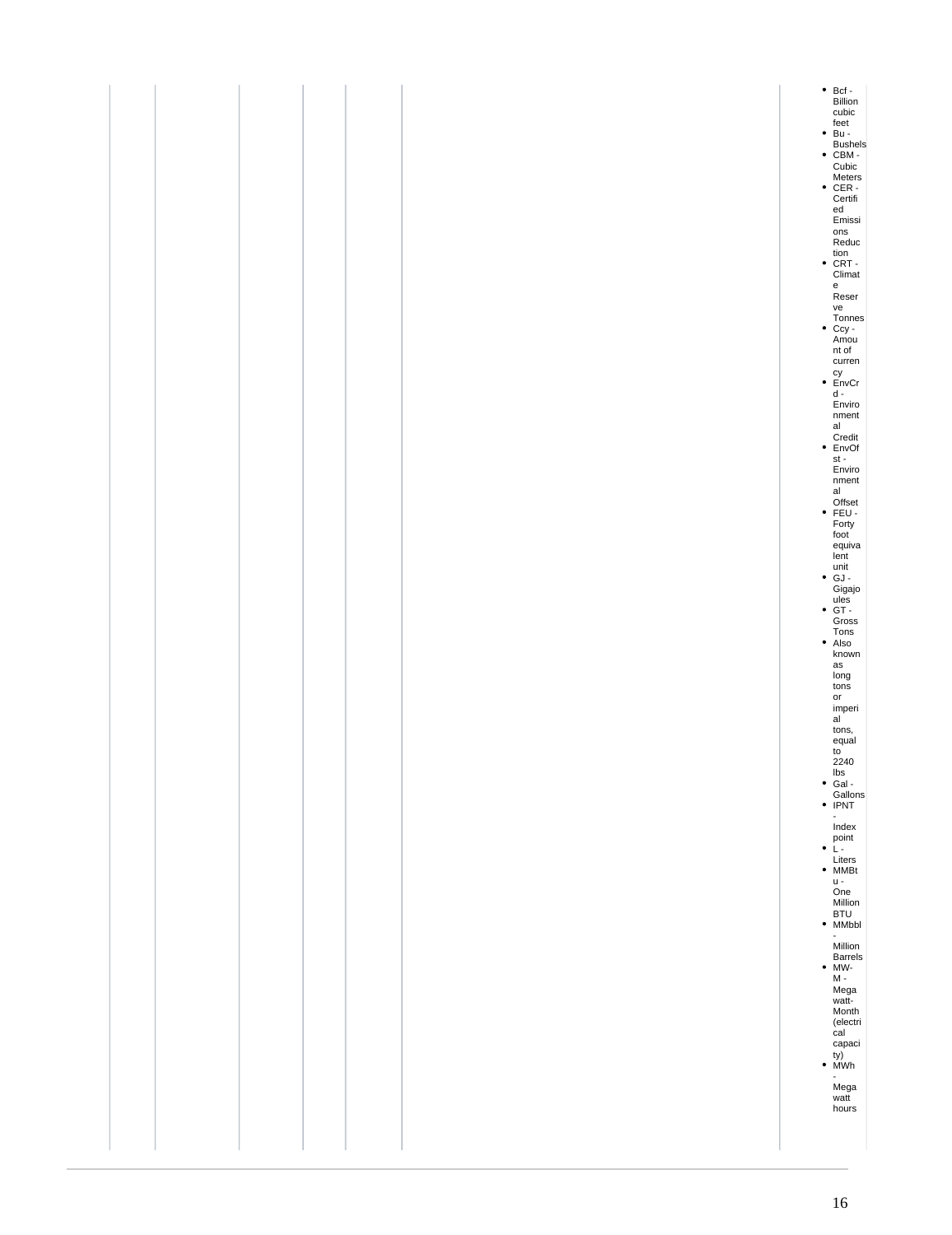|      |                             |                  |   |          |                                                                                                    | $\bullet$<br>$\bullet$<br>$\bullet$ | • $PRIN$<br>$C -$<br>$Princip$<br>$cl with$<br>al with<br>relatio<br>n to<br>debt<br>instru<br>ment<br>cwt -<br>Hundr<br>edwei<br>ght<br>(US)<br>day -<br>Days<br>$\bullet$ dt -<br>Dry<br>metric<br>tons<br>$\mathsf g$ -<br>Grams<br>$\bullet$ kL -<br>Kilolite<br>rs<br>$\bullet$ kW-M<br>Kilowa<br>tt-<br>Month<br>(electri<br>cal<br>capaci<br>ty)<br>• $kWh -$<br>Kilowa<br>tt<br>$\begin{array}{c} \text{hours} \\ \bullet \text{ kg} \end{array}$<br>Kilogr<br>ams<br>$\bullet$ lbs -<br>pounds<br>$\bullet$ oz_tr -<br>Troy<br>Ounces<br>$• t -$<br>Metric<br>Tons<br>(aka<br>Tonne)<br>$• thm -$<br>Therms $\bullet$ tn -<br>Tons<br>(US)<br>wt -<br>$\bullet$<br>Wet<br>metric<br>tons |
|------|-----------------------------|------------------|---|----------|----------------------------------------------------------------------------------------------------|-------------------------------------|---------------------------------------------------------------------------------------------------------------------------------------------------------------------------------------------------------------------------------------------------------------------------------------------------------------------------------------------------------------------------------------------------------------------------------------------------------------------------------------------------------------------------------------------------------------------------------------------------------------------------------------------------------------------------------------------------|
| 1716 | Unit of Measure<br>Currency | UOMCcy           | N | Currency | Indicates the currency of the unit of measure. Conditionally required when<br>UnitOfMeasure = Ccy. |                                     |                                                                                                                                                                                                                                                                                                                                                                                                                                                                                                                                                                                                                                                                                                   |
| 1147 | Unit of Measure<br>Quantity | UOMQty           | N | Qty      | Contract's defined quantity, used to calculate total traded notional quantity.                     |                                     |                                                                                                                                                                                                                                                                                                                                                                                                                                                                                                                                                                                                                                                                                                   |
| 1191 | Price Unit of<br>Measure    | $\texttt{PxUOM}$ | N | String   | The Unit of measure of the quoted Price. For example it is USD for a Eurodollar contract.          |                                     | $\bullet$ Alw -<br>Allowa<br>nces<br>• BDFT<br>Board<br>feet<br>$\bullet$ Bbl -<br>Barrels<br>$\bullet$ Bcf -<br>Billion<br>cubic<br>feet<br>$•Bu -$<br><b>Bushels</b><br>$\bullet$ CBM -<br>Cubic<br>Meters<br>$\bullet$ CER -<br>Certifi<br>ed<br>Emissi<br>ons<br>Reduc<br>tion                                                                                                                                                                                                                                                                                                                                                                                                                |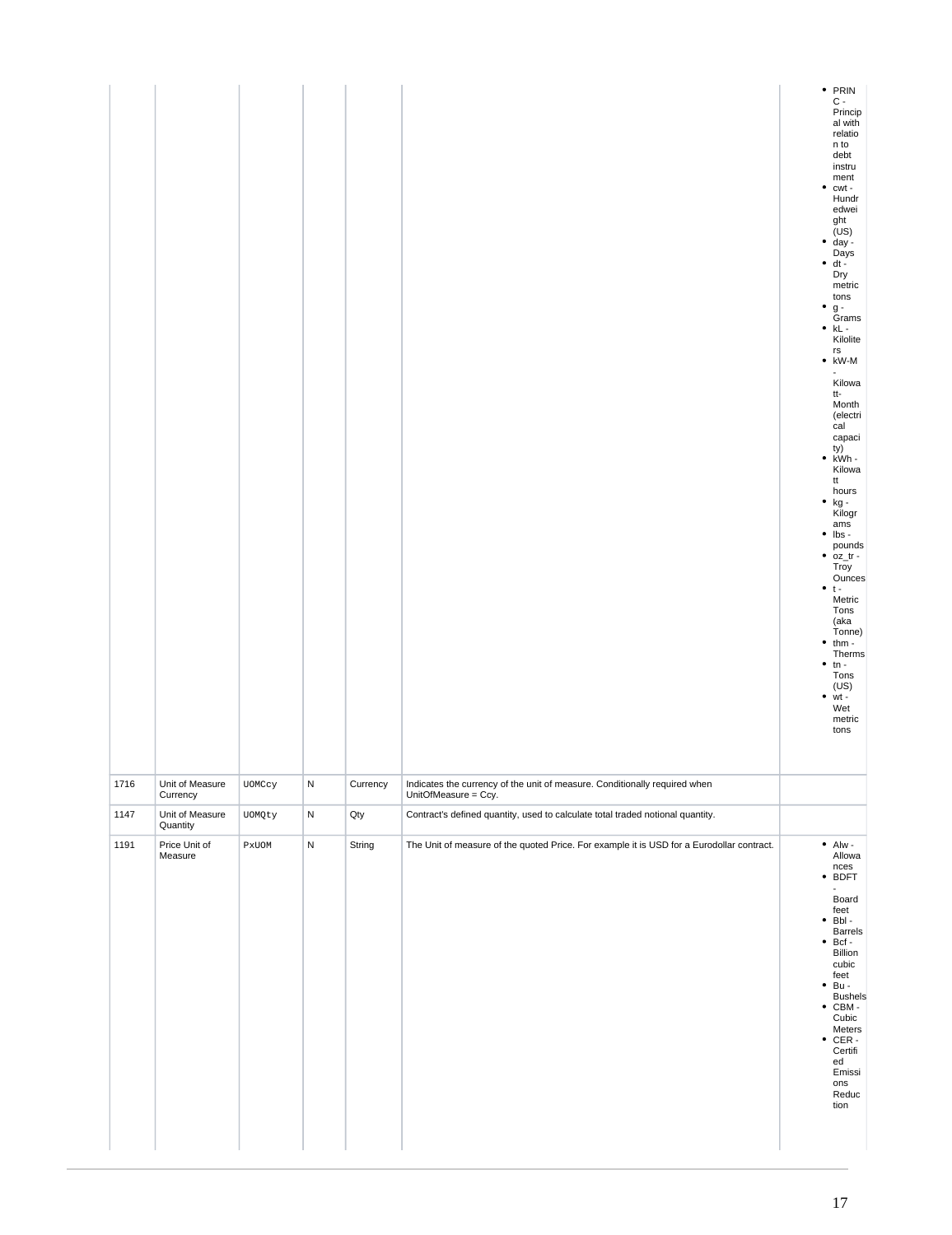|  |  |  | • CRT -<br>Climat                                         |
|--|--|--|-----------------------------------------------------------|
|  |  |  | e<br>Reser                                                |
|  |  |  | ve                                                        |
|  |  |  | Tonnes<br>Ccy -<br>Amou                                   |
|  |  |  | nt of<br>curren                                           |
|  |  |  | $\frac{cy}{d}$                                            |
|  |  |  | Enviro                                                    |
|  |  |  | nment<br>$\operatorname{\sf al}$                          |
|  |  |  | Credit<br>• EnvOf                                         |
|  |  |  | $\mathsf{st}$ -<br>Enviro<br>$n$ ment                     |
|  |  |  | al<br>Offset<br>• GJ -                                    |
|  |  |  |                                                           |
|  |  |  | Gigajo<br>ules<br>GT -<br>Gross                           |
|  |  |  | Tons<br>• Also                                            |
|  |  |  | known                                                     |
|  |  |  | $\operatorname{\sf as}$<br>$\frac{long}{tons}$            |
|  |  |  | or                                                        |
|  |  |  | imperi<br>al                                              |
|  |  |  | tons,<br>equal<br>to                                      |
|  |  |  | $2240\,$ lbs                                              |
|  |  |  | ● Gal -<br>Gallons<br>● IPNT                              |
|  |  |  | $\blacksquare$                                            |
|  |  |  | Index<br>point<br>$\bullet$ L -                           |
|  |  |  | Liters<br>• MMBt                                          |
|  |  |  | $u -$                                                     |
|  |  |  | One                                                       |
|  |  |  | Million<br>BTU<br>• MMbbl                                 |
|  |  |  | $\overline{\phantom{a}}$<br>Million                       |
|  |  |  | Barrels<br>• MW-                                          |
|  |  |  | <br>M -<br>Mega<br>watt-                                  |
|  |  |  | Month                                                     |
|  |  |  | (electri<br>cal<br>capaci                                 |
|  |  |  | $(y)$<br>• MWh                                            |
|  |  |  | Mega<br>watt                                              |
|  |  |  |                                                           |
|  |  |  | $\frac{\text{hours}}{\text{PRIN}}$                        |
|  |  |  | Princip<br>al with<br>relatio                             |
|  |  |  | n to<br>debt                                              |
|  |  |  | instru                                                    |
|  |  |  | ment<br>$\bullet$ cwt -<br>Hundr<br>edwei                 |
|  |  |  |                                                           |
|  |  |  | ght<br>(US)<br>• day -<br>Days<br>• dt -<br>Dry<br>mottis |
|  |  |  |                                                           |
|  |  |  |                                                           |
|  |  |  | Liventric<br>tons<br>● g -<br>Grams<br>● kL -             |
|  |  |  | Kilolite                                                  |
|  |  |  | $\mathsf{rs}$                                             |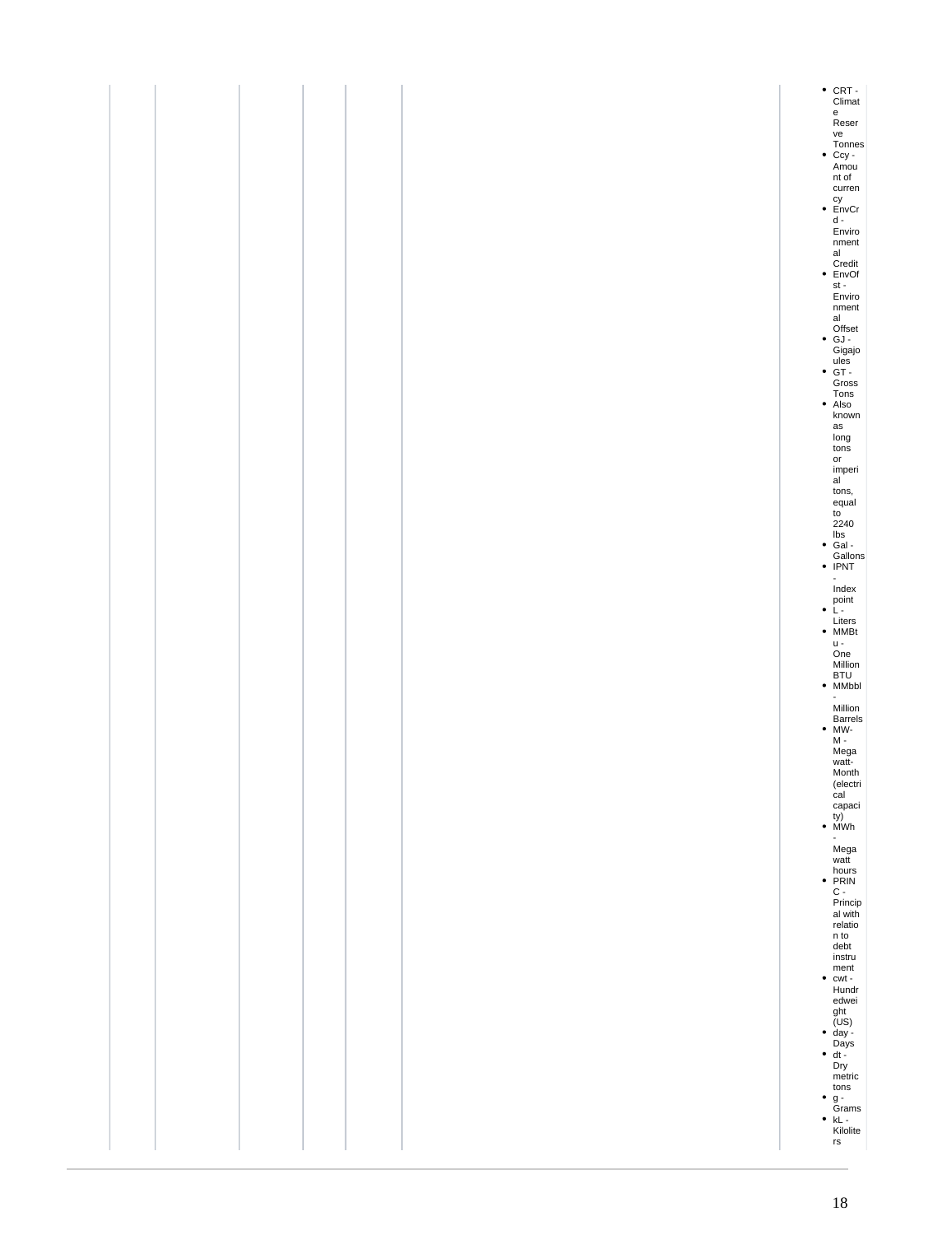|      |                       |           |           |      |                                                                                   | $\bullet$ kW-M<br>Kilowa<br>tt-<br>Month<br>(electri<br>cal<br>capaci<br>ty)<br>$\bullet$ kWh -<br>Kilowa<br>tt<br>hours<br>$\bullet$ kg -<br>Kilogr<br>ams<br>$\bullet$ lbs -<br>pounds<br>$\bullet$ oz_tr -<br>Troy<br>Ounces<br>$• + -$<br>Metric<br>Tons<br>(aka<br>Tonne)<br>$\bullet$<br>$thm -$<br>Therms<br>$\bullet$<br>$tn -$<br>Tons<br>(US) |
|------|-----------------------|-----------|-----------|------|-----------------------------------------------------------------------------------|---------------------------------------------------------------------------------------------------------------------------------------------------------------------------------------------------------------------------------------------------------------------------------------------------------------------------------------------------------|
| 1193 | Settlement<br>Method  | SettlMeth | ${\sf N}$ | char | Settlement method for a contract. Can be used as an alternative to CFI Code value | C - Cash<br>settlement<br>required<br>E - Election at<br>exercise<br>P - Physical<br>settlement<br>required                                                                                                                                                                                                                                             |
| 1194 | <b>Exercise Style</b> | ExerStyle | ${\sf N}$ | int  | Type of exercise of a derivatives security                                        | $\bullet$ 0 -<br>European<br>$• 1 -$<br>American<br>$\bullet$ 2 - Bermuda                                                                                                                                                                                                                                                                               |
| 201  | Put Or Call           | PutCall   | ${\sf N}$ | int  | Indicates whether an option contract is a put or call.                            | $\bullet$ 0 - Put<br>$• 1 - Call$                                                                                                                                                                                                                                                                                                                       |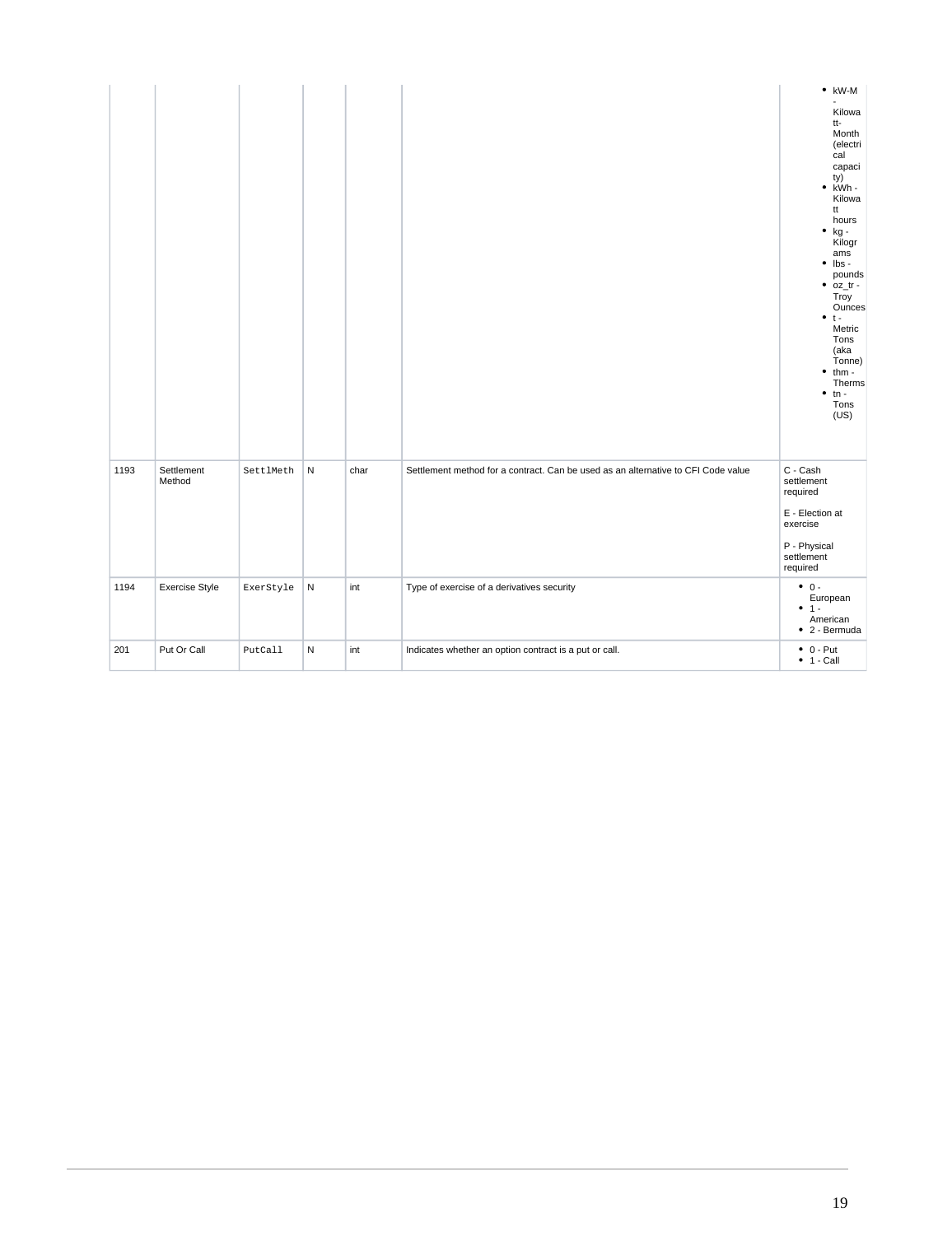| 207                        | Product<br>Exchange                   | Exch        | Ν | Exchange       | The exchange where the security is listed.                     | $\bullet$ CBT -<br>Chicago<br>Board of<br>Trade<br>$\bullet$ CEE -<br>Stock<br>Exchange<br>Group<br>$\bullet$ CME -<br>Chicago<br>Mercantile<br>Exchange<br>$\bullet$ COMEX -<br>Commoditie<br>$\mathbf s$<br>Exchange,<br>Inc<br>DME -<br>٠<br>Dubai<br>Mercantile<br>Exchange<br>$\bullet$ FXS - FX<br>Spot<br>IFUS -<br>٠<br>Intercontine<br>ntal<br>Exchange<br>$\bullet$ NGXC -<br>Natural Gas<br>Exchange<br>$\bullet$ NODX -<br>Nodal<br>• NYMEX -<br>New York<br>Mercantile<br>Exchange<br>• NYMSW-<br>CME<br>Swaps -<br><b>NYMEX</b><br>$\bullet$ VMAC -<br><b>VMAC</b><br>$\bullet$ XNAS -<br>Nasdaq<br>$\bullet$ XXXX -<br><b>OTC Trades</b> |
|----------------------------|---------------------------------------|-------------|---|----------------|----------------------------------------------------------------|---------------------------------------------------------------------------------------------------------------------------------------------------------------------------------------------------------------------------------------------------------------------------------------------------------------------------------------------------------------------------------------------------------------------------------------------------------------------------------------------------------------------------------------------------------------------------------------------------------------------------------------------------------|
| 107                        | SecurityDesc                          | Desc        | N | String         | Long name description of the instrument symbol (product name). |                                                                                                                                                                                                                                                                                                                                                                                                                                                                                                                                                                                                                                                         |
| 10026                      | Price Quote<br>Currency               | PxQteCcy    | N | Currency       | The currency in which the price is quoted.                     |                                                                                                                                                                                                                                                                                                                                                                                                                                                                                                                                                                                                                                                         |
| SecAltIDGrp<br>(repeating) |                                       | AID         |   |                |                                                                |                                                                                                                                                                                                                                                                                                                                                                                                                                                                                                                                                                                                                                                         |
| 454                        | NoSecurityAltID                       |             | Ν | NumInGro<br>up | Number of alternate Security Identifiers.                      |                                                                                                                                                                                                                                                                                                                                                                                                                                                                                                                                                                                                                                                         |
| 455                        | Alternate<br>Identifier               | AltID       | N | String         | The value of the alternate security identifier.                |                                                                                                                                                                                                                                                                                                                                                                                                                                                                                                                                                                                                                                                         |
| 456                        | Alternate<br><b>Identifier Source</b> | AltIDSrc    | Ν | String         | The source of the alternate security identifier.               | $• 112 - TAM$<br>Marker<br>Price<br>Symbol<br>• N - Markit<br><b>RED</b> entity<br><b>CLIP</b><br>$\bullet$ P - Markit<br>RED pair<br><b>CLIP</b>                                                                                                                                                                                                                                                                                                                                                                                                                                                                                                       |
| 1184                       | SecurityXML                           | SecXML      |   |                |                                                                |                                                                                                                                                                                                                                                                                                                                                                                                                                                                                                                                                                                                                                                         |
| 1185                       | <b>FpML</b>                           | <b>FpML</b> |   |                |                                                                |                                                                                                                                                                                                                                                                                                                                                                                                                                                                                                                                                                                                                                                         |
| <b>EvntGrp (repeating)</b> |                                       | Evnt        |   |                |                                                                |                                                                                                                                                                                                                                                                                                                                                                                                                                                                                                                                                                                                                                                         |
| 864                        | NoEvents                              |             | N | NumInGro<br>up | Number of reported events.                                     |                                                                                                                                                                                                                                                                                                                                                                                                                                                                                                                                                                                                                                                         |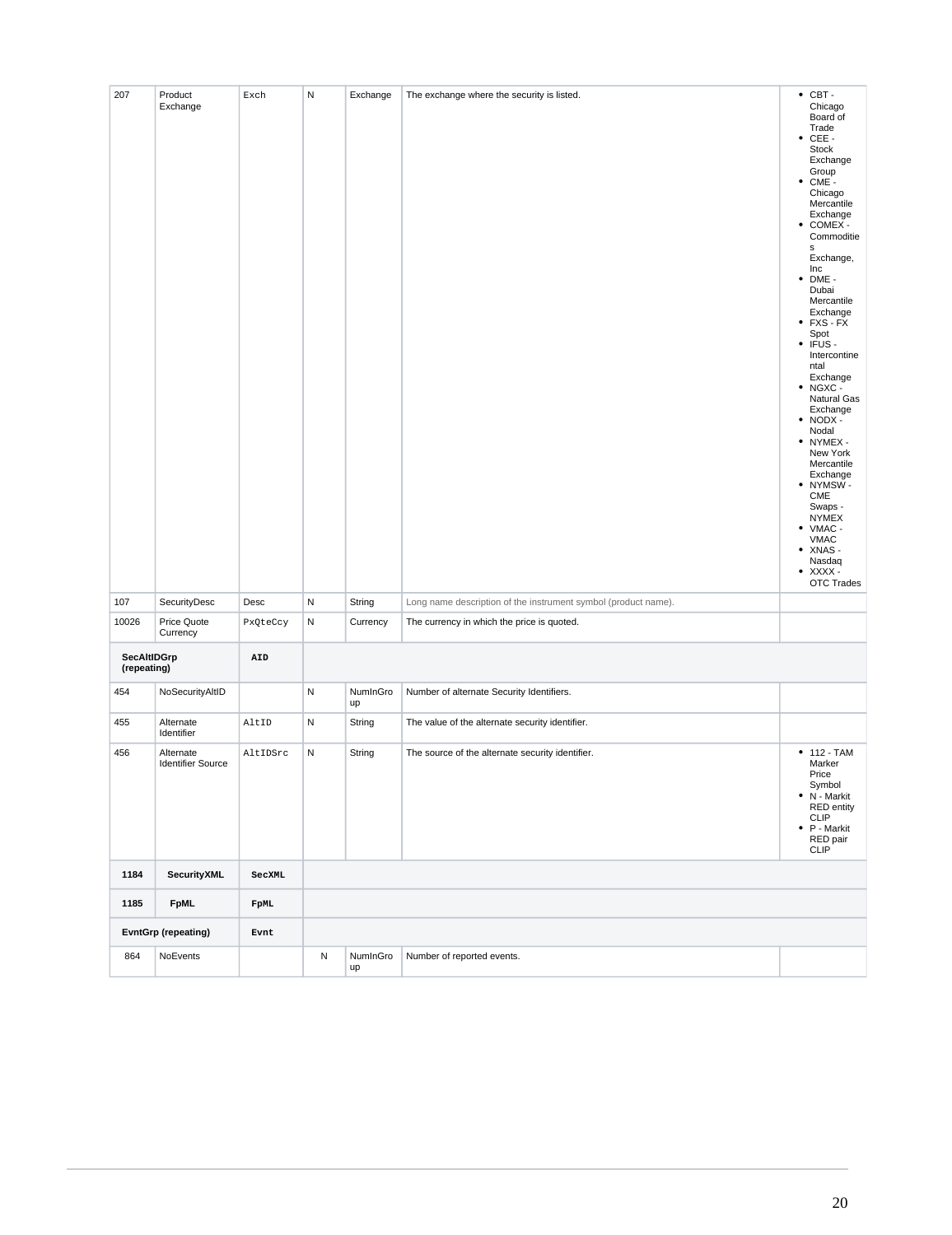| 865   | Event Date Type                            | EventTyp       | Ν | int              | Represents the type of event associated with the contract.                                                                     | $• 13 - First$<br>Delivery<br>Date<br>$• 111 -$<br>Unadjusted<br>Next<br>Coupon<br>Date<br>$• 112 -$<br>Unadjusted<br>Previous<br>Coupon<br>Date<br>$• 113 -$<br>Unadjusted<br>Previous<br>Previous<br>Coupon<br>Date<br>$• 121 - Fixing$<br>Date |
|-------|--------------------------------------------|----------------|---|------------------|--------------------------------------------------------------------------------------------------------------------------------|---------------------------------------------------------------------------------------------------------------------------------------------------------------------------------------------------------------------------------------------------|
| 866   | Event Date Value<br>Dt                     |                | N | LocalMktD<br>ate | Represents the value or date associated with the type of event.                                                                |                                                                                                                                                                                                                                                   |
|       | OptionExercise                             | OptExer        |   |                  |                                                                                                                                |                                                                                                                                                                                                                                                   |
|       | <b>OptionExerciseDates</b>                 | Dts            |   |                  |                                                                                                                                |                                                                                                                                                                                                                                                   |
| 41122 | Option Exercise<br><b>Frequency Period</b> | FreqPerio<br>d | N | int              | Time unit multiplier for the frequency of exercise dates. If present<br>OptionExerciseFrequencyUnit(tbd) must be specified.    |                                                                                                                                                                                                                                                   |
| 41123 | OptionExerciseFr<br>equencyUnit            | FreqUnit       | N | String           | Time unit associated with the frequency of exercise dates. If present<br>OptionExerciseFrequencyPeriod(tbd) must be specified. | $\bullet$ D - Day<br>$\bullet$ H - Hour<br>• Min - Minute<br>• Mo - Month<br>• S - Second<br>• Wk - Week<br>• Yr - Year                                                                                                                           |
|       | <b>StreamGrp (repeating)</b>               | Strm           |   |                  |                                                                                                                                |                                                                                                                                                                                                                                                   |

## [CME STP FIX - TradeCaptureReport - InstrumentLeg](https://www.cmegroup.com/confluence/display/EPICSANDBOX/CME+STP+FIX+-+TradeCaptureReport+-+InstrumentLeg) — /TrdCaptRpt/TrdLeg/Leg

| Tag | Name                            | <b>FIXML</b><br>Abbr | Req | Format           | <b>Description</b>                                                                                                                                                                                                                             | <b>Enumerations</b>                                                                                                                               |
|-----|---------------------------------|----------------------|-----|------------------|------------------------------------------------------------------------------------------------------------------------------------------------------------------------------------------------------------------------------------------------|---------------------------------------------------------------------------------------------------------------------------------------------------|
| 600 | Leg Symbol                      | Sym                  | С   | String           | Symbol for a CME Contract, e.g. CLX05.<br>Symbol now matches the value used by clearing firms<br>⋒<br>in the FEC system, and may differ somewhat from the<br>representation used in the legacy CTAPI system.<br>Required if tag 555-NoLegs > 0 |                                                                                                                                                   |
| 602 | Leg Product<br>Code             | ID                   | C   | String           | CME Group clearing product code for leg instrument, e.g. CL (2)<br>Characters)<br>Required if tag 555-NoLegs > 0                                                                                                                               |                                                                                                                                                   |
| 603 | Leg Product<br><b>ID Source</b> | Src                  | C   | String           | Source for leg Security ID<br>Required if tag 555-NoLegs > 0                                                                                                                                                                                   | H - Clearing House /<br><b>Clearing Organization</b>                                                                                              |
| 608 | Leg CFI                         | CFI                  | N   | String           | Indicates the type of leg security using ISO 10962 standard,<br>Classification of Financial Instruments (CFI code) values.                                                                                                                     |                                                                                                                                                   |
| 609 | <b>Leg Security</b><br>Type     | SecTyp               | N   | String           | Indicates type of instrument or security for this leg.                                                                                                                                                                                         | FUT - Future<br>FWD - Forward<br>MLEG - Multi Leg (Combo)<br>OPT - Option                                                                         |
| 610 | Leg Maturity                    | MMY                  | N   | MonthYear        | Specifies the month and year of maturity of this leg.                                                                                                                                                                                          | Month and Year of this leg<br>instrument maturity<br>Format:<br>• YYYYMM (i.e.<br>201403)<br>• YYYYMMDD<br>(20140323)<br>· YYYYMMwN<br>(201403w1) |
| 611 | Leg Maturity<br>Date            | Mat                  | N   | LocalMktD<br>ate | Multileg instrument's individual securitys MaturityDate.                                                                                                                                                                                       |                                                                                                                                                   |
| 612 | Leg Strike<br>Price             | Strk                 | N   | Price            | Strike price for a leg that is an option.                                                                                                                                                                                                      |                                                                                                                                                   |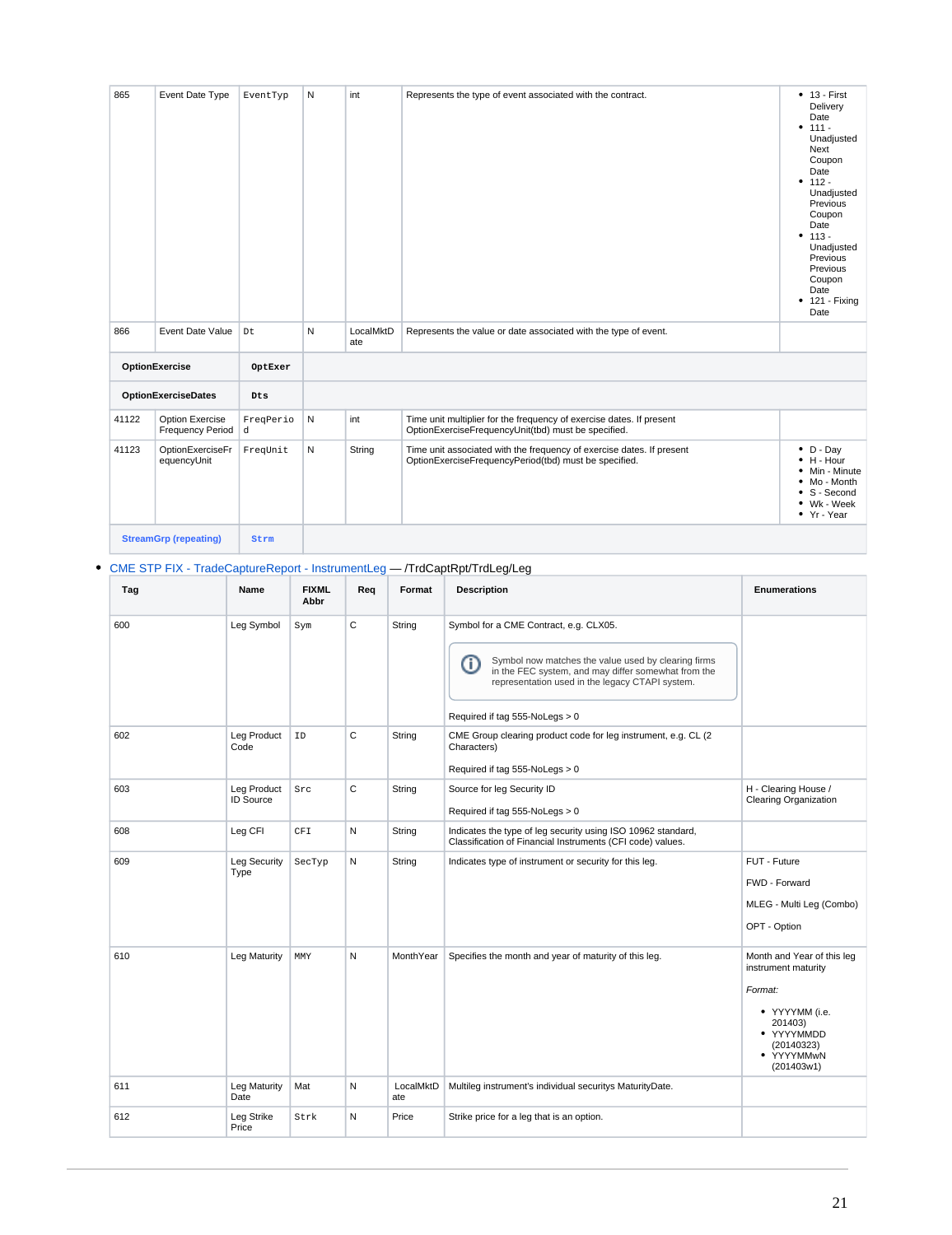| 10045        | Leg<br>Contract<br>Multiplier                     | Mult   | N | float           | Price multiplier used to convert the change in price (sell - buy) into<br>P&L per contract leg.                                                                       |                                                                                                                                                                                                                                                                                                                                                                                                                                                                                                                                                                                                                                                                                                                                                                                                                                                                                                                                                                                                                                                                                                                                                                                                                                                                                                                     |
|--------------|---------------------------------------------------|--------|---|-----------------|-----------------------------------------------------------------------------------------------------------------------------------------------------------------------|---------------------------------------------------------------------------------------------------------------------------------------------------------------------------------------------------------------------------------------------------------------------------------------------------------------------------------------------------------------------------------------------------------------------------------------------------------------------------------------------------------------------------------------------------------------------------------------------------------------------------------------------------------------------------------------------------------------------------------------------------------------------------------------------------------------------------------------------------------------------------------------------------------------------------------------------------------------------------------------------------------------------------------------------------------------------------------------------------------------------------------------------------------------------------------------------------------------------------------------------------------------------------------------------------------------------|
| 999          | Leg Unit of<br>Measure                            | UOM    | N | String          | The leg unit of measure of the product upon which the contract is<br>based. It is also referred to as the trading unit.                                               | $\bullet$ Alw -<br>Allowances<br>BDFT - Board<br>٠<br>feet<br>• Bbl - Barrels<br>$\bullet$<br>Bcf - Billion<br>cubic feet<br>$\bullet$<br>Bu - Bushels<br>CBM - Cubic<br>٠<br>Meters<br>• CER - Certified<br>Emissions<br>Reduction<br>• CRT - Climate<br>Reserve<br>Tonnes<br>• Ccy - Amount<br>of currency<br>• EnvCrd -<br>Environmental<br>Credit<br>• EnvOfst -<br>Environmental<br>Offset<br>• FEU - Forty<br>foot equivalent<br>unit<br>• GJ - Gigajoules<br>GT - Gross<br>$\bullet$<br>Tons<br>• Also known as<br>long tons or<br>imperial tons,<br>equal to 2240<br>lbs<br>• Gal - Gallons<br>• IPNT - Index<br>point<br>• L - Liters<br>• MMBtu - One<br>Million BTU<br>• MMbbl - Million<br><b>Barrels</b><br>$\bullet$ MW-M -<br>Megawatt-<br>Month<br>(electrical<br>capacity)<br>$• MWh -$<br>Megawatt hours<br>• PRINC -<br>Principal with<br>relation to debt<br>instrument<br>٠<br>cwt -<br>Hundredweight<br>(US)<br>• day - Days<br>• dt - Dry metric<br>tons<br>$\bullet$ g - Grams<br>• kL - Kiloliters<br>$\bullet$ kW-M -<br>Kilowatt-Month<br>(electrical<br>capacity)<br>• kWh - Kilowatt<br>hours<br>• kg - Kilograms<br>$\bullet$ lbs - pounds<br>• oz_tr - Troy<br>Ounces<br>• t - Metric Tons<br>(aka Tonne)<br>• thm - Therms<br>$\bullet$ tn - Tons (US)<br>• wt - Wet metric<br>tons |
| 1224<br>1720 | Leg Unit of<br>Measure<br>Quantity<br>Leg Unit of | UOMQty |   | Qty<br>Currency | Contract's defined quantity, used to calculate total traded notional<br>quantity per spread leg.<br>Currency of the leg unit of measure. Conditionally available when |                                                                                                                                                                                                                                                                                                                                                                                                                                                                                                                                                                                                                                                                                                                                                                                                                                                                                                                                                                                                                                                                                                                                                                                                                                                                                                                     |
|              | Measure<br>Currency                               | UOMCcy |   |                 | UOM=Ccy. Will be populated where appropriate.                                                                                                                         |                                                                                                                                                                                                                                                                                                                                                                                                                                                                                                                                                                                                                                                                                                                                                                                                                                                                                                                                                                                                                                                                                                                                                                                                                                                                                                                     |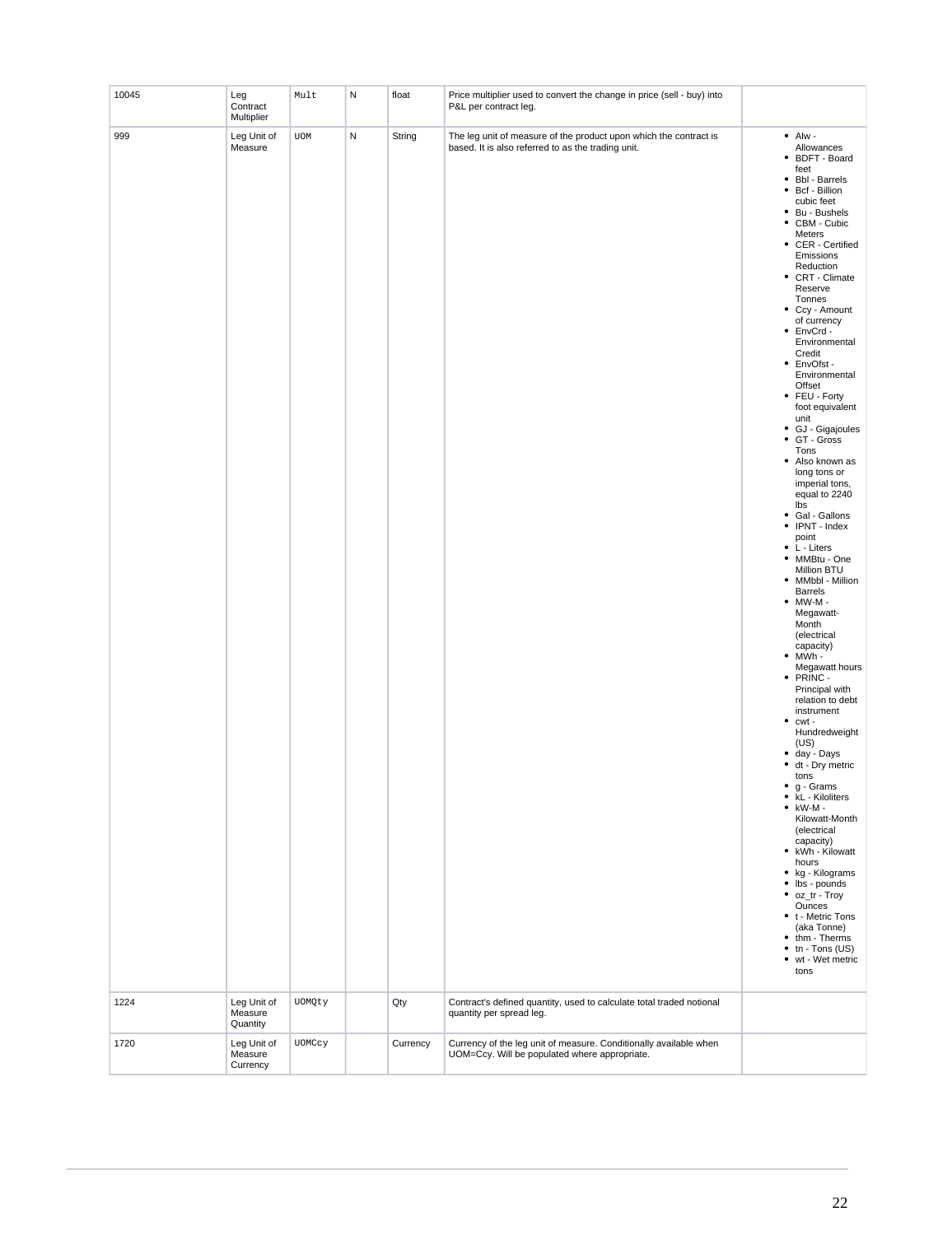| 616                                                                            | Leg Product<br>Exchange     | Exch              |   | String         | The exchange where the leg security is listed.                                                                       | • CBT - Chicago<br>Board of Trade<br>CEE - Stock<br>Exchange<br>Group<br>$\bullet$ CME -<br>Chicago<br>Mercantile<br>Exchange<br>$\bullet$ COMEX -<br>Commodities<br>Exchange, Inc<br>• DME - Dubai<br>Mercantile<br>Exchange<br>$\cdot$ IFUS -<br>Intercontinental<br>Exchange<br>$\bullet$ NGXC -<br>Natural Gas<br>Exchange<br>• NODX - Nodal<br>• NYMEX - New<br>York<br>Mercantile<br>Exchange<br>• NYMSW-<br>CME Swaps -<br><b>NYMEX</b><br>• VMAC - VMAC<br>XNAS -<br>٠<br>Nasdaq<br>• XXXX - OTC<br>Trades |
|--------------------------------------------------------------------------------|-----------------------------|-------------------|---|----------------|----------------------------------------------------------------------------------------------------------------------|--------------------------------------------------------------------------------------------------------------------------------------------------------------------------------------------------------------------------------------------------------------------------------------------------------------------------------------------------------------------------------------------------------------------------------------------------------------------------------------------------------------------|
| 620                                                                            | Leg Security<br>Description | Desc              | N | string         | Multileg instrument's individual security's SecurityDesc.                                                            |                                                                                                                                                                                                                                                                                                                                                                                                                                                                                                                    |
| 624                                                                            | Leg Buy<br>Sell Code        | Side              |   | char           | Indicates the side of this leg within the spread or strategy.                                                        | $\bullet$ 1 - Buy<br>$\bullet$ 2 - Sell                                                                                                                                                                                                                                                                                                                                                                                                                                                                            |
| 1358                                                                           | Leg Put Or<br>Call          | PutCall           |   | int            | Indicates whether a leg that is an option contract is a put or call.                                                 | $\bullet$ 0 - Put<br>$\bullet$ 1 - Call                                                                                                                                                                                                                                                                                                                                                                                                                                                                            |
| 2192<br>Please Note: This is a<br>FIX 5.0 tag                                  | Settlement<br>Method        | SettlMeth         | N | string         | Settlement method for a contract. Can be used as an alternative to<br>CFI Code value.                                |                                                                                                                                                                                                                                                                                                                                                                                                                                                                                                                    |
| <b>Leg Security</b><br><b>Alternate Identifier</b><br><b>Block (repeating)</b> | LegSecurityAltID            |                   |   |                |                                                                                                                      |                                                                                                                                                                                                                                                                                                                                                                                                                                                                                                                    |
| 604                                                                            | NoLegSecuri<br>tyAltID      | NoLegSec<br>AltID |   | NuminGro<br>up | Total number of entries in LegSecurityAltID Group.                                                                   |                                                                                                                                                                                                                                                                                                                                                                                                                                                                                                                    |
| 605                                                                            | LegSecurity<br>AltID        | SecAltID          | N | String         | Alternate Security identifier value for this security of<br>SecurityAltIDSource type (e.g. CUSIP, SEDOL, ISIN, etc). |                                                                                                                                                                                                                                                                                                                                                                                                                                                                                                                    |
| 606                                                                            | LegSecurity<br>AltIDSource  | SecAltIDSrc N     |   | String         | Identifies class or source of the LegSecurityAltID value. Required<br>if LegSecurityAltID is specified.              | 112 - TAM Marker Price<br>Symbol                                                                                                                                                                                                                                                                                                                                                                                                                                                                                   |

## [CME STP FIX - TradeCaptureReport - CommissionDataGrp](https://www.cmegroup.com/confluence/display/EPICSANDBOX/CME+STP+FIX+-+TradeCaptureReport+-+CommissionDataGrp) — **/TrdCaptRpt/RptSide/CommData**

| Tag  | Name                     | <b>FIXML</b><br>Abbr | Req | Format         | <b>Description</b>                                  | <b>Enumerations</b>                                                                                            |
|------|--------------------------|----------------------|-----|----------------|-----------------------------------------------------|----------------------------------------------------------------------------------------------------------------|
| 2639 | NoCommissions            |                      | N   | NumInGro<br>up | Number of commissions in the repeating group.       |                                                                                                                |
| 2642 | <b>Commission Basis</b>  | Basis                | N   | int            | Indicates the method used to calculate broker fees. | • 1 - Per Unit (implying<br>shares, par, currency, etc.)<br>$\bullet$ 2 - Percent<br>• 8 - Amount per contract |
| 2640 | CommissionAmount         | Amt                  | N   | Amt            | The Commission Amount.                              |                                                                                                                |
| 2641 | CommissionAmount<br>Type | Typ                  | N   | Int            | Type of Commission.                                 | Value = $0$ .                                                                                                  |
| 2643 | Commission<br>Currency   | Ccy                  | N   | Currency       | Currency of broker fees. Default is USD.            |                                                                                                                |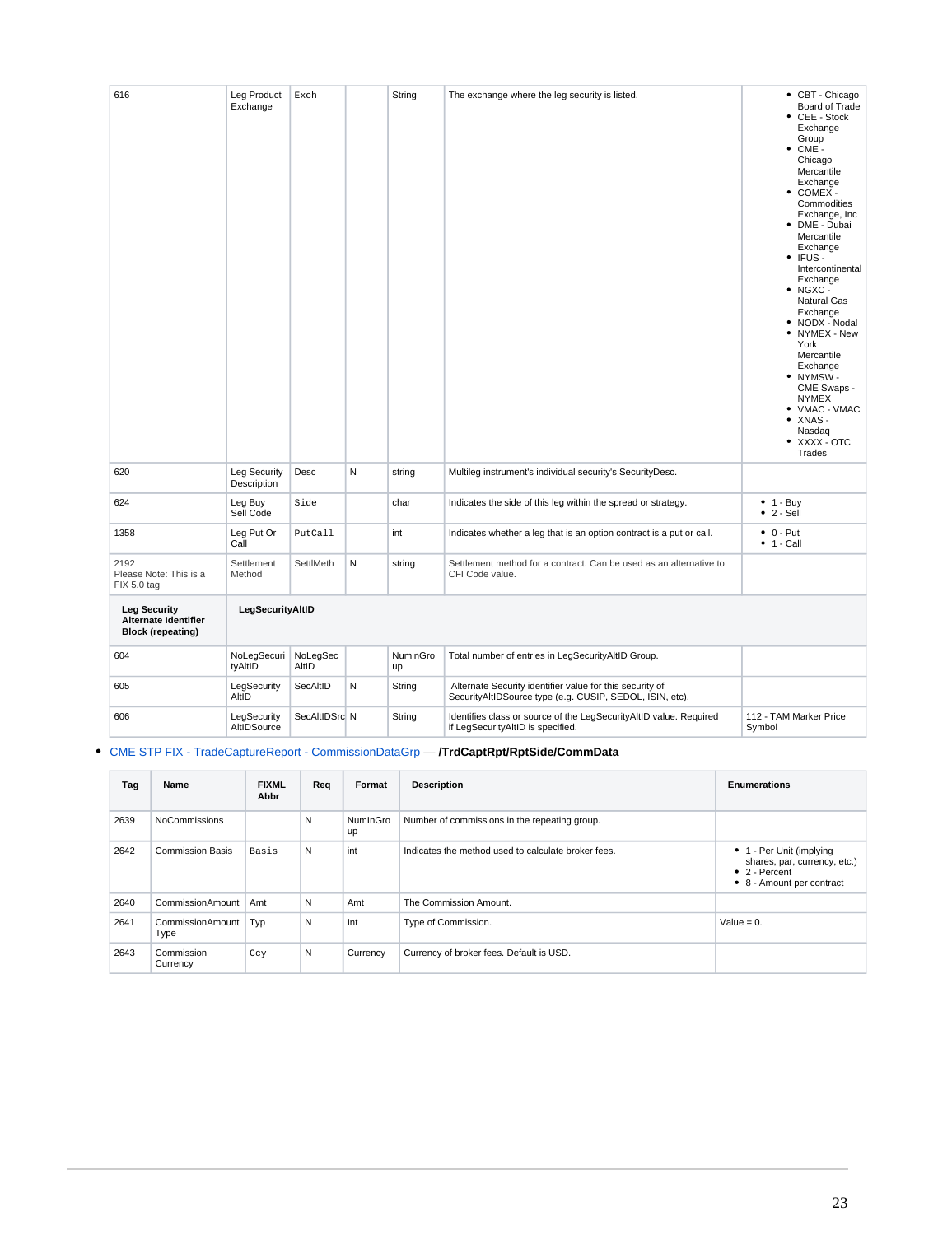| 2644 | Commission Unit of<br>Measure          | <b>UOM</b> | N         | String   | Unit of measure for computing the broker fees. Used when Basis = Per<br>Unit.                                                                                          | • Alw - Allowances<br><b>BDFT - Board feet</b><br>٠<br><b>Bbl</b> - Barrels<br>Bcf - Billion cubic feet<br>٠<br>Bu - Bushels<br><b>CBM - Cubic Meters</b><br>٠<br>CER - Certified<br><b>Emissions Reduction</b><br>• CRT - Climate<br>Reserve Tonnes<br>• Ccy - Amount of<br>currency<br>EnvCrd -<br>٠<br><b>Environmental Credit</b><br>EnvOfst -<br>٠<br><b>Environmental Offset</b><br>• FEU - Forty foot<br>equivalent unit<br>• GJ - Gigajoules<br>GT - Gross Tons<br>٠<br>• Also known as long<br>tons or imperial tons,<br>equal to 2240 lbs<br>· Gal - Gallons<br>IPNT - Index point<br>٠<br>L - Liters<br>MMBtu - One Million<br>٠<br><b>BTU</b><br>• MMbbl - Million<br><b>Barrels</b><br>• MW-M - Megawatt-<br>Month (electrical<br>capacity)<br>MWh - Megawatt<br>٠<br>hours<br>PRINC - Principal<br>with relation to debt<br>instrument<br>cwt - Hundredweight<br>٠<br>(US)<br>day - Days<br>٠<br>dt - Dry metric tons<br>٠<br>g - Grams<br>kL - Kiloliters<br>kW-M - Kilowatt-<br>Month (electrical<br>capacity)<br>• kWh - Kilowatt hours<br>٠<br>kg - Kilograms<br>lbs - pounds<br>٠<br>oz_tr - Troy Ounces<br>t - Metric Tons (aka<br>Tonne) |
|------|----------------------------------------|------------|-----------|----------|------------------------------------------------------------------------------------------------------------------------------------------------------------------------|---------------------------------------------------------------------------------------------------------------------------------------------------------------------------------------------------------------------------------------------------------------------------------------------------------------------------------------------------------------------------------------------------------------------------------------------------------------------------------------------------------------------------------------------------------------------------------------------------------------------------------------------------------------------------------------------------------------------------------------------------------------------------------------------------------------------------------------------------------------------------------------------------------------------------------------------------------------------------------------------------------------------------------------------------------------------------------------------------------------------------------------------------------------|
|      |                                        |            |           |          |                                                                                                                                                                        | thm - Therms<br>$tn - Tons (US)$<br>٠<br>• wt - Wet metric tons                                                                                                                                                                                                                                                                                                                                                                                                                                                                                                                                                                                                                                                                                                                                                                                                                                                                                                                                                                                                                                                                                               |
| 2645 | Commission Unit of<br>Measure Currency | UOMCcy     | ${\sf N}$ | Currency | Unit of measure currency for computing the broker fees. Used when Unit<br>of Measure = Ccy.                                                                            |                                                                                                                                                                                                                                                                                                                                                                                                                                                                                                                                                                                                                                                                                                                                                                                                                                                                                                                                                                                                                                                                                                                                                               |
| 2646 | <b>Commission Rate</b>                 | Rt         | ${\sf N}$ | float    | Rate used to calculate broker fees. For example, \$1 per contract, or<br>\$0.01 per barrel.                                                                            |                                                                                                                                                                                                                                                                                                                                                                                                                                                                                                                                                                                                                                                                                                                                                                                                                                                                                                                                                                                                                                                                                                                                                               |
| 2649 | Commission Leg<br>Ref ID               | LegRefID   | N         | String   | Trade leg identifier. Indicates that the broker fees apply to a specific<br>trade leg. For a spread with broker fees specified, this field is present for<br>each leg. |                                                                                                                                                                                                                                                                                                                                                                                                                                                                                                                                                                                                                                                                                                                                                                                                                                                                                                                                                                                                                                                                                                                                                               |

## [CME STP FIX - Trade Capture Report Request](https://www.cmegroup.com/confluence/display/EPICSANDBOX/CME+STP+FIX+-+Trade+Capture+Report+Request) —

| Tag                                                | Name                     | <b>FIXML</b><br>Abbr | Req | Format | <b>Description</b>                                                                                                                                                                                       | <b>Enumerations</b>                                                                                 |
|----------------------------------------------------|--------------------------|----------------------|-----|--------|----------------------------------------------------------------------------------------------------------------------------------------------------------------------------------------------------------|-----------------------------------------------------------------------------------------------------|
| <b>Standard</b><br><b>Message</b><br><b>Header</b> |                          |                      | Y   |        | Tag $35$ -MsgType = AD                                                                                                                                                                                   |                                                                                                     |
| 568                                                | TradeRe<br>questID       | RegID                | Y   | String | Unique identifier for a Trade Capture Report<br>Request.                                                                                                                                                 |                                                                                                     |
| 1003                                               | TradeID                  | TrdID                | N   | String | Used to query for a trade with specific CME<br>Front End Clearing (FEC) Firm Trade ID                                                                                                                    |                                                                                                     |
| 1040                                               | TradeID2                 | TrdID <sub>2</sub>   | N   | String | Used to query for a trade with specific<br>Secondary Trade ID (unique across all trade<br>dates and all clearing firms)                                                                                  |                                                                                                     |
| 569                                                | TradeRe<br>questTy<br>pe | ReqTyp               | Υ   | Int    | Type of Trade Capture Report requested. The<br>first query or subscription must specify<br>matched trades (1). Subsequent requests for<br>a query or subscription must specify<br>unreported trades (3). | • '0' (Allegro clients)<br>• '1' (Initial request)<br>• '3' - Unreported trades that match criteria |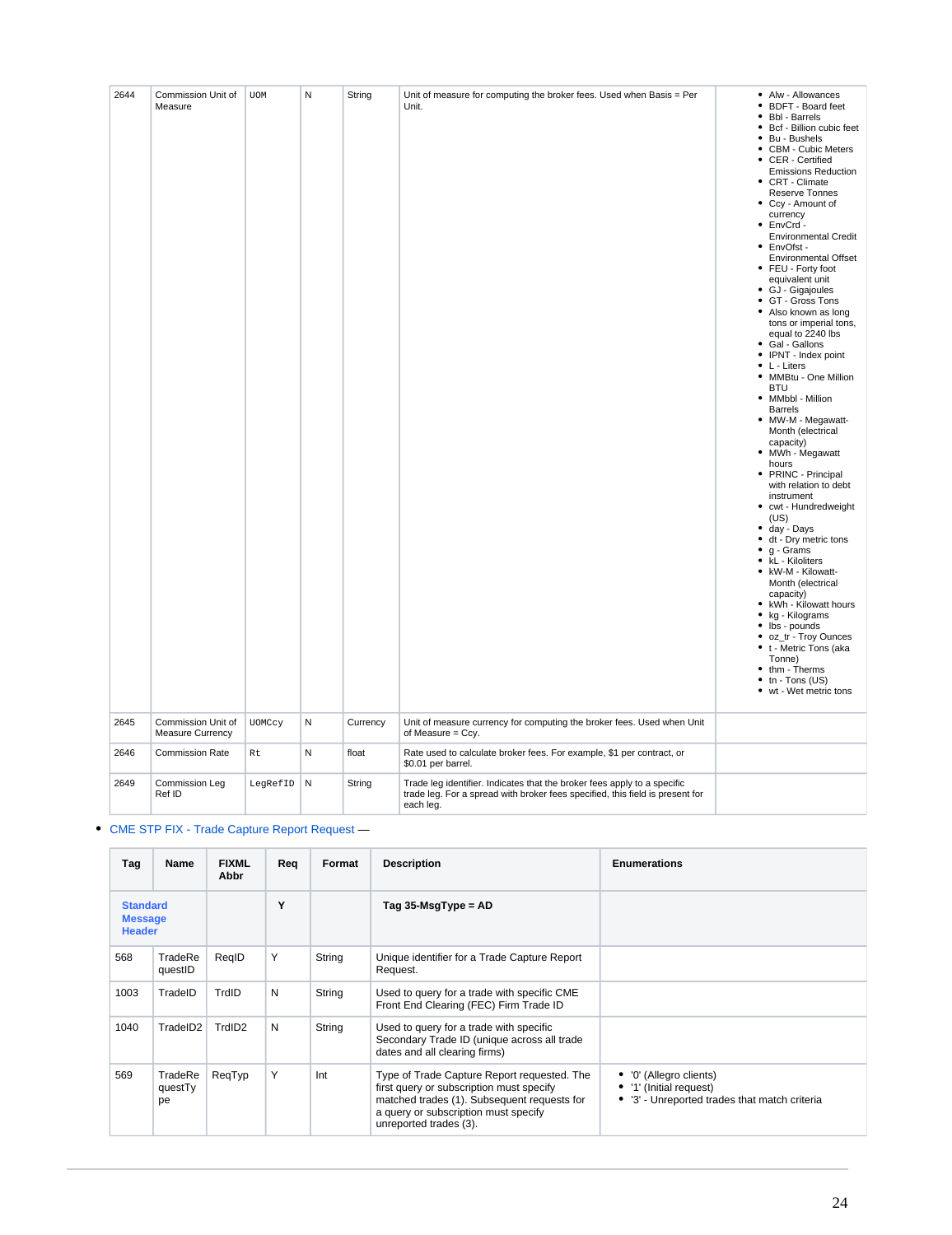| 263  | Subscrip<br>tionRequ          | SubReqT<br>yp    | Υ | Char                    | Subscription request type.                                                                                                                                                                                                                                                                                                                                                                                                                                | • '0' (Snapshot)<br>• '1' (Subscription)                                                                                                                                                                                                                        |
|------|-------------------------------|------------------|---|-------------------------|-----------------------------------------------------------------------------------------------------------------------------------------------------------------------------------------------------------------------------------------------------------------------------------------------------------------------------------------------------------------------------------------------------------------------------------------------------------|-----------------------------------------------------------------------------------------------------------------------------------------------------------------------------------------------------------------------------------------------------------------|
|      | estType                       |                  |   |                         |                                                                                                                                                                                                                                                                                                                                                                                                                                                           | Subscription request 263=1 timestamped in the past<br>would yield (Snapshot + Subscriptions)                                                                                                                                                                    |
|      |                               |                  |   |                         |                                                                                                                                                                                                                                                                                                                                                                                                                                                           | During a snapshot request tag 263-<br>SubscriptionRequestType =0, when the message<br>timestamps in tag 779-LastUpdate is greater than the<br>timestamp in Tag 52-SendingTime the subscriptions<br>are current trade messages.                                  |
| 11   | <b>CIOrdID</b>                | CIOrdID          | Ν | String                  | Used to request trade for specific Client order<br>ID (tag 37-OrderID provided for CME Globex<br>trades and the Order ID for Pit trades)                                                                                                                                                                                                                                                                                                                  |                                                                                                                                                                                                                                                                 |
| 715  | ClearBu<br>sinessD<br>ate     | BizDt            | Ν | LocalMkt<br>Date        | Used to limit snapshot and subscription<br>requests to specific clearing date.                                                                                                                                                                                                                                                                                                                                                                            |                                                                                                                                                                                                                                                                 |
| 442  | Multileg<br>Reportin<br>gType | MLegRpt<br>Typ   | Υ | Int                     | Multi-leg reporting type.                                                                                                                                                                                                                                                                                                                                                                                                                                 | '2' (Request outright deals and Individual legs of<br>٠<br>multileg security),<br>• '3' (Request outright deals and summary for<br>multileg deals).                                                                                                             |
| 578  | TradeInp<br>utSource          | InptSrc          | Ν | String                  | Used to limit snapshot and subscription<br>requests to a specific trade input source                                                                                                                                                                                                                                                                                                                                                                      | • 'CPC' (CME ClearPort Clearing)<br>'CXPIT' (COMEX Trading Floor)<br>٠<br>• 'GLBX' (CME Globex)<br>• 'NXPIT' (NYMEX Trading Floor)<br>• 'PCBOT' (CBOT Trading Floor and CBOT<br>Transfers)<br>'FIRM'<br>Other values may be added without<br>⊕<br>prior notice. |
| 779  | LastUpd<br>ateTime            | LastUpdat<br>eTm | C | <b>UTCTime</b><br>stamp | Date/time which subscription should start pull<br>data from.<br>Format: YYYYMMDD-HH:MM:SS (UTC time<br>zone)<br>Request without tag 779-<br>٠<br>LastUpdateTime will default to current<br>date and time.<br>This tag is not used for Snapshot requests<br>and will be ignored if present.<br>The timestamp format for the<br>⋒<br><b>Trade Capture Report Request</b><br>response is YYYYMMDD-HH:MM:<br>SS (UTC time zone)<br>Example: 20200520-01:14:39 |                                                                                                                                                                                                                                                                 |
| 9593 | StartTime StartTm             |                  | C | <b>UTCTime</b><br>stamp | Start date/time of snapshot request.<br>Format: YYYYMMDD-HH:MM:SS (UTC time<br>zone)<br>Conditionally required for subscription<br>requests (when tag 263-<br>SubscriptionRequestType = '1'). Will be<br>ignored for snapshot requests (when tag 263-<br>SubscriptionRequestType = '0').<br>FIX Client is allowed to submit requests<br>covering period of 31 calendar days.                                                                              |                                                                                                                                                                                                                                                                 |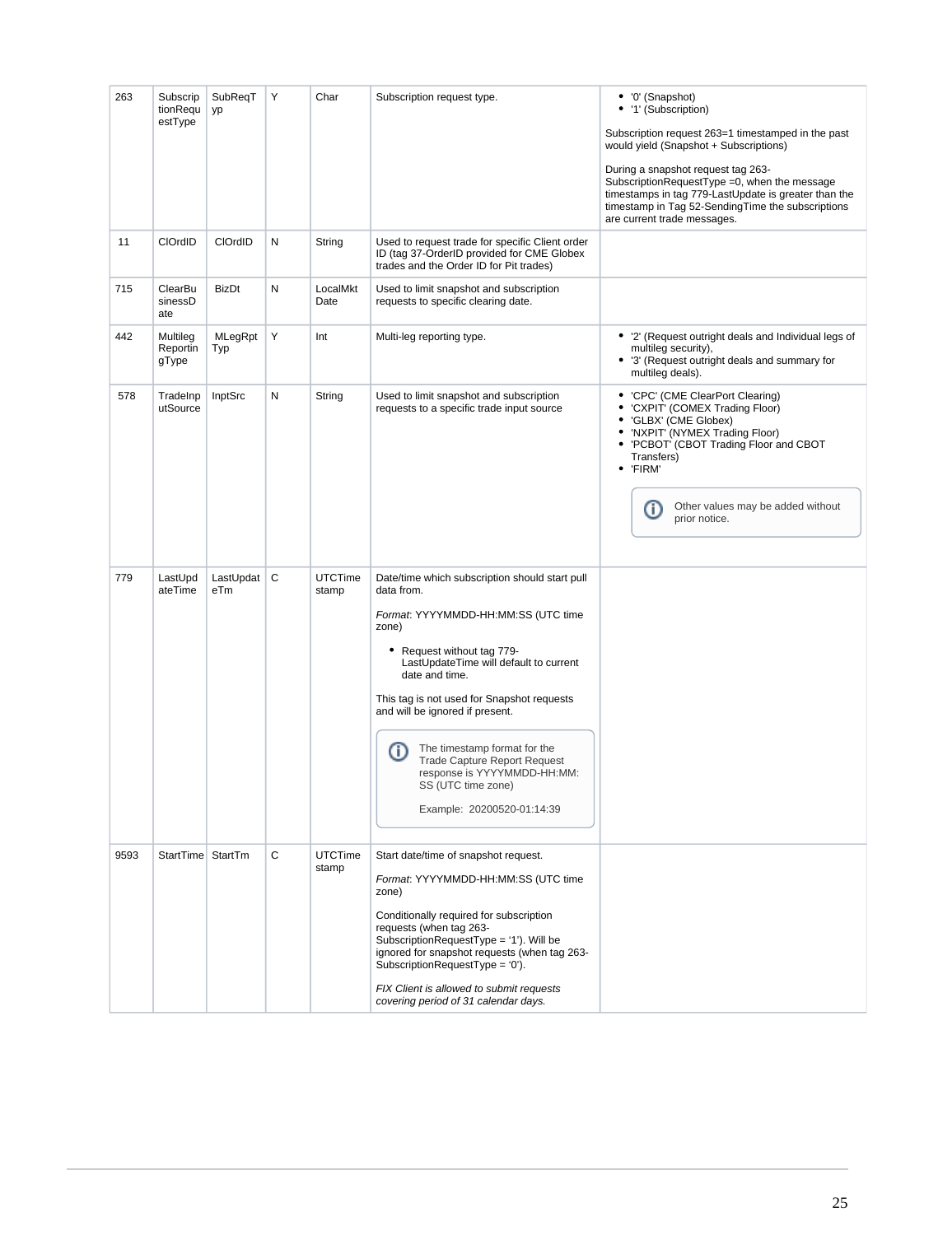| 9594 | EndTime                                                                  | EndTm                                | N | <b>UTCTime</b><br>stamp | End date/time of snapshot or subscription<br>request.<br>Optional for subscription requests. Not used<br>for Snapshot requests.<br>Format: YYYYMMDD-HH:MM:SS (UTC time<br>zone)<br>FIX Client is allowed to submit requests |                                                                                                                                                        |  |  |  |  |  |
|------|--------------------------------------------------------------------------|--------------------------------------|---|-------------------------|-----------------------------------------------------------------------------------------------------------------------------------------------------------------------------------------------------------------------------|--------------------------------------------------------------------------------------------------------------------------------------------------------|--|--|--|--|--|
|      | covering period of 31 calendar days.<br><b>Parties Block (repeating)</b> |                                      |   |                         |                                                                                                                                                                                                                             |                                                                                                                                                        |  |  |  |  |  |
| 453  | NoPartyl<br>Ds                                                           |                                      | Υ | NumInGro<br>up          | Number of entries in block.<br>It is expected that tag 453-<br>⊕<br>NoPartyIDs should always be<br>present and be $>= 1$ , i.e. request<br>should be made for single FirmID<br>or multiple FirmIDs.                         |                                                                                                                                                        |  |  |  |  |  |
| 448  | PartyID                                                                  | ID                                   | N | String                  | Firm ID as assigned by CME STP                                                                                                                                                                                              |                                                                                                                                                        |  |  |  |  |  |
| 452  | PartyRole R                                                              |                                      | N | Int                     | Role assigned to the Firm by CME STP<br>during registration.                                                                                                                                                                | • '7' (Trading Firm)<br>'30' (Brokerage Firm)<br>٠<br>• '49' (Asset Manager)                                                                           |  |  |  |  |  |
|      | <b>Instrument Block</b>                                                  |                                      |   |                         |                                                                                                                                                                                                                             |                                                                                                                                                        |  |  |  |  |  |
| 48   | SecurityID ID                                                            |                                      | N | String                  | Used to limit a subscription or snapshot<br>requests to a specific CME product, e.g. CL.<br>tag 48-SecurityID should be<br>ወ<br>specified along with tag 207-<br>SecurityExchange                                           |                                                                                                                                                        |  |  |  |  |  |
| 167  | Security<br>Type                                                         | SecTyp                               | N | String                  | Used to limit a subscription or snapshot<br>requests to a specific security type                                                                                                                                            | • 'FUT' (Future)<br>• 'OPT' (Option)<br>• 'MLEG' (Multi-leg)<br>• 'FWD' (Forward)<br>• 'IRS' (Interest Rate Swaps)<br>• 'FRA' (Forward Rate Agreement) |  |  |  |  |  |
| 207  | Security<br>Exchange                                                     | Exch                                 | C | Exchange                | Used to limit a subscription or snapshot<br>requests to a specific CME Group listing<br>exchange.<br>Tag is required if tag 48-<br>➀<br>SecurityID is specified.                                                            | $\bullet$ 'CBT'<br>'CEE'<br>٠<br>'CMD'<br>٠<br>$\bullet$ 'CME'<br>• 'COMEX'<br>$\bullet$ 'DME'<br>• 'NYMEX'                                            |  |  |  |  |  |
|      |                                                                          | <b>Trade Dates Block (repeating)</b> |   |                         |                                                                                                                                                                                                                             |                                                                                                                                                        |  |  |  |  |  |
| 580  | NoTrade<br>Dates                                                         |                                      | N | NumInGro<br>up          | Number of trade dates which subscription or<br>snapshot request is limited to.                                                                                                                                              |                                                                                                                                                        |  |  |  |  |  |
| 75   | TradeDa<br>te                                                            | TrdDt                                | N | LocalMkt<br>Date        | Only one date may be specified.<br>Used to limit a subscription or snapshot<br>requests to a specific dates<br>Format: YYYYMMDD                                                                                             |                                                                                                                                                        |  |  |  |  |  |
|      |                                                                          |                                      |   |                         |                                                                                                                                                                                                                             |                                                                                                                                                        |  |  |  |  |  |

[CME STP FIX - Trade Capture Report Request Ack](https://www.cmegroup.com/confluence/display/EPICSANDBOX/CME+STP+FIX+-+Trade+Capture+Report+Request+Ack) —

| Tag                            | <b>Name</b>    | <b>FIXML</b><br>Abbr | Req | Format                 | <b>Description</b>     | <b>Enumerations</b> |
|--------------------------------|----------------|----------------------|-----|------------------------|------------------------|---------------------|
| <b>Standard Message Header</b> |                | v                    |     | Tag $35$ -MsgType = AQ |                        |                     |
| 568                            | TradeRequestID | RealD                | Υ   | String                 | Unique ID from client. |                     |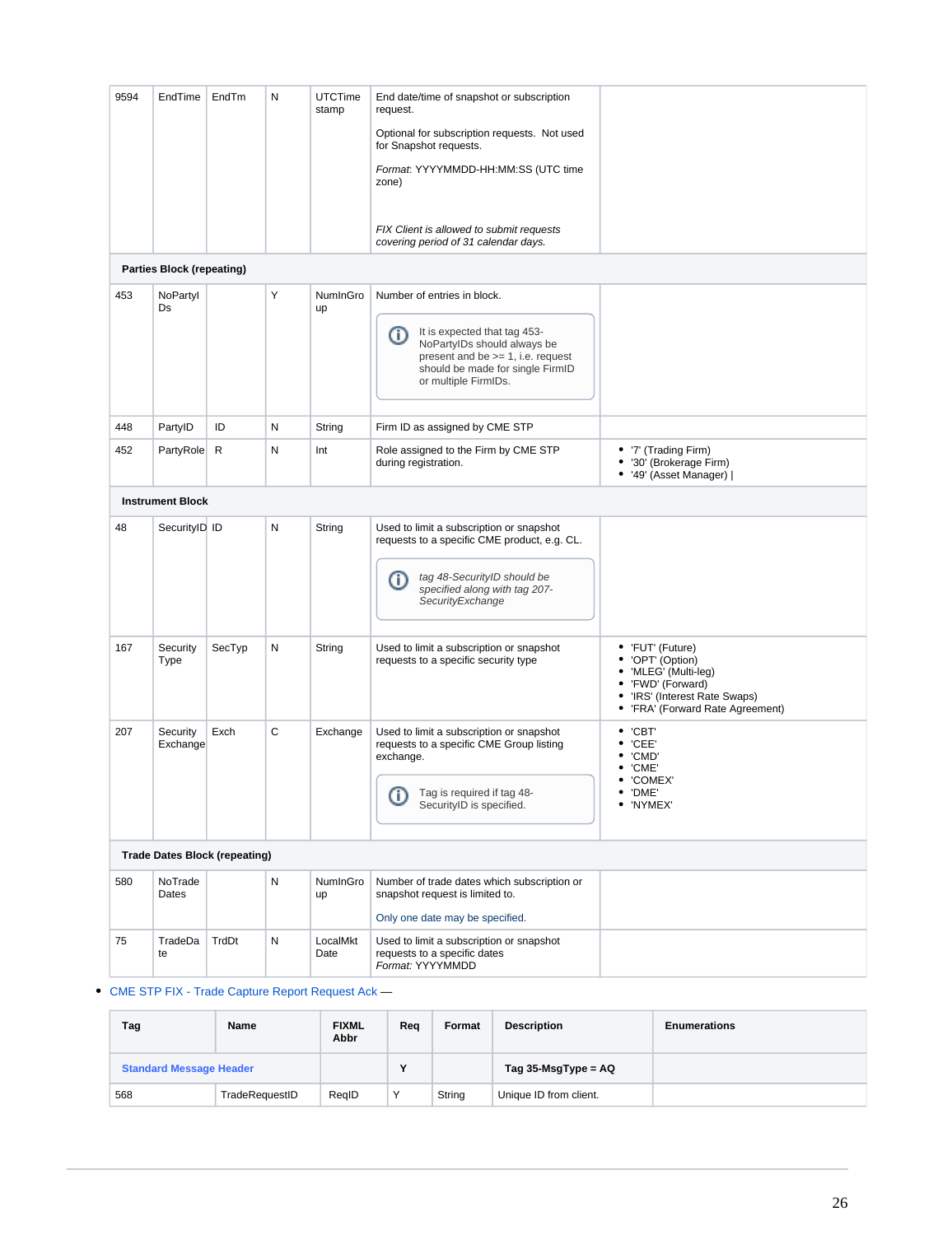| 569                                       | TradeRequestType            | ReqTyp    | Υ | Int    | Type of Trade Capture Report<br>requested.      | • '1' (Initial request)<br>• '3' (Unreported trades that match<br>criteria)                                                                                                                                              |
|-------------------------------------------|-----------------------------|-----------|---|--------|-------------------------------------------------|--------------------------------------------------------------------------------------------------------------------------------------------------------------------------------------------------------------------------|
| 263                                       | SubscriptionReque<br>stType | SubReqTyp | N | Char   | Subscription request type.                      | '0' (Snapshot)<br>• '1' (Subscription)<br>• '2' (Unsubscribe)                                                                                                                                                            |
| 749                                       | TradeRequestResult ReqRsIt  |           | Y | Int    | Result of trade subscription.                   | • '0' (Successful)<br>• '1' (Invalid or unknown instrument)<br>• '2' (Invalid type of trade requested)<br>• '3' (Invalid parties)<br>• '9' (Unauthorized for Trade Capture<br><b>Report Request)</b><br>$•$ '99' (Other) |
| 750                                       | TradeRequestStatus          | RegStat   | Υ | Int    | Status of trade subscription.                   | '0' (Accepted)<br>• '1' (Completed)<br>$•$ '2' (Rejected)                                                                                                                                                                |
| 58                                        | Text                        | Txt       | N | String | Free format text string for error<br>messaging. |                                                                                                                                                                                                                          |
| <b>Standard Message</b><br><b>Trailer</b> |                             |           | Υ |        |                                                 |                                                                                                                                                                                                                          |

## • [Standard Header from Client System to CME STP](https://www.cmegroup.com/confluence/display/EPICSANDBOX/Standard+Header+from+Client+System+to+CME+STP) —

| Tag | Name             | Rea | Format                  | <b>Description</b>                                                                                                                                                                                                                                                                                         | <b>Enumerations</b>                                           |
|-----|------------------|-----|-------------------------|------------------------------------------------------------------------------------------------------------------------------------------------------------------------------------------------------------------------------------------------------------------------------------------------------------|---------------------------------------------------------------|
| 8   | BeginString Y    |     | String                  | Identifies beginning of new message and protocol version.<br>Always unencrypted, must be first field in message.                                                                                                                                                                                           | <b>FIX4.4</b>                                                 |
| 9   | BodyLeng<br>th   | Υ   | Length                  | Message length, in bytes, forward to the CheckSum field.<br>Always unencrypted, must be second field in message.                                                                                                                                                                                           |                                                               |
| 35  | MsgType          | Υ   | String                  | Defines message type.<br>Always unencrypted, must be third field in message.                                                                                                                                                                                                                               |                                                               |
| 49  | SenderCo<br>mpID | Υ   | String                  | Assigned value as defined by CME Group used to identify firm sending message.<br>Always unencrypted.                                                                                                                                                                                                       |                                                               |
| 50  | SenderSu<br>bID  | N   | String                  | Optional Client Assigned value used to identify specific message originator (user) within a firm.<br>If populated in Logon message, same value must be populated in subsequent messages from<br>client to CME STP.<br>CME STP will populate this value in 57-TargetSubID on messages routed to the client. |                                                               |
| 56  | TargetCo<br>mpID | Y   | String                  | Assigned value used to identify receiving firm.<br>Format: 'CMESTPFIX#'<br>The value will be incremented for each new user at the Firm, e.g., CMESTPFIX1,<br>CMESTPFIX2, CMESTPFIX3, etc.<br>Always unencrypted.                                                                                           |                                                               |
| 57  | TargetSub<br>ID  | N   | String                  | If populated in Logon message, Only acceptable value is "STP" and same value need to be<br>populated in subsequent messages from client to CME STP.<br>CME STP will populate this value in 50-SenderSubID on messages routed to the<br>client. Always unencrypted.                                         |                                                               |
| 34  | MsgSeqN<br>um    | Υ   | SegNum                  | Integer message sequence number.                                                                                                                                                                                                                                                                           |                                                               |
| 43  | PossDupF<br>lag  | N   | Boolean                 | Indicates possible retransmission of message with this sequence number. Required for<br>retransmitted messages.                                                                                                                                                                                            | 'Y' (Possible<br>duplicate)<br>'N' (Original<br>transmission) |
| 97  | PossRese<br>nd   | N   | Boolean                 | Indicates that message may contain information that has been sent under another sequence<br>number.                                                                                                                                                                                                        | 'Y' (Possible<br>resend)<br>'N' (Original<br>transmission)    |
| 52  | SendingTi<br>me  | Y   | <b>UTCTime</b><br>stamp | Time of message transmission (expressed in UTC).<br>YYYYMMDD-HH:MM:SS.sss<br>Can be embedded within encrypted data section.<br>UTC Timestamps are sent in number of nanoseconds since Unix epoch synced to a master<br>clock to microsecond accuracy.                                                      |                                                               |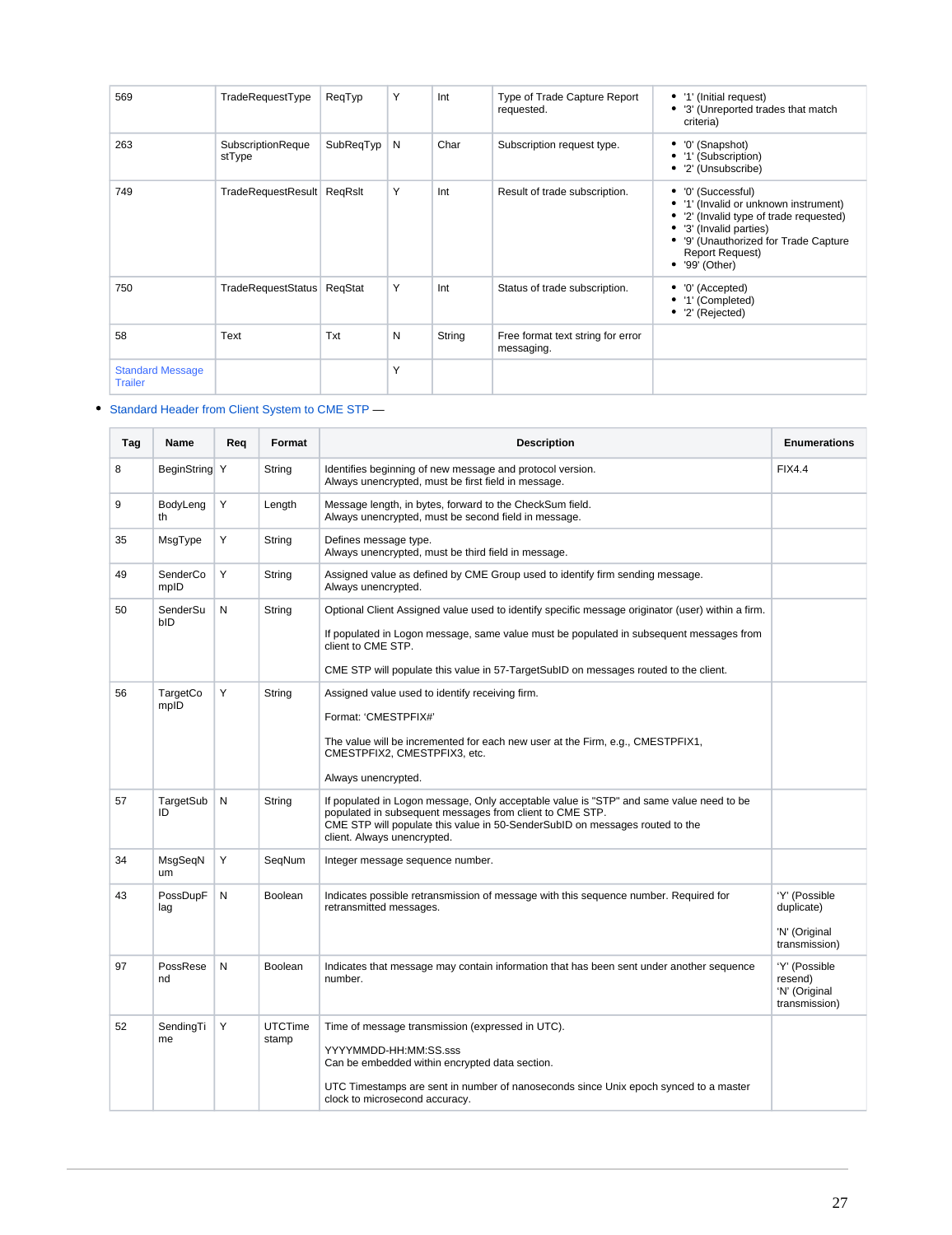| 122 | OriaSendi<br>ngTime | N | <b>UTCTime</b><br>stamp | Original time of message transmission when transmitting messages as the result of resend<br>request (expressed in UTC). |  |
|-----|---------------------|---|-------------------------|-------------------------------------------------------------------------------------------------------------------------|--|
|     |                     |   |                         | UTC Timestamps are sent in number of nanoseconds since Unix epoch synced to a master<br>clock to microsecond accuracy.  |  |
|     |                     |   |                         | Required for message resent as a result of a resend request.                                                            |  |

## • [Standard Header from CME STP to Client System](https://www.cmegroup.com/confluence/display/EPICSANDBOX/Standard+Header+from+CME+STP+to+Client+System) —

| Tag | Name                    | Rea | Format                  | <b>Description</b>                                                                                                                                                                                                                                                                                                | <b>Enumerations</b>                                           |
|-----|-------------------------|-----|-------------------------|-------------------------------------------------------------------------------------------------------------------------------------------------------------------------------------------------------------------------------------------------------------------------------------------------------------------|---------------------------------------------------------------|
| 8   | BeginStri<br>ng         | Y   | String                  | Identifies beginning of new message and protocol version.<br>Always unencrypted, must be first field in message.                                                                                                                                                                                                  | <b>FIX4.4</b>                                                 |
| 9   | BodyLen<br>qth          | Y   | Length                  | Message length, in bytes, forward to the CheckSum field.<br>Always unencrypted, must be second field in message.                                                                                                                                                                                                  |                                                               |
| 35  | MsgType                 | Y   | String                  | Defines message type.<br>Always unencrypted, must be third field in message.                                                                                                                                                                                                                                      |                                                               |
| 49  | SenderC<br>ompID        | Y   | String                  | Assigned value used to identify firm sending message. Format: 'CMESTPFIX#'<br>The value will be increased for each new user at the Firm, e.g., CMESTPFIX1, CMESTPFIX2,<br>CMESTPFIX3, etc.<br>Always unencrypted.                                                                                                 |                                                               |
| 50  | SenderS<br>ubID         | N   | String                  | Only applicable value is 'STP'. Will be populated by CME STP if 57-TargetSubID is provided by<br>client on Session Logon Request.                                                                                                                                                                                 |                                                               |
| 56  | TargetCo<br>mpID        | Y   | String                  | Assigned value as defined by CME Group used to identify receiving firm.<br>Always unencrypted.                                                                                                                                                                                                                    |                                                               |
| 57  | TargetSu<br>bID         | N   | String                  | CME STP will populate this value from 50-SenderSubID if provided by client Session Logon<br>Request.<br>Will be present in all messages routed CME STP back to FIX Clients. Always unencrypted.                                                                                                                   |                                                               |
| 34  | MsgSeq<br><b>Num</b>    | Y   | SeqNum                  | Integer message sequence number.                                                                                                                                                                                                                                                                                  |                                                               |
| 43  | PossDup<br>Flag         | N   | Boolean                 | Indicates possible retransmission of message with this sequence number. Required for<br>retransmitted messages.                                                                                                                                                                                                   | 'Y' (Possible<br>duplicate)<br>'N' (Original<br>transmission) |
| 97  | PossRes<br>end          | N   | Boolean                 | Indicates that message may contain information that has been sent under another sequence<br>number.                                                                                                                                                                                                               | 'Y' (Possible<br>resend)<br>'N' (Original<br>transmission)    |
| 52  | Sending<br>Time         | Y   | <b>UTCTime</b><br>stamp | Time of message transmission (expressed in UTC). UTC Timestamps are sent in number of<br>nanoseconds since Unix epoch synced to a master clock to microsecond accuracy.<br>YYYYMMDD-HH:MM:SS.sss<br>Can be embedded within encrypted data section.                                                                |                                                               |
| 122 | OrigSend   N<br>ingTime |     | <b>UTCTime</b><br>stamp | Original time of message transmission when transmitting messages as the result of resend<br>request (expressed in UTC).<br>UTC Timestamps are sent in number of nanoseconds since Unix epoch synced to a master<br>clock to microsecond accuracy.<br>Required for message resent as a result of a resend request. |                                                               |

## • [STP Standard Trailer](https://www.cmegroup.com/confluence/display/EPICSANDBOX/STP+Standard+Trailer) —

| Tag | Name               | Rea | <b>Format</b> | <b>Description</b>                                                 |
|-----|--------------------|-----|---------------|--------------------------------------------------------------------|
| 10  | CheckSum $\vert$ Y |     | String (3)    | Always last tag in message. Functions as end-of-message delimiter. |

#### [CME STP FIX - TradeCaptureReport](https://www.cmegroup.com/confluence/display/EPICSANDBOX/CME+STP+FIX+-+TradeCaptureReport) —

| Tag                            | Name          | <b>FIXML</b><br>Abbr | Req | Format                 | <b>Description</b>                                                                                                                                                                                                                 | <b>Enumerations</b> |
|--------------------------------|---------------|----------------------|-----|------------------------|------------------------------------------------------------------------------------------------------------------------------------------------------------------------------------------------------------------------------------|---------------------|
| <b>Standard Message Header</b> |               |                      |     | Tag $35$ -MsgType = AE |                                                                                                                                                                                                                                    |                     |
| 571                            | TradeReportID | RptID                | N   | String                 | Identifies the specific trade report being sent. This is usually the<br>unique message ID for the trade being reported. However, legs<br>of spreads can share the same message ID. TrdID2 and RptID<br>together form a unique key. |                     |

h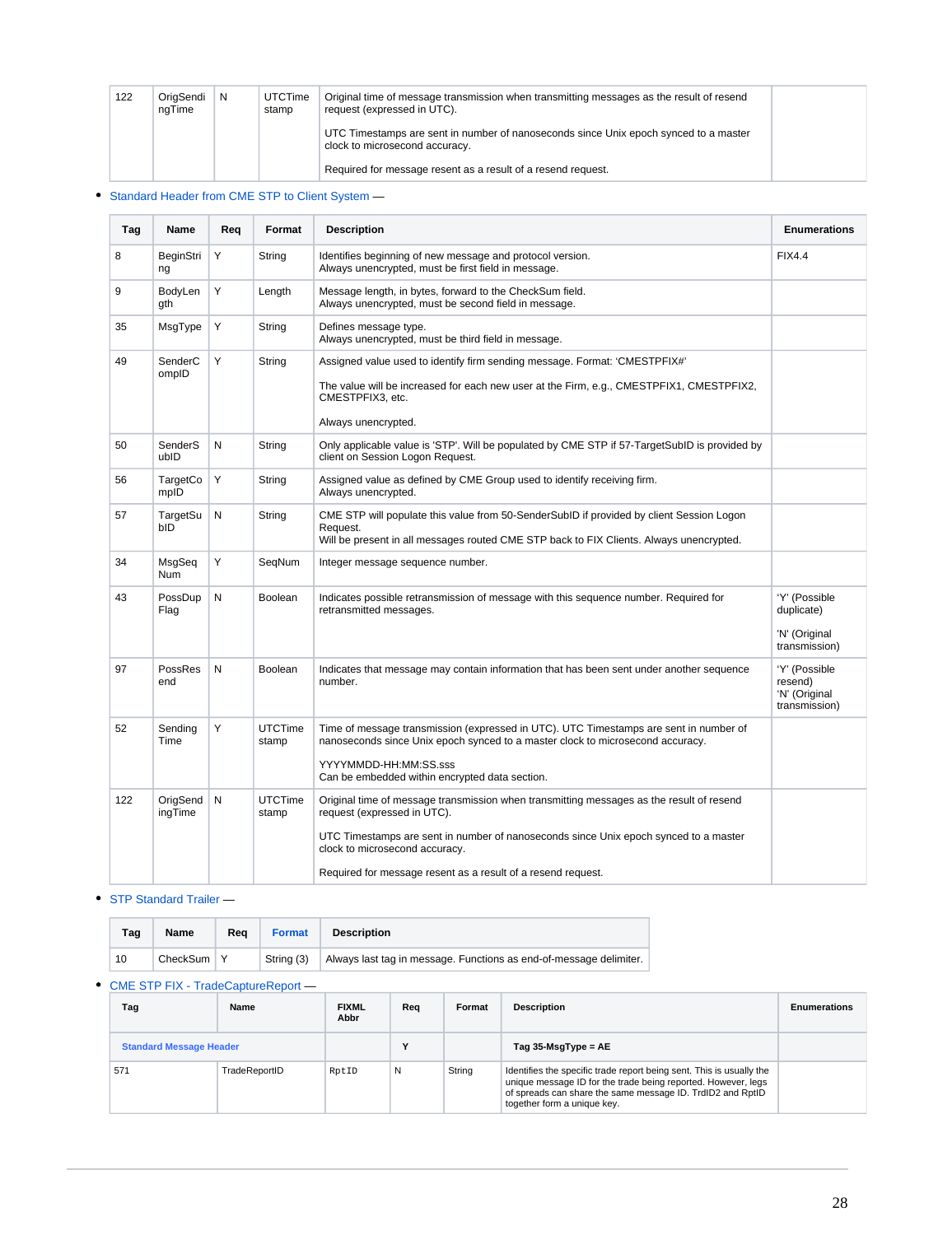| 1003  | Trade ID             | TrdID      | N           | String | Trade ID for the trade entity is assigned by the CME clearing<br>system. It is unique per trade side/leg and for the (trading firm /<br>executing firm) and exchange for a given Trade Date. Trade ID<br>will not change during the life of the trade. Note that should a<br>trading firm do business with multiple clearing firms, Trade ID<br>may not be unique. Will not be present for IRS/FRA trades. |                                                                                                                                                                                                                                                                                                                                                                                                                                                                                                                                                                                                 |
|-------|----------------------|------------|-------------|--------|------------------------------------------------------------------------------------------------------------------------------------------------------------------------------------------------------------------------------------------------------------------------------------------------------------------------------------------------------------------------------------------------------------|-------------------------------------------------------------------------------------------------------------------------------------------------------------------------------------------------------------------------------------------------------------------------------------------------------------------------------------------------------------------------------------------------------------------------------------------------------------------------------------------------------------------------------------------------------------------------------------------------|
| 1040  | Secondary Trade ID   | TrdID2     | N           | String | Used to carry a secondary trade ID. Unlike TrdID, this is unique<br>across all trade dates and all clearing firms.                                                                                                                                                                                                                                                                                         |                                                                                                                                                                                                                                                                                                                                                                                                                                                                                                                                                                                                 |
| 10036 | Package ID           | PackageID  | ${\sf N}$   | String | A value that identifies the group of trades or a portfolio of trades<br>cleared simultaneously under the one Package ID.                                                                                                                                                                                                                                                                                   |                                                                                                                                                                                                                                                                                                                                                                                                                                                                                                                                                                                                 |
| 487   | TradeReportTransType | TransTyp   | N           | int    | Indicates the action being taken on a trade. Note that STP does<br>not quarantee new trades must be reported with New(0) prior to<br>reports of Replace(2). STP will initially report Clearport trades<br>using Replace(2).                                                                                                                                                                                | $\bullet$ 0 - New<br>$\bullet$ 1 - Cancel<br>• 2 - Replace                                                                                                                                                                                                                                                                                                                                                                                                                                                                                                                                      |
| 856   | TradeReportType      | RptTyp     | N           | int    | Indicates the purpose of the trade within the workflow and<br>determines the action of the receiver of the trade.                                                                                                                                                                                                                                                                                          | 101 - Notification                                                                                                                                                                                                                                                                                                                                                                                                                                                                                                                                                                              |
| 939   | <b>TradeStatus</b>   | TrdRptStat | $\mathsf N$ | int    | Indicates the status of the trade in clearing.                                                                                                                                                                                                                                                                                                                                                             | 0 - Accepted                                                                                                                                                                                                                                                                                                                                                                                                                                                                                                                                                                                    |
| 568   | TradeRequestID       | ReqID      | N           | String | Request ID returns the same value sent on the Trade Capture<br>Report Request.                                                                                                                                                                                                                                                                                                                             |                                                                                                                                                                                                                                                                                                                                                                                                                                                                                                                                                                                                 |
| 828   | TradeType            | TrdTyp     | N           | int    | Specifies the type of trade reported by CME Clearing. Used to<br>distinguish a significant difference in the regulatory or economic<br>requirements surrounding the trade.                                                                                                                                                                                                                                 | $\bullet$ 0 - Regular<br>Trade<br>1 - Block<br>Trade<br>$• 2 - EFP$<br>(Exchange<br>for physical)<br>$• 3 - Transfer$<br>$• 11 -$<br>Exchange<br>for Risk<br>(EFR)<br>22 - Over<br>the Counter<br>Privately<br>Negotiated<br>Trades<br>(OPNT)<br>$23 -$<br>Substitution<br>of Futures<br>for Forwards<br>$• 45 - Option$<br>exercise<br>$• 54 - OTC /$<br>Large<br>Notional Off<br>Facility<br>Swap<br>$55 -$<br>Exchange<br><b>Basis</b><br>Facility<br>(EBF)<br>$• 57 - Netted$<br>trade<br>$• 58 - Block$<br>swap trade<br>59 - Credit<br>event trade<br>$60 -$<br>Succession<br>event trade |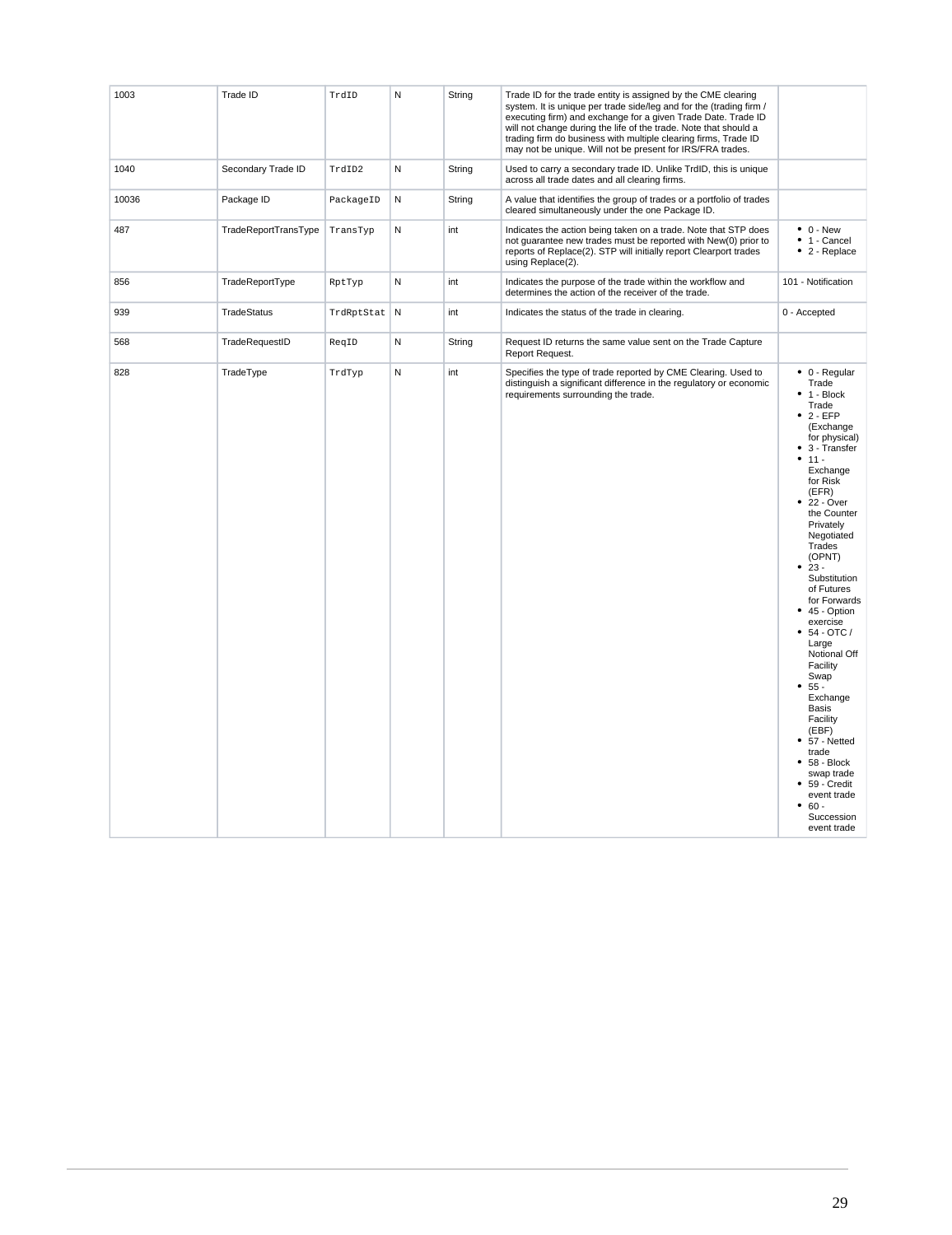| 829   | TradeSubType       | TrdSubTyp | N | int | Represents the CME Trade Type Subset, TAS Flag & the APS<br>Offset and Onset Flag. | $• 7 -$<br>Differential<br>spread<br>$\bullet$ 8 - Implied<br>spread leg<br>executed<br>against an<br>outright<br>$• 36 -$<br>Converted<br>SWAP<br>(Aged Deal)<br>$• 37 -$<br>Crossed<br>Trade (X)<br>$\bullet$ 40 - TAS -<br>Traded at<br>settlement<br>• 42 - Auction<br>Trade<br>$• 43 - TAM -$<br>Traded at<br>marker<br>$• 48 -$<br>Multilateral<br>Compression<br>$• 200 -$<br>Delivery<br>Transfer |
|-------|--------------------|-----------|---|-----|------------------------------------------------------------------------------------|-----------------------------------------------------------------------------------------------------------------------------------------------------------------------------------------------------------------------------------------------------------------------------------------------------------------------------------------------------------------------------------------------------------|
| 10021 | Offset Instruction | OfstInst  | N | int | Indicates offset or onset due to allocation.                                       | $\bullet$ 0 - Offset<br>$\bullet$ 1 - Onset                                                                                                                                                                                                                                                                                                                                                               |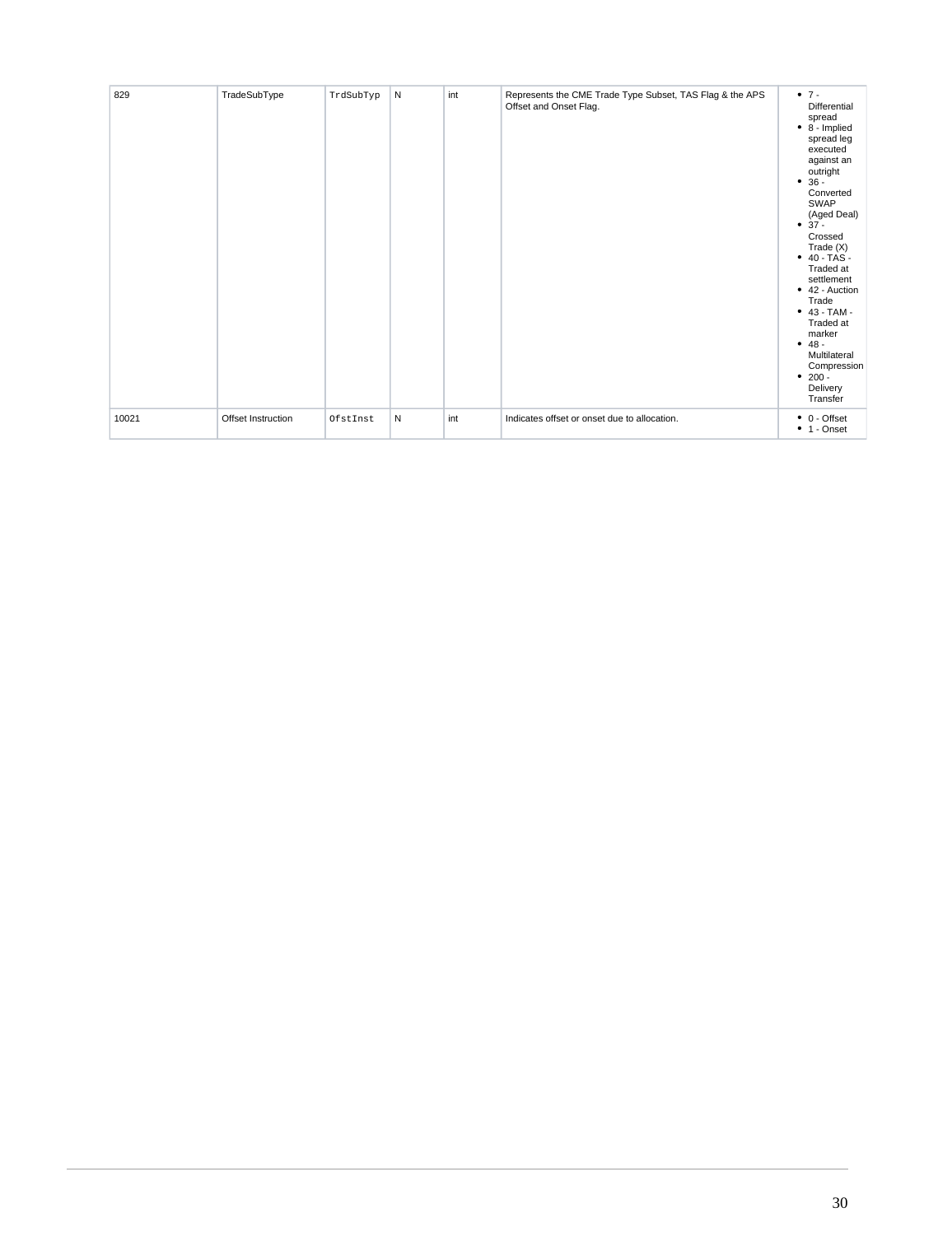| 830   | <b>Transfer Reason</b> | TransferRea<br>son | N | String | Reason why the trade is being transferred                                                                                                                                                                                                                                                                                                                                                            | A - Exchange<br>approved<br>transfers between<br>accounts with<br>different beneficial<br>ownership<br>B - For correcting<br>Rule 527 mis-<br>clears<br>C - Transfer<br>between accounts<br>in which the<br>underlying<br>beneficial<br>ownership is<br>identical<br>E - Transfer to<br>correct an error in<br>assignment of<br>account (in-<br>house) or<br>customer/house<br>origin error or firm-<br>to-firm clerical<br>error in clearing a<br>trade<br>J - For rule 770<br>transfers<br>M - Transfer for<br>portfolio margining<br>purposes<br>N - Transfer of<br>positions to a<br>newly approved<br>clearing firm<br>O - Option<br>Compression<br>P - Fungible<br>Transfers and<br><b>Delivery Transfers</b><br>(system<br>generated, cannot<br>be submitted by<br>firms)<br>T - Transfer due<br>to the merger of<br>two or more<br>clearing firms<br>V - Auto-transfer<br>Offset (system<br>generated, cannot<br>be submitted by<br>firms)<br>W - Transfer due<br>to withdrawal of a<br>clearing firm<br>X - For<br>transferring new<br>or offsetting<br>Singapore<br>Exchange<br>executed<br>positions between<br>local firms<br>Y - Cross |
|-------|------------------------|--------------------|---|--------|------------------------------------------------------------------------------------------------------------------------------------------------------------------------------------------------------------------------------------------------------------------------------------------------------------------------------------------------------------------------------------------------------|-----------------------------------------------------------------------------------------------------------------------------------------------------------------------------------------------------------------------------------------------------------------------------------------------------------------------------------------------------------------------------------------------------------------------------------------------------------------------------------------------------------------------------------------------------------------------------------------------------------------------------------------------------------------------------------------------------------------------------------------------------------------------------------------------------------------------------------------------------------------------------------------------------------------------------------------------------------------------------------------------------------------------------------------------------------------------------------------------------------------------------------------------------|
|       |                        |                    |   |        |                                                                                                                                                                                                                                                                                                                                                                                                      | Exchange                                                                                                                                                                                                                                                                                                                                                                                                                                                                                                                                                                                                                                                                                                                                                                                                                                                                                                                                                                                                                                                                                                                                            |
| 880   | TrdMatchID             | MtchID             | N | String | Trade Match ID is assigned by the matching engine or clearing<br>system and used to correlate a cleared trade with a match<br>event. Should be common for all trade sides included in a<br>match event. For CME ClearPort, this represents the deal<br>number and always links strategies. For CME Globex and<br>Floor, this links calendar spreads only. Will not be present for<br>IRS/FRA trades. |                                                                                                                                                                                                                                                                                                                                                                                                                                                                                                                                                                                                                                                                                                                                                                                                                                                                                                                                                                                                                                                                                                                                                     |
| 17    | ExecID                 | ExecID             | N | String | Exchange assigned execution ID (trade identifier). ExecID will<br>be present for on-exchange trades and blocks, including Invoice<br>Swap Spreads. ExecID will not be present for off-exchange IRS<br>/FRA trades.                                                                                                                                                                                   |                                                                                                                                                                                                                                                                                                                                                                                                                                                                                                                                                                                                                                                                                                                                                                                                                                                                                                                                                                                                                                                                                                                                                     |
| 527   | SecondaryExecID        | ExecID2            | N | String | This is used to communicate the execution ID of the originating<br>platform, e.g. the ClearPort execution ID.                                                                                                                                                                                                                                                                                        |                                                                                                                                                                                                                                                                                                                                                                                                                                                                                                                                                                                                                                                                                                                                                                                                                                                                                                                                                                                                                                                                                                                                                     |
| 10035 | <b>BlockID</b>         | BlckID             | N | String | Contains the platform-assigned block ID for the trade.                                                                                                                                                                                                                                                                                                                                               |                                                                                                                                                                                                                                                                                                                                                                                                                                                                                                                                                                                                                                                                                                                                                                                                                                                                                                                                                                                                                                                                                                                                                     |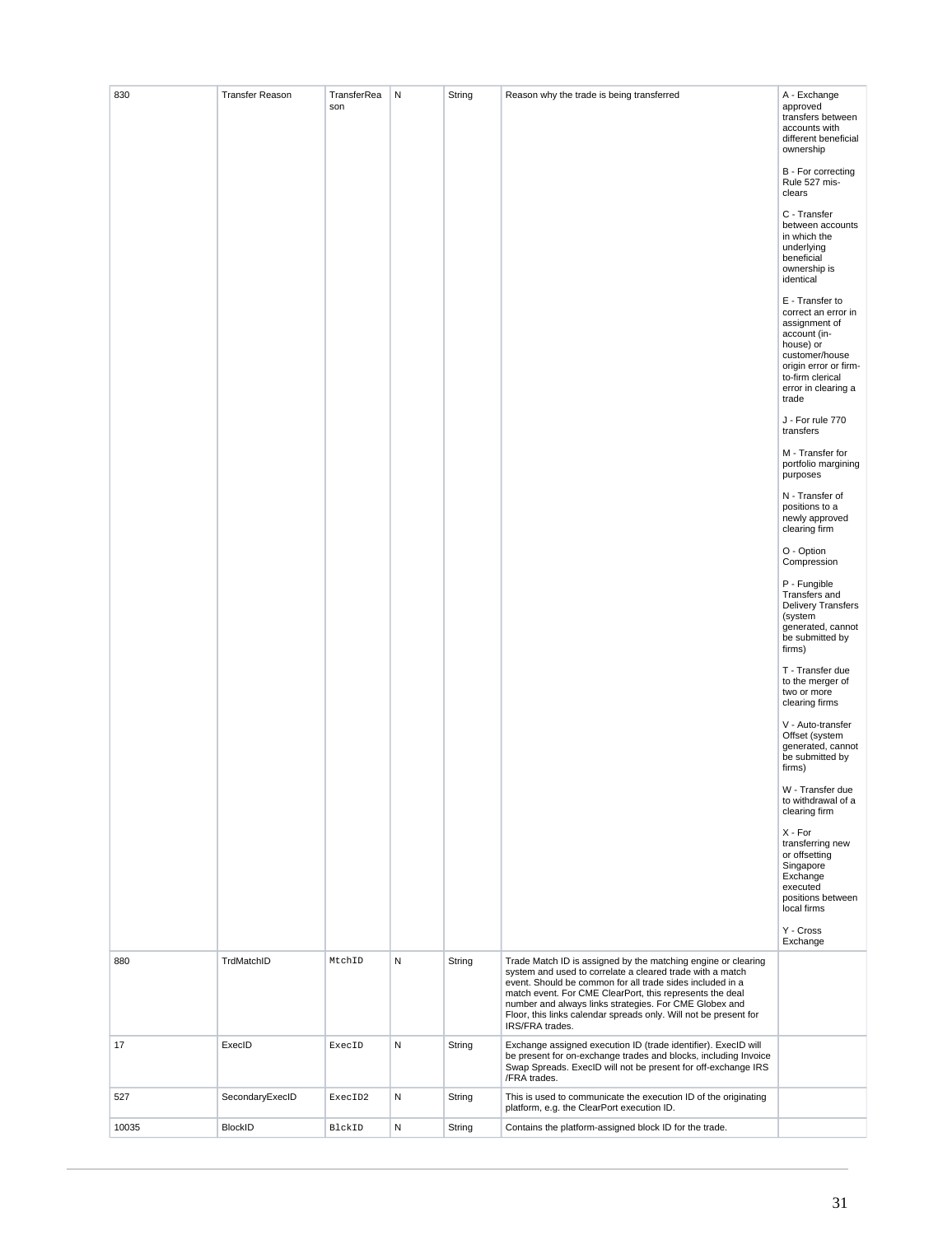| 423  | Price Type                                          | PxTyp              | N         | int              | Indicates the type of the price associated with the trade. Will not<br>be present for IRS/FRA trades.                                                        | $• 1 -$<br>Percentage<br>(i.e. percent<br>of par)<br>$\bullet$ 2 - Per unit<br>(i.e. per<br>share or<br>contract)<br>$• 10 - Fixed$<br>cabinet<br>trade price<br>(primarily<br>for listed<br>futures and<br>options)<br>$11 -$<br>٠<br>Variable<br>cabinet<br>trade price<br>(primarily<br>for listed<br>futures and<br>options)<br>$100 -$<br>Tentative<br>placeholder<br>price<br>$• 101 -$<br>Updated<br>actual price<br>$102 -$<br>٠<br>Derived<br>price block |
|------|-----------------------------------------------------|--------------------|-----------|------------------|--------------------------------------------------------------------------------------------------------------------------------------------------------------|--------------------------------------------------------------------------------------------------------------------------------------------------------------------------------------------------------------------------------------------------------------------------------------------------------------------------------------------------------------------------------------------------------------------------------------------------------------------|
| 1430 | VenueType                                           | VenuTyp            | N         | char             | Identifies the type of venue where a trade was executed.                                                                                                     | $\bullet$ C - Clearing                                                                                                                                                                                                                                                                                                                                                                                                                                             |
|      |                                                     |                    |           |                  |                                                                                                                                                              | house<br>E -<br>٠<br>Electronic<br>$\bullet$ O - Off<br>facility swap<br>P - Pit<br>٠<br>$\bullet$ R -<br>Registered<br>Market<br>(SEF)<br>$\bullet$ X - Ex-Pit                                                                                                                                                                                                                                                                                                    |
| 854  | QuantityType                                        | QtyTyp             | N         | int              | Indicates the type of quantity being represented in the Last<br>Quantity. The quantity type defaults to what is specified in the<br>contract specifications. | • '0' (Notional<br>/Units)<br>• 11'<br>(Contracts<br>(Default -<br>should<br>specify<br>ContractMult<br>iplier (tag<br>231))                                                                                                                                                                                                                                                                                                                                       |
| 32   | TradeQuantity                                       | LastQty            | Υ         | Qty              | The quantity of the trade.                                                                                                                                   |                                                                                                                                                                                                                                                                                                                                                                                                                                                                    |
| 31   | TradePrice                                          | LastPx             | Υ         | Price            | The price of the trade. Will not be present for IRS/FRA<br>/SWAPTION trades.                                                                                 |                                                                                                                                                                                                                                                                                                                                                                                                                                                                    |
| 1056 | <b>Calculation Currency</b><br><b>Last Quantity</b> | CalcCcyLast<br>Qty | N         | Qty              | Used in calculating the quantity of the other side of the currency<br>trade.                                                                                 |                                                                                                                                                                                                                                                                                                                                                                                                                                                                    |
| 75   | TradeDate                                           | TrdDt              | Υ         | LocalMktD<br>ate | The trade date assigned to an execution on the trading platform.                                                                                             |                                                                                                                                                                                                                                                                                                                                                                                                                                                                    |
| 715  | ClearingBusinessDate                                | BizDt              | ${\sf N}$ | LocalMktD<br>ate | The date on which a trade is formally cleared and settled.                                                                                                   |                                                                                                                                                                                                                                                                                                                                                                                                                                                                    |
| 6    | AveragePrice                                        | AvgPx              | N         | Price            | Calculated average price. Will be populated for Average Price<br>System (APS) transactions only.                                                             |                                                                                                                                                                                                                                                                                                                                                                                                                                                                    |
| 442  | MultiLegReportingType                               | MLegRptTyp         | Υ         | char             | Indicates if a trade is being reported as a single-leg outright, the<br>leg of a spread, or a multi-leg trade report.                                        | $\bullet$ 1 - Single<br>security<br>(default if<br>not<br>specified)<br>$2 -$<br>٠<br>Individual<br>leg of a<br>multi-leg<br>security<br>3 - Multi-leg<br>٠<br>security                                                                                                                                                                                                                                                                                            |
| 60   | TransactTime                                        | TxnTm              | ${\sf N}$ | <b>UTCTimest</b> | The time of the transaction, e.g. the date and time of a trade,                                                                                              |                                                                                                                                                                                                                                                                                                                                                                                                                                                                    |
|      |                                                     |                    |           | amp              | allocation, etc. Will not be present for IRS/FRA trades.<br>Format YYYYMMDD-HH:MM:SS.sTZD (UTC time zone)                                                    |                                                                                                                                                                                                                                                                                                                                                                                                                                                                    |
|      |                                                     |                    |           |                  | Example: 20200520-01:14:39.126000000Z                                                                                                                        |                                                                                                                                                                                                                                                                                                                                                                                                                                                                    |
| 2405 | ExecutionMethod                                     | ExecMeth           | N         | int              | Specifies the transaction was executed manually via Confirm<br>Hub.                                                                                          | 1 - Manual                                                                                                                                                                                                                                                                                                                                                                                                                                                         |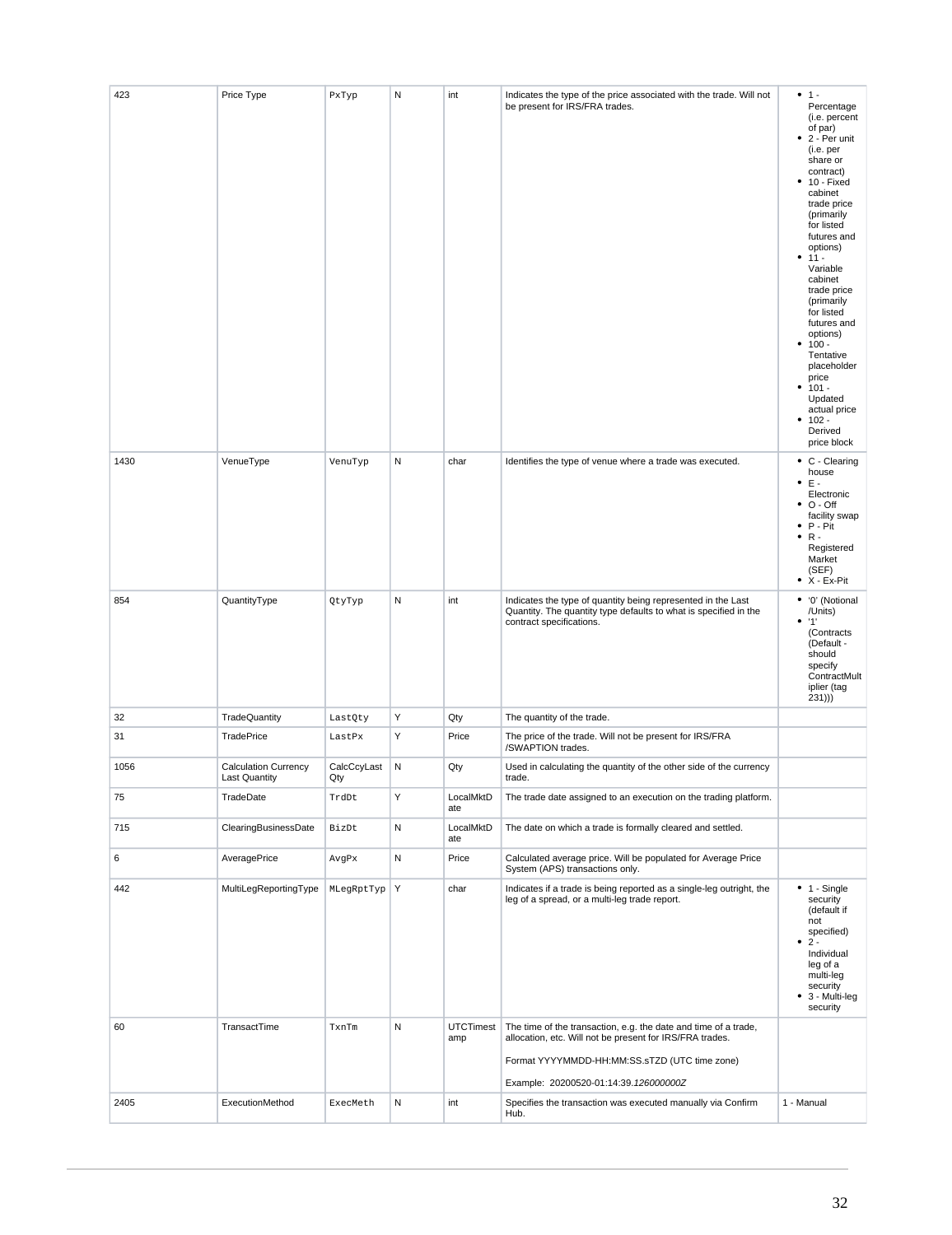| 779   | LastUpdateTime                           | LastUpdate N<br>$\rm{Tm}$ |   | <b>UTCTimest</b><br>amp | Used to indicate the date and time that internal transaction<br>processing of the trade or allocation completed. Should occur<br>on or after the Transaction Time.<br>Format YYYYMMDD-HH:MM:SS.sTZD (UTC time zone)                                                                                        |                                                                                                                                                                |
|-------|------------------------------------------|---------------------------|---|-------------------------|------------------------------------------------------------------------------------------------------------------------------------------------------------------------------------------------------------------------------------------------------------------------------------------------------------|----------------------------------------------------------------------------------------------------------------------------------------------------------------|
|       |                                          |                           |   |                         | Example: 20200520-01:14:39.126000000Z                                                                                                                                                                                                                                                                      |                                                                                                                                                                |
| 1832  | Cleared Indicator                        | Clrd                      | N | int                     | Indicates whether the position or trade being reported was<br>cleared through a clearing organization.                                                                                                                                                                                                     | $\bullet$ 0 - Not<br>cleared<br>• 1 - Cleared                                                                                                                  |
| 1924  | <b>Clearing Intention</b>                | ClrIntn                   | N | int                     | Indicates whether or not the parties intend the trade to clear.                                                                                                                                                                                                                                            | $\bullet$ 0 - Do not<br>intend to<br>clear<br>$\bullet$ 1 - Intend to<br>clear                                                                                 |
| 1932  | <b>Clearing Requirement</b><br>Exception | ClrReqmtEx N<br>cptn      |   | int                     | Specifies whether a party to a swap is using the clearing<br>requirement exception pursuant to CEA Section 2(h)(7) and<br>Commission regulations.                                                                                                                                                          | $\bullet$ 0 - No<br>exception<br>$1 -$<br>Exception                                                                                                            |
| 1936  | Collateralization                        | TrdCollztn N              |   | int                     | Indication of trade collateralization.                                                                                                                                                                                                                                                                     | $\bullet$ 0 -<br>Uncollaterali<br>zed<br>• 1 - Partially<br>collateralized<br>$\bullet$ 2 - One-way<br>collateralized<br>$\bullet$ 3 - Fully<br>collateralized |
| 10033 | <b>DifferentialPrice</b>                 | DiffPx                    | N | float                   | Represents the differential price for spreads, or a TAS or TAM<br>differental price.                                                                                                                                                                                                                       |                                                                                                                                                                |
|       |                                          |                           |   |                         | Note: Not supported for CPC-entered Calendar Spreads                                                                                                                                                                                                                                                       |                                                                                                                                                                |
| 10024 | DifferentialPriceType                    | DiffPxTyp                 | N | int                     | This indicates the type of differential price represented in the<br>Differential Price attribute.<br>Note: Not supported for CPC-entered Calendar Spreads                                                                                                                                                  | $\bullet$ 0 -<br><b>Differential</b><br>from<br>Settlement<br>Price<br>$1 -$<br>Differential<br>between<br>legs                                                |
| 997   | OriginalTimeUnit                         | OrigTmUnit N              |   | String                  | Specifies the Time Unit of the original trade, e.g. whether it was<br>entered as contracts per day or per month. Note that all trades<br>are normalized to default units in STP, regardless of the units<br>originally used to enter the trade.                                                            | $\bullet$ D - Day<br>$\bullet$ H - Hour<br>• Min - Minute<br>Mo - Month<br>S - Second<br>• Wk - Week<br>• Yr - Year                                            |
| 10037 | TradingQuantity                          | TrdgQty                   | N | Qty                     | Quantity per Original Time Unit as submitted on a CME<br>ClearPort API trade report when a product has multiple time<br>units, or, Product Variable Quantity Unit (VQU) is not 'S'<br>(standard), and the product subtype (Monthly, daily, weekly) is<br>not equal to the time unit entered for the trade. |                                                                                                                                                                |
| 10047 | ConfirmHubTradeType                      | CHTrdTyp                  | N | String                  | Custom field to represent specific Confirm Hub Trade Types                                                                                                                                                                                                                                                 |                                                                                                                                                                |
| 37711 | Market Data Trade<br>Entry ID            | MDTrdEntrID               | N | String                  | Unique Trade Identifier that will match to a CME Globex order<br>execution, associated market data message and STP<br>messaging.                                                                                                                                                                           |                                                                                                                                                                |
| 1832  | Cleared Indicator                        | Cird                      | N | int                     | Indicates whether the position or trade being reported was<br>cleared through a clearing organization.<br>Note: only sent for Bilateral and Cleared Elsewhere (BaCE)<br>trades.                                                                                                                            | 0 - Not cleared<br>1 - Cleared                                                                                                                                 |
| 830   | <b>Transfer Reason</b>                   | TransferRea<br>son        | N | String                  | The reason a trade is being transferred.                                                                                                                                                                                                                                                                   |                                                                                                                                                                |
| 1329  | Fee Multiplier                           | FeeMult                   | N | Float                   | Multiplier that Clearing (Fee system) will use to calculate fees<br>and will be sent to the firms on their confirms.                                                                                                                                                                                       |                                                                                                                                                                |
| 99400 | Clearing<br><b>Transformation Type</b>   | ClrTransTyp N             |   | int                     | Indicates the type of Clearing Transformation that generated<br>this Trade.                                                                                                                                                                                                                                | 1- Exercise<br>2-Assignment<br>3-General<br>Transformation<br>4-Delivery<br>Transformation<br>5-Fungible                                                       |
| 719   | Contrary Instruction<br>Indicator        | CntraryIns N<br>trctnInd  |   | Boolean                 | Used to indicate when a contrary instruction for exercise or<br>abandonment is being submitted                                                                                                                                                                                                             | Y-YES<br>N-NO                                                                                                                                                  |
| 99401 | Option Exercise Time                     | OptExerTmFm N             |   | int                     | For Exercise/Assignment Transformation, this indicates whether                                                                                                                                                                                                                                             | 1-Early                                                                                                                                                        |
|       | Frame                                    |                           |   |                         | or not the resulting Future was the result of an Early Exercise<br>Instruction (Prior to Settlement Date)                                                                                                                                                                                                  | 2-Expiration                                                                                                                                                   |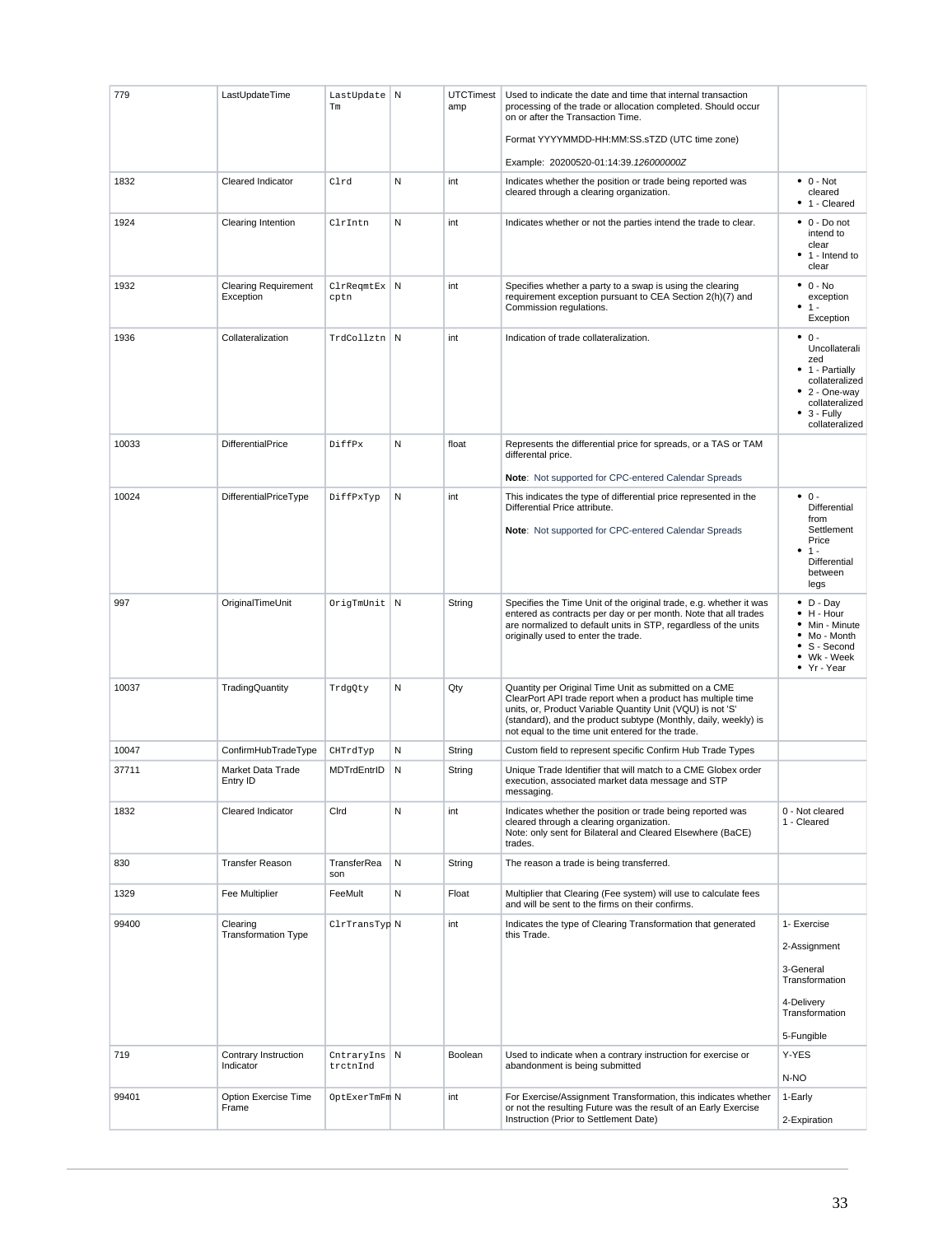| <b>RootParties (repeating)</b>            |                       | Pty            |              |                  |                                                                                                                                |                                                                                                                                                                                                         |
|-------------------------------------------|-----------------------|----------------|--------------|------------------|--------------------------------------------------------------------------------------------------------------------------------|---------------------------------------------------------------------------------------------------------------------------------------------------------------------------------------------------------|
| 1116                                      | NoRootPartyIDs        |                | N            |                  | NumInGroup Number of entries in block.                                                                                         |                                                                                                                                                                                                         |
| 1117                                      | Root Party ID         | ID             | N            | String           | Used to identify the Party.                                                                                                    |                                                                                                                                                                                                         |
| 1118                                      | Root Party ID Source  | Src            | N            | char             | Used to identify the source of the Party.                                                                                      | $N - LEI$                                                                                                                                                                                               |
| 1119                                      | Root Party Role       | $\,$ R         | N            | int              | Indicates the type or role of the Party.                                                                                       | 73 - Execution<br>Venue                                                                                                                                                                                 |
| <b>Instrument</b>                         |                       | Instrmt        |              |                  |                                                                                                                                |                                                                                                                                                                                                         |
| <b>PaymentGrp (repeating)</b>             |                       | Pmt            |              |                  |                                                                                                                                |                                                                                                                                                                                                         |
| 40212                                     | NoPayments            |                | N            | NumInGroup       |                                                                                                                                |                                                                                                                                                                                                         |
| 40213                                     | PaymentType           | Typ            | N            | int              | Type of payment.                                                                                                               | 10 - Option<br>Premium                                                                                                                                                                                  |
| 40214                                     | Payment Pay Side      | PaySide        | N            | int              | Side value of party paying the payment.                                                                                        | $• 1 - Buy$<br>$\bullet$ 2 - Sell                                                                                                                                                                       |
| 40215                                     | Payment Receive Side  | RcvSide        | N            | int              | Side value of party receiving the payment.                                                                                     | $• 1 - Buy$<br>$\bullet$ 2 - Sell                                                                                                                                                                       |
| 40216                                     | Payment Currency      | Ccy            | $\mathsf{N}$ | Currency         | Specifies the currency in which PaymentAmount(tbd) and/or<br>PaymentRate(tbd) is denominated. Uses ISO 4271 currency<br>codes. |                                                                                                                                                                                                         |
| 40217                                     | Payment Amount        | Amt            | $\mathsf N$  | Amt              | The total payment amount.                                                                                                      |                                                                                                                                                                                                         |
| 40222                                     | Payment Date Adjusted | Dt             | N            | LocalMktD<br>ate | The adjusted payment date.                                                                                                     |                                                                                                                                                                                                         |
| <b>UndInstrmtGrp</b><br>(repeating)       |                       | Undly          |              |                  |                                                                                                                                |                                                                                                                                                                                                         |
| PositionAmountData (repeating)            |                       | Amt            |              |                  |                                                                                                                                |                                                                                                                                                                                                         |
| 753                                       | NoPosAmt              |                | N            |                  |                                                                                                                                |                                                                                                                                                                                                         |
| 707                                       | Amount Type           | Typ            | $\mathsf N$  | String           | The type of the position amount represented.                                                                                   | $\cdot$ CRES -<br>Cash<br>Residual<br>Amount<br>ICPN-<br><b>Initial Trade</b><br>Coupon<br>Amount<br>IPMT-<br>Upfront<br>Payment<br>PREM-<br>Premium<br>Amount<br>TVAR-<br>Trade<br>Variation<br>Amount |
| 708                                       | Amount                | Amt            | $\mathsf N$  | Amt              | The position amount represented.                                                                                               |                                                                                                                                                                                                         |
| 1055                                      | Amount Currency       | Ccy            | N            | String           | The currency associated with the position amount represented.                                                                  |                                                                                                                                                                                                         |
| <b>TrdInstrmtLegGrp (repeating)</b>       |                       | TrdLeg         |              |                  |                                                                                                                                |                                                                                                                                                                                                         |
| <b>TrdCapRptSideGrp (repeating)</b>       |                       | <b>RptSide</b> |              |                  |                                                                                                                                |                                                                                                                                                                                                         |
| <b>Standard Message</b><br><b>Trailer</b> |                       |                |              |                  |                                                                                                                                |                                                                                                                                                                                                         |

[CME STP FIX - TradeCaptureReport - TrdCapRptSideGrp](https://www.cmegroup.com/confluence/display/EPICSANDBOX/CME+STP+FIX+-+TradeCaptureReport+-+TrdCapRptSideGrp) —

| Tag  | Name                         | <b>FIXML</b><br>Abbr | Req | Format         | <b>Description</b>                                                                                                                           | <b>Enumerations</b>                     |
|------|------------------------------|----------------------|-----|----------------|----------------------------------------------------------------------------------------------------------------------------------------------|-----------------------------------------|
| 552  | <b>NoSides</b>               |                      | Y   | NumInGro<br>up | Number of Side (54) repeating group instances.                                                                                               |                                         |
| 54   | <b>Buy Sell Code</b>         | Side                 | Υ   | char           | The side of the trade.                                                                                                                       | $\bullet$ 1 - Buy<br>$\bullet$ 2 - Sell |
| 526  | Secondary Client<br>Order ID | ClOrdID2             | N   | String         | A secondary or an addiional qualifier for the order assigned by the side.                                                                    |                                         |
| 11   | Client Order ID              | ClOrdID              | N   | String         | Unique identifier assigned for the trade side.                                                                                               |                                         |
| 1154 | Side Currency                | Ccy                  | N   | Currency       | Used to identify the currency of the trade side. Will not be present for IRS<br>/FRA trades.                                                 |                                         |
| 578  | Input Source                 | InptSrc              | N   | String         | The original system from which the trade originated. CME Clearing will treat<br>this as a pass through field on cleared trade confirmations. |                                         |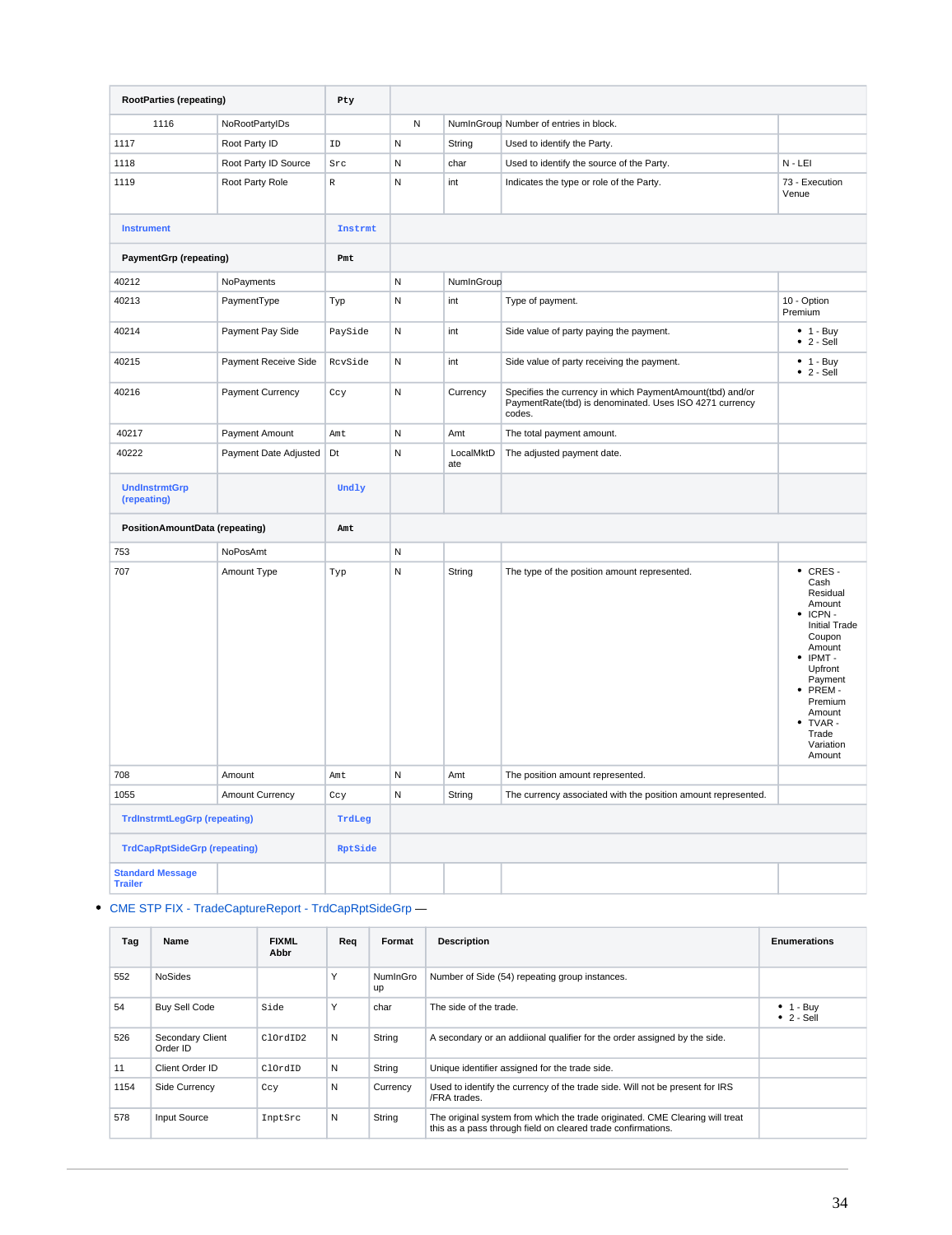| 582   | CTI                                           | CustCpcty                   | N | int            | The customer capacity for this trade                                                                                                                                                                                                                                                                                                                                                                                                                                                                                                                                                                                                                                                                                                                                                                                                                                                        | $\bullet$ 1 - Member<br>trading for their<br>own account<br>• 2 - Clearing Firm<br>trading for its<br>proprietary<br>account<br>$\bullet$ 3 - Member<br>trading for<br>another member<br>$\bullet$ 4 - All other                                                                                                           |
|-------|-----------------------------------------------|-----------------------------|---|----------------|---------------------------------------------------------------------------------------------------------------------------------------------------------------------------------------------------------------------------------------------------------------------------------------------------------------------------------------------------------------------------------------------------------------------------------------------------------------------------------------------------------------------------------------------------------------------------------------------------------------------------------------------------------------------------------------------------------------------------------------------------------------------------------------------------------------------------------------------------------------------------------------------|----------------------------------------------------------------------------------------------------------------------------------------------------------------------------------------------------------------------------------------------------------------------------------------------------------------------------|
| 58    | Free Form Text                                | Txt                         | N | String         | May be used by the executing market to record any execution Details that are<br>particular to that market                                                                                                                                                                                                                                                                                                                                                                                                                                                                                                                                                                                                                                                                                                                                                                                   |                                                                                                                                                                                                                                                                                                                            |
| 826   | Allocation Indicator                          | AllocInd                    | Ν | int            | Identifies if the trade is marked for allocation.                                                                                                                                                                                                                                                                                                                                                                                                                                                                                                                                                                                                                                                                                                                                                                                                                                           | 0 - Allocation not<br>required<br>1 - Allocation required<br>(give-up trade)<br>allocation information<br>not provided<br>(incomplete)<br>2 - Use allocation<br>provided with the trade<br>3 - Allocation give-up<br>executor<br>4 - Allocation from<br>executor<br>5 - Allocation to claim<br>account<br>100 - SGX Offset |
| 1853  | Average Pricing<br>Indicator                  | AvgPxInd                    | N | int            | Indicates if the trade is marked for average pricing allocation.                                                                                                                                                                                                                                                                                                                                                                                                                                                                                                                                                                                                                                                                                                                                                                                                                            | • 0 - No Average<br>Pricing<br>• 1 - Trade is part<br>of an average<br>price group<br>identified by the<br>SideAvgPxGroup<br>ID                                                                                                                                                                                            |
| 1057  | AggressorIndicator                            | AqrsrInd                    | N | Boolean        | Used to identify whether the order initiator is an aggressor or not in the trade.                                                                                                                                                                                                                                                                                                                                                                                                                                                                                                                                                                                                                                                                                                                                                                                                           | • $Y = Order$<br>initiator is<br>aggressive<br>$\bullet$ N = Order<br>initiator is<br>passive                                                                                                                                                                                                                              |
| 10039 | Original Platform Side<br>ID                  | OrigTrdID                   | N | String         | Ties the trade back to one of the report sides of the IRS trade submission.<br>(IRS Trades Only)                                                                                                                                                                                                                                                                                                                                                                                                                                                                                                                                                                                                                                                                                                                                                                                            |                                                                                                                                                                                                                                                                                                                            |
| 1851  | Strategy Link ID                              | StrategyLi<br>nkID          | N | String         | Unique ID linking all individual legs of a spread or strategy together. It can<br>also link individual legs to the parent multi-leg trade.                                                                                                                                                                                                                                                                                                                                                                                                                                                                                                                                                                                                                                                                                                                                                  |                                                                                                                                                                                                                                                                                                                            |
| 793   | Secondary Allocation<br>Group ID              | GrpID2                      | Ν | String         | Indicates the clearing assigned identifier used for the allocation group. This<br>links trades marked for allocation that are part of the same group, as well as<br>offset trades once allocations from that group are claimed.                                                                                                                                                                                                                                                                                                                                                                                                                                                                                                                                                                                                                                                             |                                                                                                                                                                                                                                                                                                                            |
| 37    | OrderID                                       | OrdId                       | N | String         | Unique identifier for Order as assigned by sell-side (broker, exchange, ECN).<br>Uniqueness must be guaranteed within a single trading day. Firms which<br>accept multi-day orders should consider embedding a date within the OrderID<br>field to assure uniqueness across days.                                                                                                                                                                                                                                                                                                                                                                                                                                                                                                                                                                                                           |                                                                                                                                                                                                                                                                                                                            |
| 1031  | <b>Customer Order</b><br>Handling Instruction | CustOrderHan N<br>dlingInst |   | String         | Defines source of original order.                                                                                                                                                                                                                                                                                                                                                                                                                                                                                                                                                                                                                                                                                                                                                                                                                                                           |                                                                                                                                                                                                                                                                                                                            |
| 2361  | Compression Group ID                          | Compression<br>GroupID      | N | String         | Use to identify a netting or compression group where trades in the group<br>were netted or compressed. This includes both terminating trades and any<br>remnant trades that result from the operation.                                                                                                                                                                                                                                                                                                                                                                                                                                                                                                                                                                                                                                                                                      |                                                                                                                                                                                                                                                                                                                            |
| 5149  | Memo Field                                    | Memo                        | N | String         | Free format text field. Supported as follows, depending on source:<br>• CME Globex: Supported for all Globex-entered trades.<br>• CME Direct: Supports the Memo field value for the non-alleged<br>counterparty when there is an allege and a claim. If both sides allege,<br>then the Memo field is supported on both sides.<br>• CME ClearPort GUI: Supports the Memo field value for the non-<br>alleged counterparty.<br>• CME ClearPort API:<br>• For single-sided submissions, supports the Memo field value for<br>the non-alleged counterparty when there is an allege and a<br>claim. If both sides allege, then the Memo field is supported on<br>both sides.<br>For dual-sided submissions, the Memo field supported on either<br>or both sides, depending on the API submission. A note can be<br>submitted for buy side and the sell side, and they can be<br>different notes. |                                                                                                                                                                                                                                                                                                                            |
|       | Parties (repeating)                           | Pty                         |   |                |                                                                                                                                                                                                                                                                                                                                                                                                                                                                                                                                                                                                                                                                                                                                                                                                                                                                                             |                                                                                                                                                                                                                                                                                                                            |
| 453   | NoPartyIDs                                    |                             | N | NuminGro<br>up | Number of entries in block.                                                                                                                                                                                                                                                                                                                                                                                                                                                                                                                                                                                                                                                                                                                                                                                                                                                                 |                                                                                                                                                                                                                                                                                                                            |
| 448   | Party ID                                      | ID                          | N | String         | Party identifier/code. if a party role grouping does not contain an ID, or<br>contains an ID that is blank, the block will not be output in the FIX messages.                                                                                                                                                                                                                                                                                                                                                                                                                                                                                                                                                                                                                                                                                                                               |                                                                                                                                                                                                                                                                                                                            |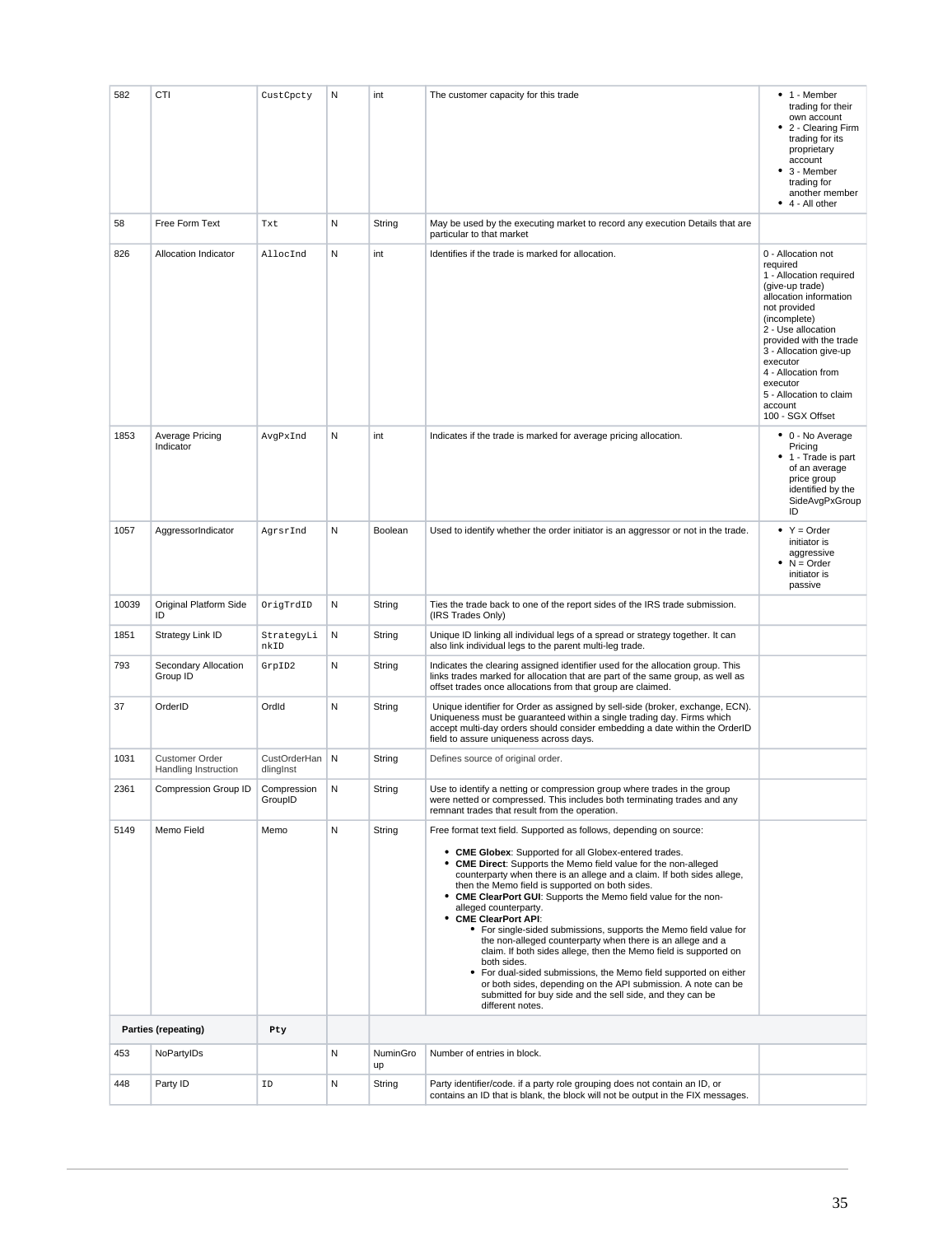| 447                                                 | Party ID Source          | Src         | N | char                    | Used to identify the source of PartyID value.                                                                                                                                                                                                                                                                                                                                                                                       | • C - Generally<br>accepted market<br>participant<br>identifier<br>• H - Clearing<br>house participant<br>/member code<br>$\bullet$ N - LEI                                                                                                                                                                                                                                                                                                                                                                                                                                                                              |
|-----------------------------------------------------|--------------------------|-------------|---|-------------------------|-------------------------------------------------------------------------------------------------------------------------------------------------------------------------------------------------------------------------------------------------------------------------------------------------------------------------------------------------------------------------------------------------------------------------------------|--------------------------------------------------------------------------------------------------------------------------------------------------------------------------------------------------------------------------------------------------------------------------------------------------------------------------------------------------------------------------------------------------------------------------------------------------------------------------------------------------------------------------------------------------------------------------------------------------------------------------|
| 452                                                 | Party Role               | $\mathbb R$ | N | int                     | Indicates the type or role of the Party.<br>A FIX "Executing Firm" is a CME Group "Clearing Trade<br>Ο<br>Management Firm."                                                                                                                                                                                                                                                                                                         | • 1 - Executing<br>Firm (CME<br>Globex)<br>• 4 - Clearing Firm<br>$\bullet$ 7 - Trading<br>(Entering) Firm<br>• 12 - Executing<br>Trader<br>(associated with<br>Executing Firm -<br>actually<br>executes)<br>• 21 - Clearing<br>Organization<br>• 22 - Exchange<br>24 - Customer<br>٠<br>Account<br>30 - Inter Dealer<br>٠<br><b>Broker</b><br>36 - Entering<br>٠<br>trader<br>• 44 - Order Entry<br>Operator ID<br>$-49 - Asset$<br>Manager<br>• 55 - Session ID<br>$• 62 - Report$<br>originator<br>• 73 - Execution<br>Venue<br>$• 102 - Data$<br>Repository (e.g.<br>SDR)<br>$\bullet$ 1001 - Trading<br>Member Firm |
| <b>PtysSubGrp (repeating)</b>                       |                          | Sub         |   |                         |                                                                                                                                                                                                                                                                                                                                                                                                                                     |                                                                                                                                                                                                                                                                                                                                                                                                                                                                                                                                                                                                                          |
| 802                                                 | NoPartySubIDs            |             | N | Numin<br>Group          | Repeating group of Party sub-identifiers.                                                                                                                                                                                                                                                                                                                                                                                           |                                                                                                                                                                                                                                                                                                                                                                                                                                                                                                                                                                                                                          |
| 523                                                 | Party Qualifier ID       | ID          | N | String                  | A Sub ID provides additional information about the Party. For example, the<br>account origin would be specified when Typ = 26.                                                                                                                                                                                                                                                                                                      |                                                                                                                                                                                                                                                                                                                                                                                                                                                                                                                                                                                                                          |
| 803                                                 | Party Qualifier Type     | Typ         | N | int                     | Indicates the type of Party Sub ID.                                                                                                                                                                                                                                                                                                                                                                                                 | • 5 - Full legal<br>name of firm<br>9 - Contact name<br>$• 26 - Account$<br>type or Origin                                                                                                                                                                                                                                                                                                                                                                                                                                                                                                                               |
| SideRegulatoryTradeIDGrp<br>RegTrdID<br>(repeating) |                          |             |   |                         |                                                                                                                                                                                                                                                                                                                                                                                                                                     |                                                                                                                                                                                                                                                                                                                                                                                                                                                                                                                                                                                                                          |
| <b>CommissionDataGrp</b><br>CommData                |                          |             |   |                         |                                                                                                                                                                                                                                                                                                                                                                                                                                     |                                                                                                                                                                                                                                                                                                                                                                                                                                                                                                                                                                                                                          |
|                                                     | SideTrdRegTS (repeating) | TrdRegTS    |   |                         |                                                                                                                                                                                                                                                                                                                                                                                                                                     |                                                                                                                                                                                                                                                                                                                                                                                                                                                                                                                                                                                                                          |
| 1016                                                | NoSideTrdRegTS           |             | N | NumInGro<br>up          | Number of NoSideTrdRegTS group entries.                                                                                                                                                                                                                                                                                                                                                                                             |                                                                                                                                                                                                                                                                                                                                                                                                                                                                                                                                                                                                                          |
| 1012                                                | Timestamp                | TS          | N | <b>UTCTimest</b><br>amp | Used to send a regulatory timestamp. Will not be present for IRS/FRA trades.<br>Used to send a regulatory timestamp. Will not be present for IRS/FRA trades.<br>• Timestamp will be sent in UTC+0 format.<br>• Timestamp will be in nanosecond format; will be populated with the<br>maximum available precision and padded with zeros to 9 digits after<br>the decimal point as needed.<br>Example:<br>20190925-09:08:06.017123456 |                                                                                                                                                                                                                                                                                                                                                                                                                                                                                                                                                                                                                          |
| 1013                                                | Timestamp Type           | Typ         | N | int                     | Indicates the type of regulatory timestamp.                                                                                                                                                                                                                                                                                                                                                                                         | 1 - Execution Time                                                                                                                                                                                                                                                                                                                                                                                                                                                                                                                                                                                                       |
| RelatedTradeGrp<br>ReltdTr<br>(Repeating)           |                          |             |   |                         |                                                                                                                                                                                                                                                                                                                                                                                                                                     |                                                                                                                                                                                                                                                                                                                                                                                                                                                                                                                                                                                                                          |
| 1855                                                | NoRelatedTrades          |             | N | NumInGro<br>up          | Number of NoRelatedTrades group entries.                                                                                                                                                                                                                                                                                                                                                                                            |                                                                                                                                                                                                                                                                                                                                                                                                                                                                                                                                                                                                                          |
| 1856                                                | Related Trade ID         | ID          | N | String                  | Identifier of a related trade. This is used to link trades together for IRS netting<br>and blending.                                                                                                                                                                                                                                                                                                                                |                                                                                                                                                                                                                                                                                                                                                                                                                                                                                                                                                                                                                          |
|                                                     |                          |             |   |                         |                                                                                                                                                                                                                                                                                                                                                                                                                                     |                                                                                                                                                                                                                                                                                                                                                                                                                                                                                                                                                                                                                          |